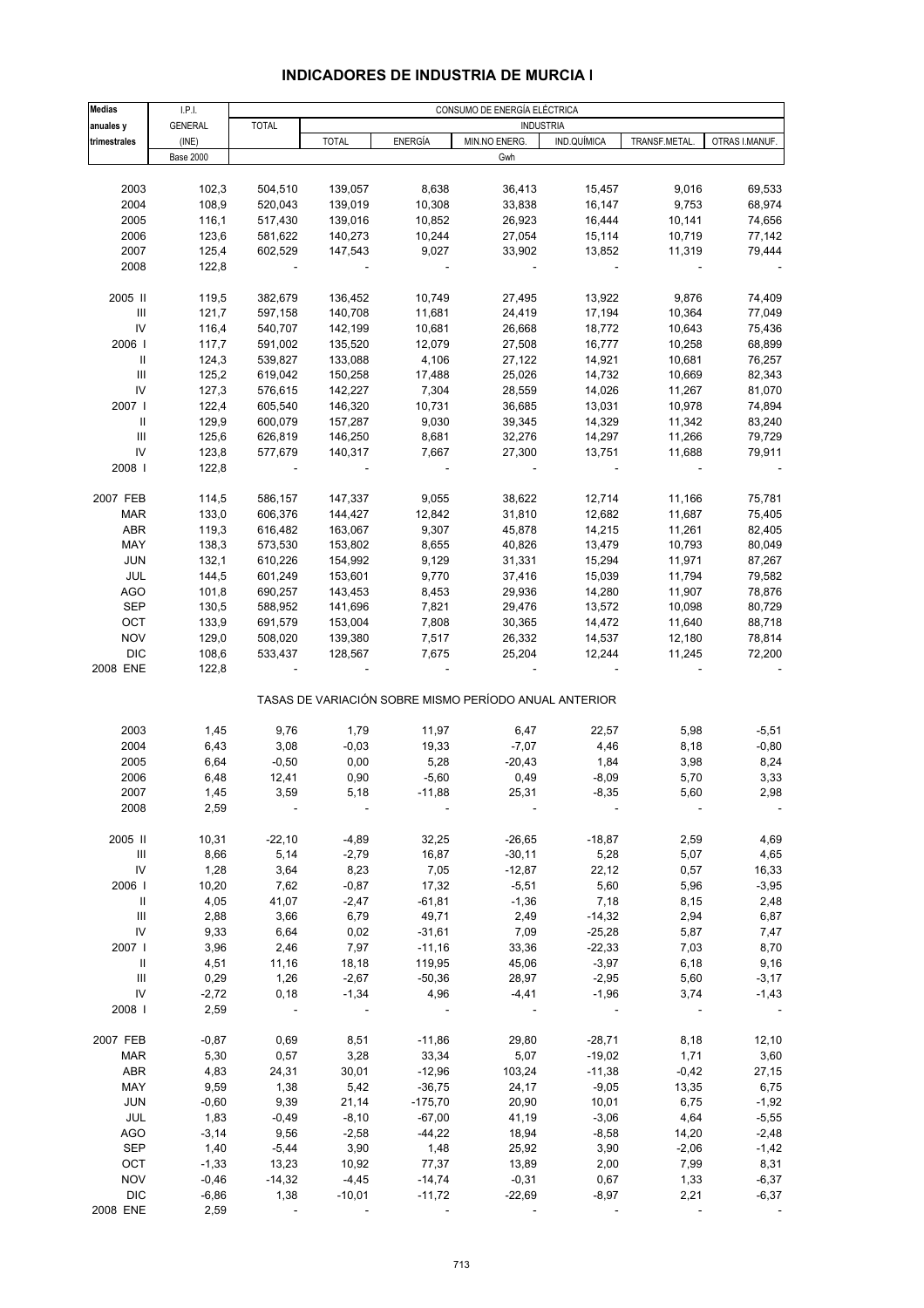## **INDICADORES DE INDUSTRIA DE MURCIA. II**

| <b>Medias</b>          |               | ENCUESTA DE COYUNTURA INDUSTRIAL: TOTAL INDUSTRIA (1) |                         |               |                    |
|------------------------|---------------|-------------------------------------------------------|-------------------------|---------------|--------------------|
| anuales y              | INDICADOR DE  | NIVEL CARTERA                                         | <b>TENDENCIA</b>        | <b>NIVEL</b>  | <b>UTILIZACIÓN</b> |
| trimestrales           | CLIMA INDUST. | <b>PEDIDOS</b>                                        | PRODUCCIÓN              | <b>STOCKS</b> | CAPACIDAD          |
|                        |               | Saldo de respuestas                                   |                         |               | $\%$               |
|                        |               |                                                       |                         |               |                    |
| 2003                   | 0,8           | -8                                                    | 14                      | 2             | 63,5               |
| 2004                   | $-6,0$        | $-24$                                                 | 4                       | $-1$          | 60,1               |
| 2005                   | $-6,1$        | $-11$                                                 | -3                      | 5             | 61,0               |
| 2006                   | $-0,2$        | $-11$                                                 | 18                      | 1             | 54,1               |
| 2007                   | 0,8           | $-11$                                                 | 10                      | 3             | 69,3               |
| 2008                   |               | $-23$                                                 | 33                      | 17            | 60,9               |
| 2005 II                | $-6,6$        | $-19$                                                 | 5                       | 9             | 54,9               |
| Ш                      | $-6,8$        | 10                                                    | $-4$                    | 1             | 58,6               |
| IV                     | $-5,1$        | -8                                                    | $-30$                   | 9             | 67,6               |
| 2006                   | $-1,4$        | $-29$                                                 | 35                      | -8            | 38,5               |
| Ш                      | $-0,9$        | $-10$                                                 | 31                      | 11            | 59,9               |
| Ш                      | 0,6           | 12                                                    | $\overline{\mathbf{4}}$ | 1             | 47,8               |
| IV                     | 0,8           | $-15$                                                 | $\overline{\mathbf{4}}$ | 0             | 70,3               |
| 2007 l                 | 1,5           | $-18$                                                 | 15                      | 8             | 73,2               |
| $\mathbf{I}$           | 2,9           | -9                                                    | 42                      | -4            | 64,9               |
| Ш                      | $-0,5$        | 5                                                     | -5                      | 0             | 72,1               |
| IV                     | $-1,5$        | $-22$                                                 | $-13$                   | 10            | 66,9               |
| 2008                   | ÷,            | $-23$                                                 | 33                      | 17            | 60,9               |
| 2007 ABR               | 3,2           | $-2$                                                  | 44                      | 5             |                    |
| MAY                    | 3,2           | 4                                                     | 47                      | $-19$         |                    |
| <b>JUN</b>             | 2,3           | $-27$                                                 | 35                      | 2             |                    |
| JUL                    | 0,5           | 4                                                     | 41                      | $-7$          |                    |
| <b>AGO</b>             | $-0,6$        | 4                                                     | $-39$                   | 3             | ä,                 |
| <b>SEP</b>             | $-1,5$        | 6                                                     | $-17$                   | 5             |                    |
| OCT                    | $-1,5$        | $-47$                                                 | $-24$                   | $\mathbf 2$   |                    |
| <b>NOV</b>             | $-1,4$        | $-13$                                                 | $-21$                   | 8             |                    |
| <b>DIC</b>             | ÷.            | -6                                                    | 6                       | 21            |                    |
| 2008 ENE               |               | -8                                                    | 34                      | 21            |                    |
| FEB                    |               | $-39$                                                 | 33                      | 13            |                    |
| <b>MAR</b>             |               |                                                       | L.                      |               |                    |
|                        |               | TASAS DE VARIACIÓN SOBRE MISMO PERÍODO ANUAL ANTERIOR |                         |               |                    |
| 2003                   |               |                                                       |                         |               |                    |
| 2004                   |               |                                                       |                         |               |                    |
| 2005                   |               |                                                       |                         |               |                    |
| 2006                   |               |                                                       |                         |               |                    |
| 2007                   |               |                                                       |                         |               |                    |
| 2008                   |               |                                                       |                         |               |                    |
|                        |               |                                                       |                         |               |                    |
| 2005 II<br>Ш           |               |                                                       |                         |               |                    |
| IV                     |               |                                                       |                         |               |                    |
| 2006                   |               |                                                       |                         |               |                    |
| Ш                      |               |                                                       |                         |               |                    |
| III                    |               |                                                       |                         |               |                    |
| IV                     |               |                                                       |                         |               |                    |
| 2007 l                 |               |                                                       |                         |               |                    |
| Ш                      |               |                                                       |                         |               |                    |
| Ш                      |               |                                                       |                         |               |                    |
| IV                     |               |                                                       |                         |               |                    |
| 2008                   |               |                                                       |                         |               |                    |
| 2007 ABR               |               |                                                       |                         |               |                    |
| MAY                    |               |                                                       |                         |               |                    |
| <b>JUN</b>             |               |                                                       |                         |               |                    |
|                        |               |                                                       |                         |               |                    |
| JUL<br><b>AGO</b>      |               |                                                       |                         |               |                    |
|                        |               |                                                       |                         |               |                    |
| <b>SEP</b>             |               |                                                       |                         |               |                    |
| OCT                    |               |                                                       |                         |               |                    |
| <b>NOV</b>             |               |                                                       |                         |               |                    |
| <b>DIC</b><br>2008 ENE |               |                                                       |                         |               |                    |
| FEB                    |               |                                                       |                         |               |                    |
| <b>MAR</b>             |               |                                                       |                         |               |                    |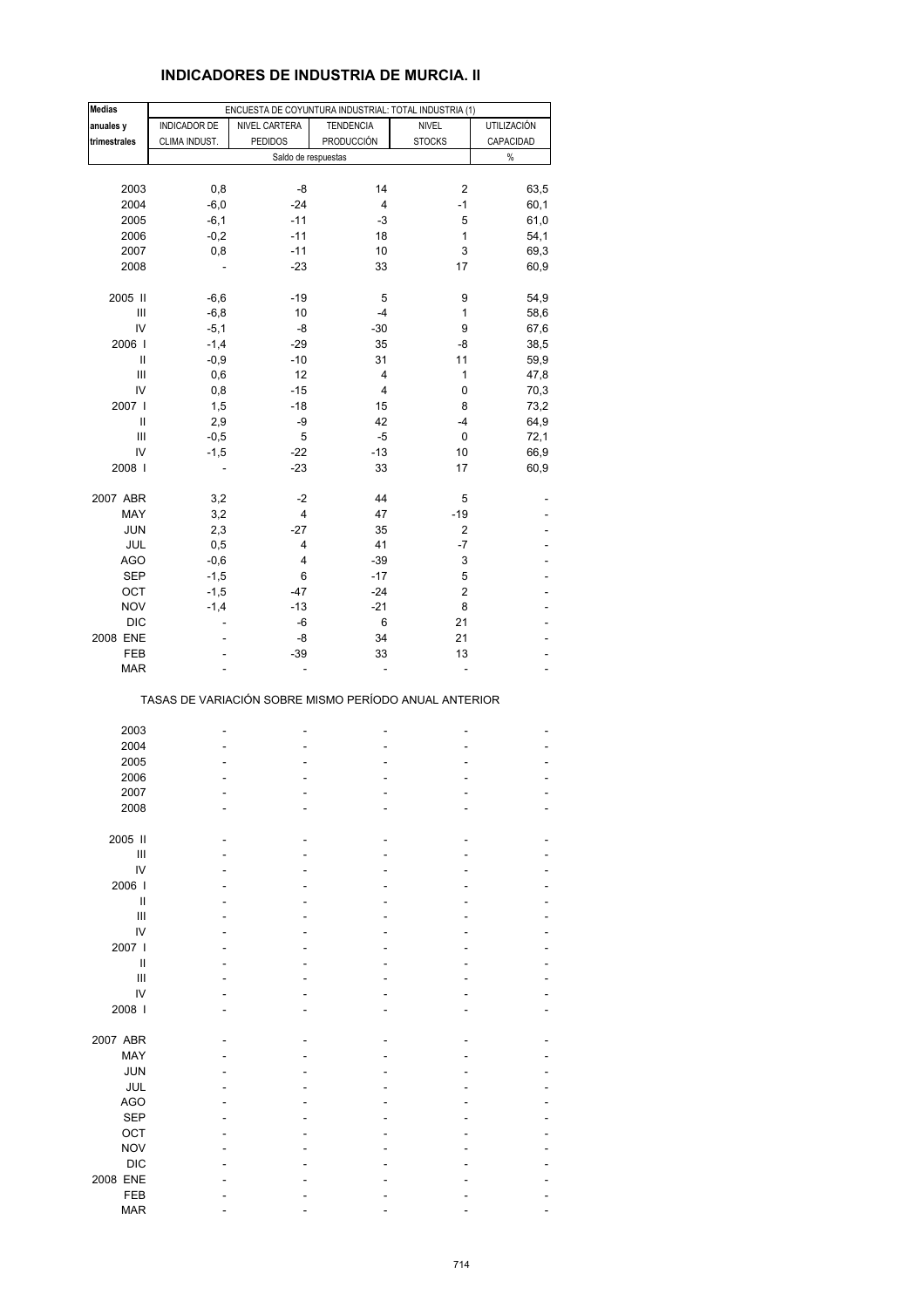| <b>Medias</b>                      |              |                  | VISADOS: SUPERFICIE A CONSTRUIR                       |                          |              |              | LICENCIAS: SUPERFICIE A CONSTRUIR |                          |           |
|------------------------------------|--------------|------------------|-------------------------------------------------------|--------------------------|--------------|--------------|-----------------------------------|--------------------------|-----------|
| anuales y                          | <b>TOTAL</b> | <b>EDIFICIOS</b> | <b>SERVICIOS</b>                                      | <b>OTROS</b>             | <b>TOTAL</b> |              | <b>RESIDENCIAL</b>                |                          | NO RESID. |
| trimestrales                       |              | <b>VIVIENDAS</b> | <b>COMERCIALES</b>                                    | <b>DESTINOS</b>          |              | <b>TOTAL</b> | <b>VIVIENDAS</b>                  | COLECTIVOS               |           |
|                                    |              |                  | Metros cuadrados                                      |                          |              |              | Miles de metros cuadrados         |                          |           |
|                                    |              |                  |                                                       |                          |              |              |                                   |                          |           |
|                                    |              |                  |                                                       |                          |              |              |                                   |                          |           |
| 2002                               | 371.579      | 329.722          | 19.324                                                | 22.533                   | 355          | 270          | 268                               | 2                        | 86        |
| 2003                               | 494.901      | 456.911          | 12.885                                                | 25.106                   | 397          | 324          | 320                               | 3                        | 74        |
| 2004                               | 609.379      | 538.071          | 38.939                                                | 32.369                   | 498          | 403          | 400                               | 3                        | 95        |
| 2005                               | 649.197      | 565.970          | 38.200                                                | 45.027                   | 420          | 337          | 335                               | 3                        | 83        |
| 2006                               | 789.343      | 704.595          | 33.983                                                | 50.765                   | 500          | 421          | 417                               | 5                        | 79        |
| 2007                               | 677.731      | 576.346          | 47.716                                                | 53.669                   | 488          | 417          | 412                               | 6                        | 70        |
|                                    |              |                  |                                                       |                          |              |              |                                   |                          |           |
| 2005                               | 540.579      | 433.960          | 42.007                                                | 64.613                   | 360          | 276          | 274                               | 2                        | 85        |
|                                    |              |                  |                                                       |                          |              |              |                                   |                          |           |
| $\, \parallel$                     | 789.283      | 679.837          | 70.498                                                | 38.948                   | 386          | 327          | 323                               | 3                        | 60        |
| III                                | 627.967      | 563.628          | 23.700                                                | 40.639                   | 388          | 313          | 311                               | 2                        | 75        |
| IV                                 | 638.957      | 586.453          | 16.595                                                | 35.910                   | 546          | 433          | 430                               | 3                        | 113       |
| 2006                               | 732.686      | 635.004          | 36.374                                                | 61.308                   | 401          | 348          | 346                               | $\overline{c}$           | 53        |
| $\, \parallel$                     | 767.115      | 708.405          | 11.764                                                | 46.945                   | 403          | 353          | 348                               | 5                        | 50        |
| $\ensuremath{\mathsf{III}}\xspace$ | 1.065.179    | 936.189          | 66.192                                                | 62.798                   | 582          | 468          | 467                               | $\mathbf{1}$             | 114       |
| IV                                 | 592.394      | 538.781          | 21.603                                                | 32.010                   | 613          | 515          | 506                               | 10                       | 98        |
|                                    |              |                  |                                                       |                          |              |              |                                   |                          |           |
| 2007                               | 930.972      | 807.638          | 79.852                                                | 43.482                   | 525          | 460          | 453                               | $\overline{7}$           | 65        |
| Ш                                  | 647.194      | 545.983          | 23.686                                                | 77.525                   | 585          | 499          | 496                               | 3                        | 86        |
| Ш                                  | 635.840      | 521.457          | 77.362                                                | 37.021                   | 354          | 293          | 286                               | $\overline{7}$           | 60        |
| IV                                 | 496.918      | 430.305          | 9.965                                                 | 56.648                   |              |              |                                   | $\overline{\phantom{a}}$ | ÷,        |
|                                    |              |                  |                                                       |                          |              |              |                                   |                          |           |
| 2007 ENE                           | 740.423      | 676.742          | 8.557                                                 | 55.124                   | 369          | 311          | 311                               | 0                        | 58        |
| FEB                                |              |                  | 26.408                                                |                          |              | 599          | 599                               |                          |           |
|                                    | 626.557      | 558.445          |                                                       | 41.704                   | 680          |              |                                   | 0                        | 81        |
| <b>MAR</b>                         | 1.425.936    | 1.187.728        | 204.590                                               | 33.618                   | 525          | 470          | 450                               | 20                       | 55        |
| <b>ABR</b>                         | 582.171      | 453.267          | 28.571                                                | 100.333                  | 500          | 436          | 429                               | $\overline{7}$           | 64        |
| MAY                                | 640.290      | 531.015          | 5.777                                                 | 103.498                  | 584          | 506          | 503                               | 3                        | 78        |
| JUN                                | 719.122      | 653.668          | 36.709                                                | 28.745                   | 670          | 555          | 555                               | 0                        | 115       |
| JUL                                | 754.806      | 540.217          | 178.468                                               | 36.121                   | 615          | 500          | 497                               | 3                        | 115       |
| <b>AGO</b>                         | 346.830      | 266.069          | 27.434                                                | 53.327                   | 146          | 133          | 114                               | 19                       | 13        |
|                                    |              |                  |                                                       |                          |              |              |                                   |                          |           |
| <b>SEP</b>                         | 805.884      | 758.086          | 26.183                                                | 21.615                   | 300          | 247          | 247                               | 0                        | 53        |
| OCT                                | 547.455      | 482.817          | 8.315                                                 | 56.323                   |              |              |                                   |                          | ÷         |
| <b>NOV</b>                         | 579.100      | 474.909          | 9.320                                                 | 94.871                   |              |              |                                   |                          |           |
| <b>DIC</b>                         | 364.200      | 333.190          | 12.260                                                | 18.750                   |              |              |                                   |                          |           |
|                                    |              |                  |                                                       |                          |              |              |                                   |                          |           |
|                                    |              |                  | TASAS DE VARIACIÓN SOBRE MISMO PERÍODO ANUAL ANTERIOR |                          |              |              |                                   |                          |           |
|                                    |              |                  |                                                       |                          |              |              |                                   |                          |           |
| 2002                               | 14,60        | 17,43            | $-13,28$                                              | 6,37                     | 20,45        | 15,57        | 15,87                             | $-14,81$                 | 38,87     |
| 2003                               |              |                  |                                                       |                          |              |              |                                   |                          |           |
|                                    | 33,19        | 38,57            | $-33,32$                                              | 11,41                    | 11,79        | 19,99        | 19,58                             | 78,26                    | $-13,99$  |
| 2004                               | 23,13        | 17,76            | 202,20                                                | 28,93                    | 25,21        | 24,44        | 24,91                             | $-19,51$                 | 28,59     |
| 2005                               | 6,53         | 5,18             | $-1,90$                                               | 39,11                    | $-15,54$     | $-16,27$     | $-16,36$                          | $-3,03$                  | $-12,48$  |
| 2006                               | 21,59        | 24,49            | $-11,04$                                              | 12,74                    | 18,94        | 24,86        | 24,51                             | 68,75                    | $-5,12$   |
| 2007                               | $-14,14$     | $-18,20$         | 40,41                                                 | 5,72                     | 5,58         | 7,16         | 6,43                              | 108,00                   | $-2,92$   |
|                                    |              |                  |                                                       |                          |              |              |                                   |                          |           |
| 2005                               | 8,82         | $-6,87$          | 267,43                                                | 233,66                   | $-21,55$     | $-27,33$     | $-27,86$                          | $\sim$                   | 5,83      |
|                                    |              |                  |                                                       |                          |              |              |                                   |                          |           |
| Ш                                  | 41,94        | 27,48            | 804,24                                                | 159,90                   | $-8,67$      | $-10,58$     | $-11,17$                          | 150,00                   | 3,47      |
| Ш                                  | 10,79        | 21,66            | $-26,90$                                              | $-42,84$                 | 33,03        | 27,93        | 31,97                             | $-77,78$                 | 59,57     |
| IV                                 | $-21,88$     | $-14,98$         | $-84,06$                                              | 49,42                    | $-33,09$     | $-30,26$     | $-30,72$                          | 400,00                   | $-42, 12$ |
| 2006                               | 35,54        | 46,33            | $-13,41$                                              | $-5,11$                  | 11,19        | 26,12        | 26,31                             | 0,00                     | $-37,40$  |
| $\mathbf{II}$                      | $-2,81$      | 4,20             | $-83,31$                                              | 20,53                    | 4,23         | 7,96         | 7,53                              | 50,00                    | $-16,20$  |
| $\ensuremath{\mathsf{III}}\xspace$ | 69,62        | 66,10            | 179,29                                                | 54,53                    | 50,09        | 49,63        | 50,16                             | $-33,33$                 | 52,00     |
| IV                                 | $-7,29$      | $-8,13$          | 30,18                                                 | $-10,86$                 | 12,33        | 18,92        | 17,60                             | 190,00                   | $-13,02$  |
| 2007                               | 27,06        | 27,19            | 119,53                                                | $-29,08$                 | 30,95        | 32,31        | 31,15                             | 233,33                   | 22,01     |
|                                    |              |                  |                                                       |                          |              |              |                                   |                          |           |
| Ш                                  | $-15,63$     | $-22,93$         | 101,34                                                | 65,14                    | 45,20        | 41,49        | 42,57                             | $-33,33$                 | 71,33     |
| Ш                                  | $-40,31$     | $-44,30$         | 16,87                                                 | $-41,05$                 | $-39,27$     | $-37,37$     | $-38,76$                          | 450,00                   | -47,08    |
| IV                                 | $-16, 12$    | $-20,13$         | $-53,87$                                              | 76,97                    |              |              |                                   |                          |           |
|                                    |              |                  |                                                       |                          |              |              |                                   |                          |           |
| 2007 ENE                           | 6,25         | 19,38            | $-58,61$                                              | $-49,59$                 | $-4,90$      | $-9,59$      | $-7,99$                           |                          | 31,82     |
| FEB                                | 2,67         | 0,77             | 49,57                                                 | 8,66                     | 71,28        | 70,17        | 70,17                             | $\Box$                   | 80,00     |
|                                    |              |                  |                                                       |                          |              |              |                                   |                          |           |
| <b>MAR</b>                         | 60,05        | 51,51            | 189,00                                                | $-7,12$                  | 25,90        | 35,45        | 29,68                             | $\overline{\phantom{a}}$ | $-21,43$  |
| ABR                                | 5,71         | $-12,81$         | 2,37                                                  | $\overline{\phantom{a}}$ | 73,61        | 86,32        | 83,33                             | $\overline{\phantom{a}}$ | 18,52     |
| MAY                                | $-31,35$     | $-37,44$         | 830,27                                                | 24,25                    | 15,87        | 7,20         | 10,07                             | $-80,00$                 | 143,75    |
| JUN                                | $-12,08$     | $-13,60$         | 442,87                                                | $-47,33$                 | 61,06        | 57,67        | 57,67                             | $\overline{\phantom{a}}$ | 79,69     |
| JUL                                | $-48,19$     | $-55,90$         | 31,91                                                 | $-62,62$                 | $-27,90$     | $-25,04$     | $-25,04$                          | $-25,00$                 | $-38,17$  |
| <b>AGO</b>                         | 4,99         | $-8,99$          | 692,43                                                | 54,34                    | $-29,81$     | $-8,28$      | $-21,38$                          | $\frac{1}{2}$            | $-79,37$  |
| <b>SEP</b>                         | $-42,77$     | $-41,29$         | $-56,23$                                              | $-62,22$                 | $-56,27$     | $-58,35$     | $-58,35$                          | $\blacksquare$           | $-43,01$  |
|                                    |              |                  |                                                       |                          |              |              |                                   |                          |           |
| OCT                                | $-9,92$      | $-14,89$         | $-11,50$                                              | 81,33                    |              |              |                                   |                          |           |
| <b>NOV</b>                         | $-10,05$     | $-16,33$         | $-72,15$                                              | 121,81                   |              |              |                                   |                          |           |
| <b>DIC</b>                         | $-30,71$     | $-30,80$         | $-44, 15$                                             | $-15,53$                 |              |              |                                   |                          |           |

# **INDICADORES DE CONSTRUCCIÓN DE MURCIA. I**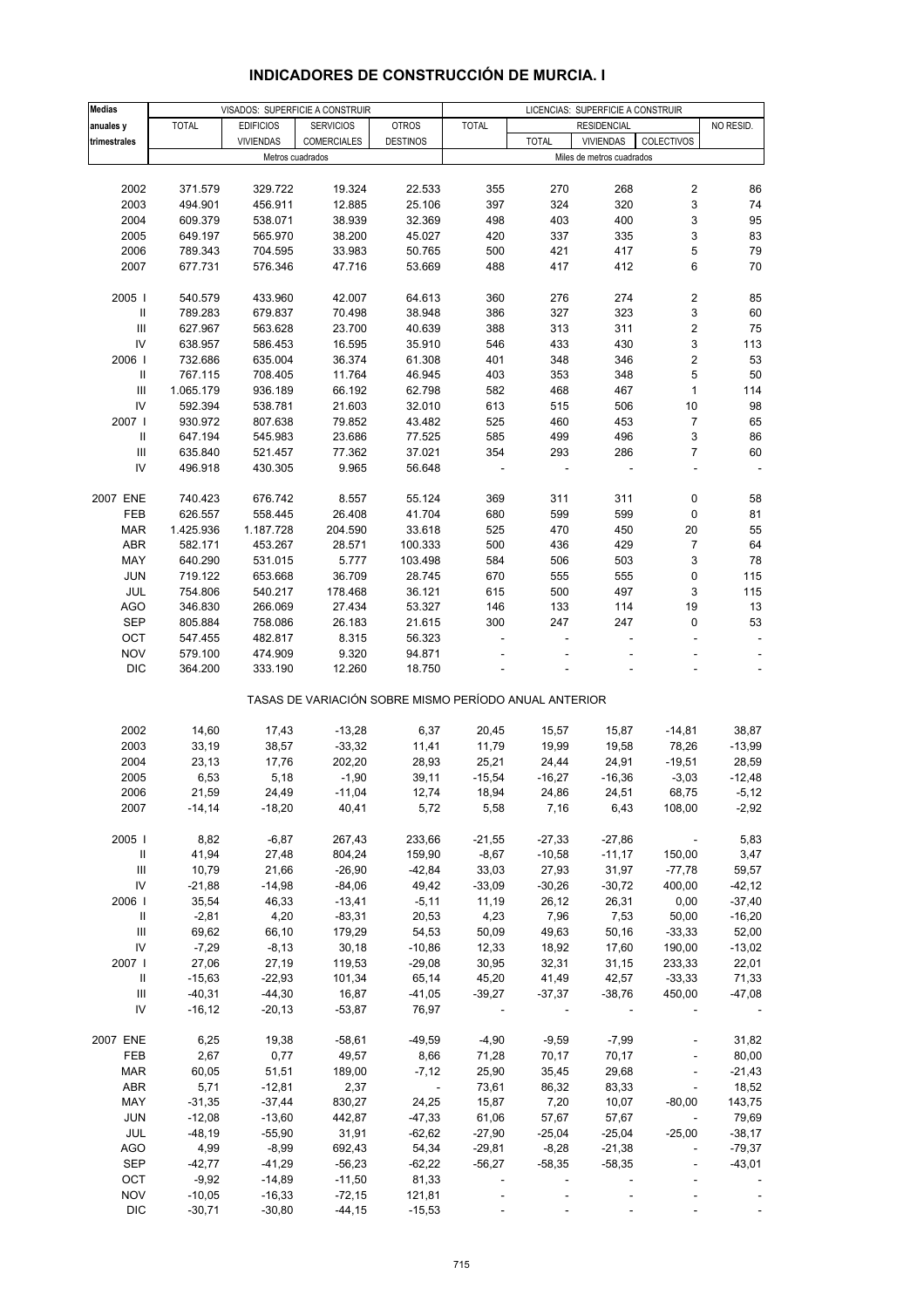| <b>Medias</b>                      |              |              |            | VIVIENDAS VISADAS COLEGIO ARQUITECTOS TÉCNICOS        |          |                 | LICENCIAS MUNIC.: Nº DE VIVIENDAS |          |                          |
|------------------------------------|--------------|--------------|------------|-------------------------------------------------------|----------|-----------------|-----------------------------------|----------|--------------------------|
| anuales y                          | <b>TOTAL</b> |              | OBRA NUEVA |                                                       | Α        | A               | OBRA                              | REHABI-  | DEMO-                    |
| trimestrales                       |              | <b>TOTAL</b> | EDIF.VIV.  | OTROS EDIF.                                           | AMPLIAR  | <b>REFORMAR</b> | <b>NUEVA</b>                      | LITACIÓN | <b>LICIÓN</b>            |
|                                    |              |              |            |                                                       | Unidades |                 |                                   |          |                          |
|                                    |              |              |            |                                                       |          |                 |                                   |          |                          |
| 2002                               | 2.023        | 1.947        | 1.936      | 11                                                    | 25       | 51              | 1.617                             | 31       | 64                       |
|                                    |              |              |            |                                                       |          |                 |                                   |          |                          |
| 2003                               | 2.859        | 2.742        | 2.728      | 14                                                    | 30       | 87              | 1.895                             | 21       | 66                       |
| 2004                               | 3.140        | 3.047        | 3.046      | 1                                                     | 34       | 59              | 2.378                             | 31       | 90                       |
| 2005                               | 3.386        | 3.281        | 3.279      | $\overline{\mathbf{c}}$                               | 41       | 65              | 1.989                             | 22       | 107                      |
| 2006                               | 4.377        | 4.278        | 4.278      | 0                                                     | 40       | 59              | 2.436                             | 27       | 115                      |
| 2007                               | 4.011        | 3.923        | 3.923      | 0                                                     | 33       | 55              | 2.782                             | 24       | 117                      |
|                                    |              |              |            |                                                       |          |                 |                                   |          |                          |
| 2005                               | 2.464        | 2.365        | 2.365      | 0                                                     | 50       | 49              | 1.748                             | 27       | 91                       |
| $\,$ II                            | 4.131        | 4.032        | 4.025      | 8                                                     | 28       | 70              | 1.750                             | 19       | 93                       |
| Ш                                  | 3.305        | 3.151        | 3.150      | $\mathbf{1}$                                          | 45       | 109             | 1.694                             | 11       | 108                      |
| IV                                 | 3.645        | 3.575        | 3.575      | 0                                                     | 39       | 30              | 2.764                             | 29       | 138                      |
| 2006                               | 3.995        | 3.867        | 3.867      | 0                                                     | 37       | 90              | 1.996                             | 25       | 125                      |
| Ш                                  | 4.401        | 4.300        | 4.300      | 0                                                     | 38       | 63              | 2.021                             | 26       | 94                       |
| $\ensuremath{\mathsf{III}}\xspace$ | 5.775        | 5.688        | 5.688      | 0                                                     | 52       | 36              | 2.709                             | 20       | 122                      |
| IV                                 | 3.337        | 3.258        | 3.257      | 1                                                     | 33       | 45              | 3.020                             | 36       | 118                      |
| 2007                               | 5.746        | 5.663        | 5.663      | 0                                                     | 26       | 57              | 2.805                             | 27       | 138                      |
| $\,$ II                            | 3.719        | 3.632        | 3.632      | 0                                                     | 28       | 59              | 3.477                             | 26       | 134                      |
| Ш                                  | 4.115        | 4.035        | 4.035      | 0                                                     | 29       | 51              | 2.065                             | 21       | 78                       |
| IV                                 | 2.463        | 2.361        | 2.361      | 0                                                     | 49       | 53              |                                   |          |                          |
|                                    |              |              |            |                                                       |          |                 |                                   |          |                          |
|                                    |              |              |            |                                                       |          |                 |                                   |          |                          |
| 2007 ENE                           | 4.129        | 4.068        | 4.068      | 0                                                     | 16       | 45              | 1.988                             | 11       | 168                      |
| FEB                                | 3.745        | 3.682        | 3.682      | 0                                                     | 20       | 43              | 3.701                             | 26       | 104                      |
| MAR                                | 9.364        | 9.238        | 9.238      | 0                                                     | 42       | 84              | 2.725                             | 43       | 142                      |
| ABR                                | 2.629        | 2.555        | 2.555      | 0                                                     | 32       | 42              | 2.623                             | 22       | 81                       |
| MAY                                | 3.390        | 3.310        | 3.310      | 0                                                     | 20       | 60              | 4.249                             | 20       | 150                      |
| <b>JUN</b>                         | 5.137        | 5.030        | 5.030      | 0                                                     | 32       | 75              | 3.560                             | 36       | 172                      |
| JUL                                | 3.794        | 3.690        | 3.690      | 0                                                     | 22       | 82              | 3.217                             | 28       | 143                      |
| <b>AGO</b>                         | 2.070        | 2.043        | 2.043      | 0                                                     | 5        | 22              | 1.143                             | 12       | 36                       |
| <b>SEP</b>                         | 6.482        | 6.371        | 6.371      | 0                                                     | 61       | 50              | 1.835                             | 22       | 55                       |
| OCT                                | 3.084        | 2.965        | 2.965      | 0                                                     | 67       | 52              |                                   | ÷        | $\overline{\phantom{a}}$ |
| <b>NOV</b>                         | 2.503        | 2.402        | 2.402      | 0                                                     | 32       | 69              |                                   |          |                          |
| <b>DIC</b>                         | 1.801        | 1.717        | 1.717      | 0                                                     | 47       | 37              |                                   |          |                          |
|                                    |              |              |            | TASAS DE VARIACIÓN SOBRE MISMO PERÍODO ANUAL ANTERIOR |          |                 |                                   |          |                          |
|                                    |              |              |            |                                                       |          |                 |                                   |          |                          |
| 2002                               | 19,36        | 19,72        | 19,82      | 3,28                                                  | 11,36    | 10,47           | 28,46                             | 30,45    | 44,17                    |
| 2003                               | 41,34        | 40,86        | 40,89      | 35,71                                                 | 19,08    | 70,42           | 17,18                             | $-33,69$ | 3,26                     |
| 2004                               | 9,80         | 11,12        | 11,67      | $-93,57$                                              | 11,33    | $-32,31$        | 25,48                             | 48,00    | 35,86                    |
| 2005                               | 7,86         | 7,67         | 7,63       | 154,55                                                | 21,34    | 9,77            | $-16,35$                          | $-29,73$ | 19,80                    |
| 2006                               | 29,26        | 30,40        | 30,48      | $-89,29$                                              | $-1,43$  | $-9,29$         | 22,49                             | 22,69    | 6,90                     |
| 2007                               |              | $-8,31$      | $-8,31$    |                                                       | $-17,84$ |                 | 24,11                             |          | 2,54                     |
|                                    | $-8,37$      |              |            |                                                       |          | $-5,97$         |                                   | 3,77     |                          |
| 2005                               | $-10,32$     | $-11,54$     | $-11,46$   |                                                       | 78,57    | 5,71            | $-23,10$                          | $-31,67$ | 10,57                    |
|                                    |              |              |            |                                                       |          |                 |                                   |          |                          |
| Ш                                  | 31,52        | 32,63        | 32,38      |                                                       | $-29,75$ | 16,57           | $-14,60$                          | $-50,85$ | $-7,31$                  |
| $\ensuremath{\mathsf{III}}\xspace$ | 16,38        | 14,90        | 14,91      | 0,00                                                  | 29,52    | 74,33           | 20,83                             | $-34,00$ | 72,73                    |
| IV                                 | $-4,83$      | $-4,22$      | $-4,22$    | ÷,                                                    | 26,88    | $-54,55$        | $-27,02$                          | 6,10     | 21,35                    |
| 2006                               | 62,12        | 63,53        | 63,53      |                                                       | $-25,33$ | 83,11           | 14,19                             | $-7,32$  | 38,24                    |
| $\, \parallel$                     | 6,54         | 6,65         | 6,85       |                                                       | 35,29    | $-10,90$        | 15,46                             | 32,76    | 1,43                     |
| Ш                                  | 74,73        | 80,48        | 80,56      | $\Box$                                                | 13,97    | $-66,87$        | 59,93                             | 78,79    | 13,31                    |
| IV                                 | $-8,45$      | $-8,88$      | $-8,90$    | 200,00                                                | $-15,25$ | 51,11           | 9,25                              | 22,99    | $-14,94$                 |
| 2007 l                             | 43,84        | 46,44        | 46,44      |                                                       | $-30,36$ | $-36,53$        | 40,51                             | 5,26     | 10, 11                   |
| Ш                                  | $-15,51$     | $-15,55$     | $-15,55$   | $\blacksquare$                                        | $-26,96$ | $-5,85$         | 72,06                             | 1,30     | 42,40                    |
| Ш                                  | $-28,74$     | $-29,06$     | $-29,06$   |                                                       | $-43,23$ | 42,59           | $-23,76$                          | 5,08     | $-36,07$                 |
| IV                                 | $-26,19$     | $-27,52$     | $-27,50$   |                                                       | 46,00    | 16,18           |                                   |          |                          |
| 2007 ENE                           | 21,12        | 23,46        | 23,46      |                                                       | $-56,76$ | $-41,56$        | $-2,45$                           | $-15,38$ | 23,53                    |
| FEB                                | $-4,37$      | $-1,68$      | $-1,68$    |                                                       | $-45,95$ | $-67,91$        | 81,60                             | $-27,78$ | 18,18                    |
|                                    |              | 102,54       |            |                                                       |          | 40,00           | 42,52                             | 59,26    |                          |
| MAR                                | 100,99       |              | 102,54     |                                                       | 10,53    |                 |                                   |          | $-6,58$                  |
| ABR                                | $-17,74$     | $-18,60$     | $-18,60$   |                                                       | 18,52    | 40,00           | 77,35                             | 120,00   | 92,86                    |
| MAY                                | $-36,71$     | $-36,42$     | $-36,42$   |                                                       | $-60,00$ | $-40,00$        | 74,64                             | $-41,18$ | 7,14                     |
| <b>JUN</b>                         | 10,43        | 10,40        | 10,40      | $\blacksquare$                                        | $-15,79$ | 29,31           | 65,50                             | 9,09     | 70,30                    |
| JUL                                | $-49,85$     | $-50,54$     | $-50,54$   |                                                       | $-59,26$ | 60,78           | $-19,17$                          | 64,71    | $-34,40$                 |
| <b>AGO</b>                         | 4,86         | 4,93         | 4,93       |                                                       | $-75,00$ | 214,29          | 52,40                             | 200,00   | 125,00                   |
| <b>SEP</b>                         | $-16,76$     | $-16,78$     | $-16,78$   |                                                       | $-24,69$ | 0,00            | $-45,97$                          | $-42,11$ | $-58,33$                 |
| OCT                                | $-5,66$      | $-6,70$      | $-6,61$    |                                                       | 81,08    | $-3,70$         |                                   |          |                          |
| <b>NOV</b>                         | $-27,60$     | $-28,77$     | $-28,77$   |                                                       | $-27,27$ | 68,29           |                                   |          |                          |
| <b>DIC</b>                         | $-45,16$     | $-46,74$     | $-46,74$   | $\overline{\phantom{a}}$                              | 147,37   | $-9,76$         |                                   |          |                          |

# **INDICADORES DE CONSTRUCCIÓN DE MURCIA. II**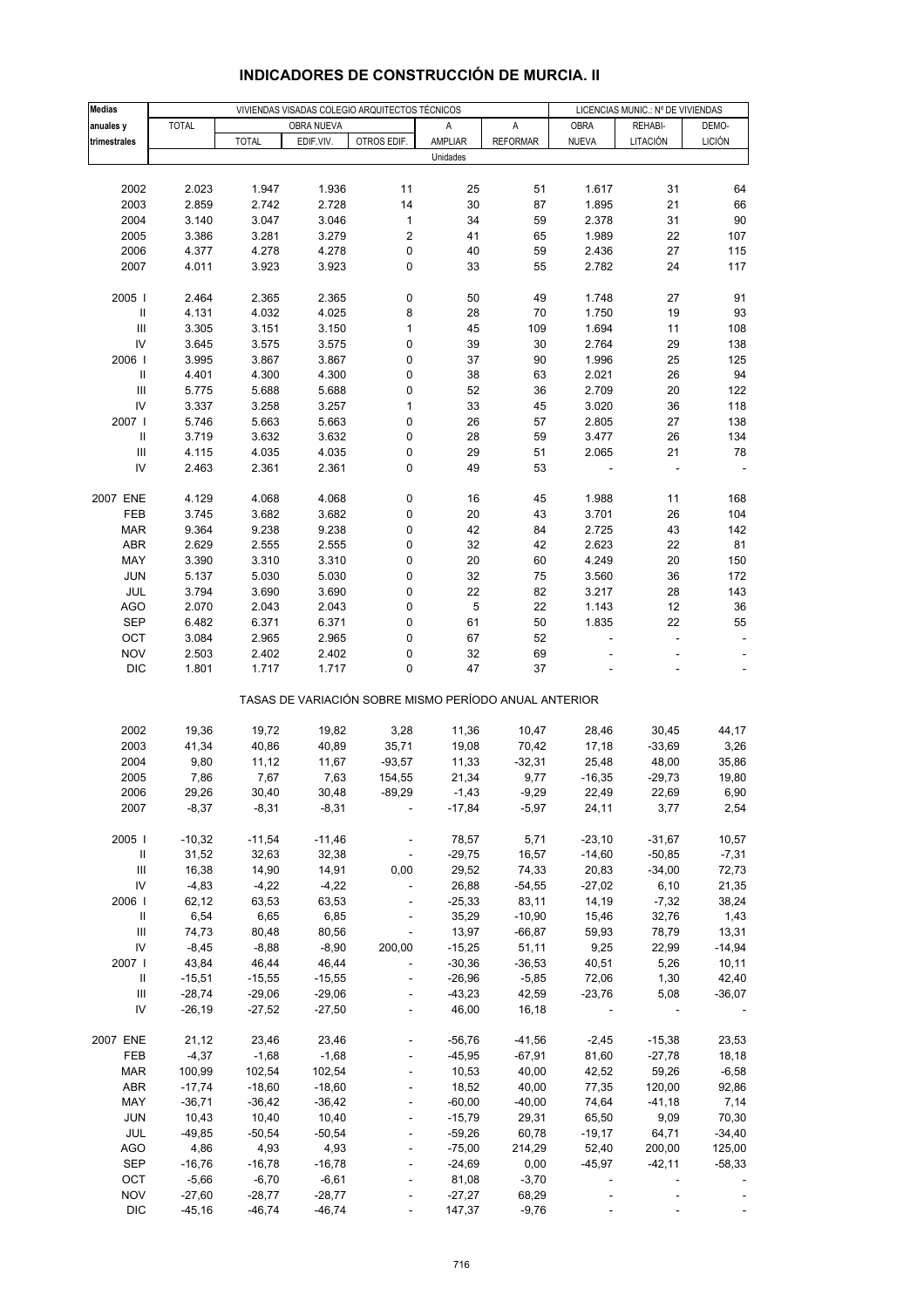| <b>Medias</b>                      |                          |                          | VIVIENDAS (2)            |                          |                         |                 |              | PROYECTOS VISADOS                                     |                      | CERTIFICAC.  | LIQUIDACIÓN      |
|------------------------------------|--------------------------|--------------------------|--------------------------|--------------------------|-------------------------|-----------------|--------------|-------------------------------------------------------|----------------------|--------------|------------------|
| anuales y                          |                          | <b>INICIADAS</b>         |                          |                          | <b>TERMINADAS</b>       |                 |              | POR EL COLEGIO DE ARQUITECTOS                         |                      | FIN DE OBRA  | <b>EJECUCIÓN</b> |
| trimestrales                       | <b>TOTAL</b>             | <b>PROTEGIDAS</b>        | <b>LIBRES</b>            | <b>TOTAL</b>             | PROTEGIDAS              | <b>LIBRES</b>   | <b>TOTAL</b> | <b>PROTEGIDOS</b>                                     | <b>LIBRES</b>        | Nº VIVIENDAS | MAT. OBRA        |
|                                    |                          |                          |                          |                          | Unidades                |                 |              |                                                       |                      | Unidades     | Miles $\epsilon$ |
|                                    |                          |                          |                          |                          |                         |                 |              |                                                       |                      |              |                  |
| 2002                               | 1.675                    | 254                      | 1.421                    | 1.197                    | 231                     | 966             | 1.781        | 200                                                   | 1.581                | 1.381        | 62.652           |
| 2003                               | 1.864                    | 169                      | 1.695                    | 1.305                    | 144                     | 1.161           | 2.344        | 149                                                   | 2.195                | 1.595        | 75.440           |
| 2004                               | 3.640                    | 171                      | 3.469                    | 1.889                    | 134                     | 1.755           | 4.154        | 173                                                   | 3.981                | 2.003        | 92.425           |
| 2005                               | 3.389                    | 114                      | 3.275                    | 2.451                    | 123                     | 2.329           | 3.477        | 184                                                   | 3.293                | 1.905        | 93.506           |
| 2006                               | 3.361                    | 272                      | 3.088                    | 3.589                    | 100                     | 3.490           | 3.905        | 162                                                   | 3.744                | 2.592        | 142.720          |
| 2007                               | 2.758                    | 196                      | 2.562                    | 2.829                    | 83                      | 2.746           | 3.541        | 64                                                    | 3.477                | 2.899        | 151.209          |
|                                    |                          |                          |                          |                          |                         |                 |              |                                                       |                      |              |                  |
| 2005 l                             | 3.504                    | 157                      | 3.347                    | 2.017                    | 147                     | 1.870           | 3.194        | 97                                                    | 3.097                | 2.092        | 94.880           |
| $\mathbf{II}$                      | 2.903                    | 216                      | 2.687                    | 2.620                    | 118                     | 2.502           | 4.758        | 337                                                   | 4.421                | 2.086        | 109.579          |
| $\ensuremath{\mathsf{III}}\xspace$ | 3.939                    | 83                       | 3.856                    | 2.283                    | 72                      | 2.212           | 3.856        | 183                                                   | 3.672                | 1.635        | 78.240           |
| ${\sf IV}$                         | 3.210                    | 0                        | 3.210                    | 2.886                    | 153                     | 2.732           | 2.101        | 120                                                   | 1.980                | 1.806        | 91.327           |
| 2006                               | 2.350                    | 662                      | 1.688                    | 3.107                    | 140                     | 2.967           | 3.425        | 64                                                    | 3.361                | 2.714        | 126.041          |
| $\ensuremath{\mathsf{II}}$         | 3.017                    | 102                      | 2.916                    | 4.159                    | 88                      | 4.071           | 3.675        | 269                                                   | 3.407                | 2.675        | 125.513          |
| $\ensuremath{\mathsf{III}}\xspace$ | 3.779                    | $\pmb{0}$                | 3.779                    | 3.768                    | 89                      | 3.679           | 5.153        | 202                                                   | 4.951                | 2.282        | 161.030          |
| IV                                 | 4.296                    | 326                      | 3.970                    | 3.324                    | 82                      | 3.242           | 3.368        | 113                                                   | 3.255                | 2.697        | 158.297          |
| 2007                               | 2.911                    | 271                      | 2.639                    | 2.025                    | 90                      | 1.934           | 5.017        | 43                                                    | 4.974                | 2.752        | 153.425          |
| Ш                                  | 3.367                    | 205                      | 3.162                    | 3.800                    | 73                      | 3.727           | 3.766        | 108                                                   | 3.658                | 3.312        | 165.678          |
| $\ensuremath{\mathsf{III}}\xspace$ | 1.996                    | 112                      | 1.884                    | 2.662                    | 87                      | 2.575           | 3.702        | 26                                                    | 3.676                | 2.494        | 124.074          |
| IV                                 |                          | ä,                       |                          |                          |                         |                 | 1.681        | 80                                                    | 1.601                | 3.036        | 161.659          |
|                                    |                          |                          |                          |                          |                         |                 |              |                                                       |                      |              |                  |
| 2007 ENE                           | 2.864                    | 196                      | 2.668                    | 1.791                    | 51                      | 1.740           | 4.095        | 65                                                    | 4.030                | 2.348        | 111.806          |
| FEB                                | 3.561                    | 591                      | 2.970                    | 2.168                    | 113                     | 2.055           | 2.596        | 63                                                    | 2.533                | 2.687        | 195.291          |
| <b>MAR</b>                         | 2.307                    | 27                       | 2.280                    | 2.115                    | 107                     | 2.008           | 8.359        | $\mathbf 1$                                           | 8.358                | 3.221        | 153.177          |
| ABR                                | 3.706                    | 376                      | 3.330                    | 4.103                    | 102                     | 4.001           | 2.892        | 46                                                    | 2.846                | 3.348        | 148.681          |
| MAY                                | 2.792                    | 134                      | 2.658                    | 4.126                    | 59                      | 4.067           | 4.757        | 212                                                   | 4.545                | 3.245        | 187.099          |
| JUN                                | 3.603                    | 106                      | 3.497                    | 3.172                    | 58                      | 3.114           | 3.649        | 67                                                    | 3.582                | 3.344        | 161.253          |
| JUL                                | 2.025                    | 64                       | 1.961                    | 2.477                    | 225                     | 2.252           | 6.048        | 68                                                    | 5.980                | 3.871        | 200.678          |
| <b>AGO</b>                         | 1.858                    | $\pmb{0}$                | 1.858                    | 2.990                    | 0                       | 2.990           | 2.805        | 0                                                     | 2.805                | 321          | 15.566           |
| <b>SEP</b>                         | 2.104                    | 272                      | 1.832                    | 2.519                    | 36                      | 2.483           | 2.253        | 9                                                     | 2.244                | 3.290        | 155.979          |
| OCT                                | $\overline{\phantom{a}}$ | $\overline{\phantom{a}}$ | ä,                       | $\overline{\phantom{a}}$ | ÷,                      | $\Box$          | 2.036        | 192                                                   | 1.844                | 2.823        | 142.723          |
| <b>NOV</b>                         |                          |                          |                          |                          |                         |                 | 1.493        | 47                                                    | 1.446                | 3.270        | 165.317          |
| $\mathsf{DIC}$                     |                          |                          |                          |                          |                         | ÷               | 1.514        | 0                                                     | 1.514                | 3.016        | 176.936          |
|                                    |                          |                          |                          |                          |                         |                 |              | TASAS DE VARIACIÓN SOBRE MISMO PERÍODO ANUAL ANTERIOR |                      |              |                  |
|                                    |                          |                          |                          |                          |                         |                 |              |                                                       |                      |              |                  |
| 2002                               | 22,55                    | 0,50                     | 27,54                    | $-4,34$                  | $-12,58$                | $-2,14$         | 17,35        | $-12,16$                                              | 22,56                | 15,94        | 35,23            |
| 2003                               | 11,31                    | $-33,38$                 | 19,29                    | 9,06                     | $-37,44$                | 20,16           | 31,63        | $-25,59$                                              | 38,87                | 15,46        | 20,41            |
| 2004                               | 95,24                    | 1,13                     | 104,62                   | 44,74                    | $-6,82$                 | 51,15           | 77,23        | 16,02                                                 | 81,38                | 25,60        | 22,51            |
| 2005                               | $-6,90$                  | $-33,25$                 | $-5,60$                  | 29,78                    | $-8,80$                 | 32,73           | $-16,29$     | 6,86                                                  | $-17,29$             | $-4,92$      | 1,17             |
| 2006                               | -0,84                    | 138,79                   | $-5,70$                  | 46,42                    | -18,63                  | 49,85           | 12,32        | -12,20                                                | 13,69                | 36,09        | 52,63            |
| 2007                               | $-9,54$                  | $-22,95$                 | $-8,32$                  | $-23,08$                 | $-21,03$                | $-23,14$        | $-9,32$      | $-60,37$                                              | $-7,11$              | 11,82        | 5,95             |
| 2005                               | 17,90                    | 95,83                    | 15,75                    | 37,24                    | 38,13                   | 37,17           | $-9,13$      | $-20,77$                                              | $-8,71$              | 26,36        | 25,97            |
| $\mathbf{H}$                       | $-12,53$                 | $-18,47$                 | $-12,01$                 | 24,77                    | $-28,48$                | 29,31           | $-2,53$      | 33,69                                                 | $-4,50$              | $-6,99$      | 8,58             |
| $\mathop{\mathsf{III}}\nolimits$   | $-9,52$                  | $-55,52$                 | $-7,45$                  | 13,00                    | $-46,91$                | 17,29           | $-10,69$     | 37,50                                                 | $-12,23$             | 4,30         | $-3,63$          |
| IV                                 | $-18,03$                 | $\sim 10^{11}$ m $^{-1}$ | $-14,74$                 | 46,80                    | 17,05                   | 48,93           | $-46,16$     | $-34,12$                                              | $-46,75$             | $-29,09$     | $-18,66$         |
| 2006                               | $-32,92$                 | 322,77                   | $-49,57$                 | 54,04                    | $-4,98$                 | 58,69           | 7,24         | $-33,45$                                              | 8,51                 | 29,77        | 32,84            |
| Ш                                  | 3,94                     | $-53,00$                 | 8,52                     | 58,76                    | $-25,14$                | 62,72           | $-22,75$     | $-20,36$                                              | $-22,94$             | 28,25        | 14,54            |
| Ш                                  | $-4,07$                  | $\sim 100$               | $-2,00$                  | 65,01                    | 23,72                   | 66,35           | 33,66        | 10,18                                                 | 34,83                | 39,57        | 105,82           |
| IV                                 | 33,82                    | $\sim 10$                | 23,67                    | 15,19                    | $-46,52$                | 18,65           | 60,33        | $-6,37$                                               | 64,38                | 49,31        | 73,33            |
| 2007                               | 23,84                    | $-59,03$                 | 56,36                    | $-34,84$                 | $-35,48$                | $-34,81$        | 46,47        | $-33,16$                                              | 48,00                | 1,39         | 21,73            |
| Ш                                  | 11,59                    | 101,97                   | 8,44                     | $-8,62$                  | $-17,36$                | $-8,43$         | 2,47         | $-59,68$                                              | 7,37                 | 23,81        | 32,00            |
| $\ensuremath{\mathsf{III}}\xspace$ | $-47,19$                 | $\blacksquare$           | $-50,15$                 | $-29,35$                 | $-1,88$                 | $-30,01$        | $-28,16$     | $-87,29$                                              | $-25,75$             | 9,29         | $-22,95$         |
| IV                                 | $\overline{\phantom{a}}$ | $\blacksquare$           | $\overline{\phantom{a}}$ | $\overline{\phantom{a}}$ | $\sim 10$               | $\sim$ 10 $\pm$ | $-50,09$     | $-29,29$                                              | $-50,81$             | 12,58        | 2,12             |
|                                    |                          |                          |                          |                          |                         |                 |              |                                                       |                      |              |                  |
| 2007 ENE                           | 77,45                    | $\sim 100$ km $^{-1}$    | 65,30                    | $-42,19$                 | $-26,09$                | $-42,56$        | 5,35         | 441,67                                                | 4,00                 | 1,12         | 2,34             |
| FEB                                | $-2,22$                  | $-65,76$                 | 55,01                    | $-20,62$                 | $-26,14$                | $-20,29$        | 5,23         | $-28,41$                                              | 6,47                 | $-4,61$      | 48,13            |
| <b>MAR</b>                         | 28,52                    | $-89,66$                 | 48,63                    | $-39,43$                 | $-45,96$                | $-39,04$        | 113,19       | $-98,92$                                              | 118,34               | 7,22         | 11,78            |
| ABR                                | 7,33                     | 452,94                   | $-1,62$                  | 26,05                    | 34,21                   | 25,86           | 2,12         | $\sim 100$                                            | 0,49                 | 70,47        | 68,78            |
| MAY                                | 23,27                    | $-43,46$                 | 31,07                    | 42,52                    | $-26,25$                | 44,48           | 11,27        | 863,64                                                | 6,87                 | 18,13        | 40,68            |
| JUN                                | 8,07                     | $\blacksquare$           | 4,89                     | $-49,87$                 | $-46,79$                | $-49,92$        | $-6,89$      | $-91,45$                                              | 14,26                | 0,87         | 3,73             |
| JUL                                | $-26,74$                 | $\overline{\phantom{a}}$ | $-29,05$                 | $-54,63$                 | 25,70                   | $-57,36$        | $-30,15$     | $-85,28$                                              | $-27,04$             | $-5,84$      | $-21,19$         |
| AGO                                | $-58,45$                 | $\overline{\phantom{a}}$ | $-58,45$                 | 244,07                   | $\sim 100$ km s $^{-1}$ | 244,07          | 143,28       | $\sim 100$ km $^{-1}$                                 | 149,78               | 7,72         | 13,24            |
| <b>SEP</b>                         | $-48,68$                 | $\blacksquare$           | $-55,32$                 | $-49,36$                 | $-58,62$                | $-49,19$        | $-60,12$     | $-92,11$                                              | $-59,46$             | 35,00        | $-27,35$         |
| OCT<br><b>NOV</b>                  | $\overline{\phantom{a}}$ | ÷,                       | $\overline{\phantom{a}}$ |                          |                         | $\blacksquare$  | $-51,67$     | 69,91                                                 | $-55,02$             | 6,97         | $-24,67$         |
| $\mathsf{DIC}$                     |                          |                          | $\overline{\phantom{a}}$ |                          |                         | $\blacksquare$  | $-50,42$     | 34,29                                                 | $-51,41$<br>$-43,72$ | 6,41         | $-6,59$          |
|                                    |                          |                          |                          |                          |                         |                 | $-47,43$     | $\overline{\phantom{a}}$                              |                      | 26,78        | 63,16            |

# **INDICADORES DE CONSTRUCCIÓN DE MURCIA. III**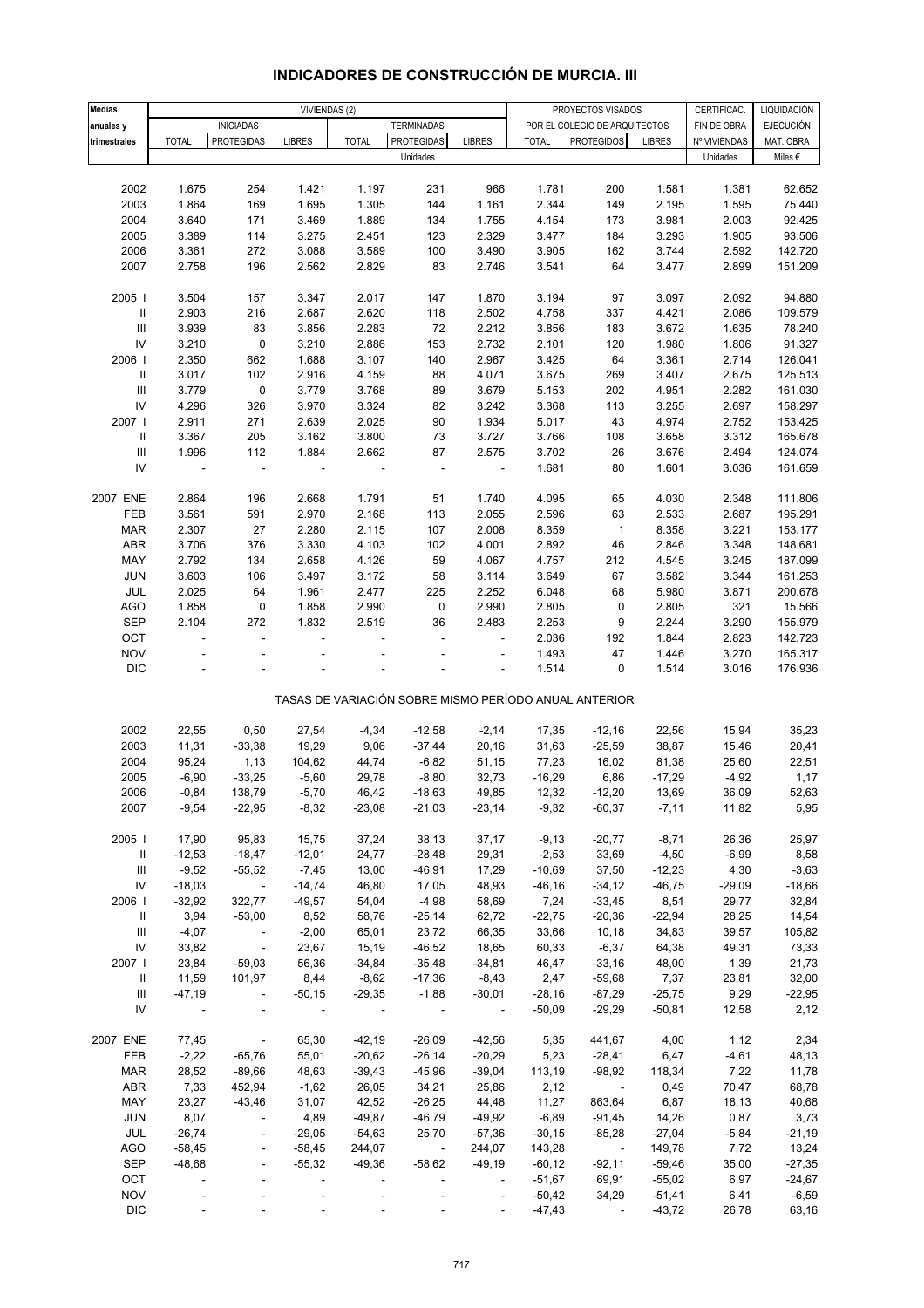| <b>Medias</b>  |              | LICITACIÓN OFICIAL (SEOPAN) |            |                                                       | LICITACIÓN OFICIAL (FOMENTO) |              | CONSUMO     |
|----------------|--------------|-----------------------------|------------|-------------------------------------------------------|------------------------------|--------------|-------------|
| anuales y      | <b>TOTAL</b> | <b>EDIFICACIÓN</b>          | OBRA CIVIL | <b>TOTAL</b>                                          | <b>EDIFICACIÓN</b>           | INGENIERÍA   | E.ELECTRICA |
| trimestrales   |              |                             |            |                                                       |                              | <b>CIVIL</b> | CONSTRUC.   |
|                |              |                             |            | Miles €                                               |                              |              | Gwh         |
|                |              |                             |            |                                                       |                              |              |             |
| 2003           | 45.605,5     | 12.119,9                    | 33.485,6   | 43.923                                                | 10.516                       | 33.407       | 5,875       |
| 2004           | 62.590,0     | 10.970,4                    | 51.619,6   | 57.753                                                | 12.817                       | 44.935       | 6,904       |
| 2005           | 79.209,4     | 30.848,8                    | 48.360,6   | 77.072                                                | 28.183                       | 48.889       | 8,203       |
| 2006           | 71.612,2     | 31.067,8                    | 40.544,4   | 105.766                                               | 28.857                       | 68.555       | 9,965       |
| 2007           | 113.622,3    | 28.800,1                    | 84.822,3   | 94.789                                                | 20.845                       | 73.944       | 10,153      |
| 2008           | 98.584,0     | 10.008,0                    | 88.576,0   |                                                       |                              |              |             |
|                |              |                             |            |                                                       |                              |              |             |
| 2005 II        | 66.717,3     | 18.571,0                    | 48.146,3   | 61.121                                                | 16.369                       | 44.752       | 7,594       |
| III            | 130.219,3    | 32.318,7                    | 97.900,7   | 129.849                                               | 29.591                       | 100.258      | 8,460       |
| IV             | 39.272,0     | 12.332,3                    | 26.939,7   | 36.449                                                | 9.359                        | 27.090       | 8,914       |
| 2006           | 81.818,7     | 23.550,7                    | 58.268,0   | 79.234                                                | 19.810                       | 59.424       | 11,524      |
| $\, \parallel$ | 48.906,7     | 18.798,0                    | 30.108,7   | 181.682                                               | 14.924                       | 133.343      | 8,644       |
| Ш              | 74.672,3     | 27.546,0                    | 47.126,3   | 69.766                                                | 21.453                       | 48.313       | 10,000      |
| IV             | 81.051,0     | 54.376,3                    | 26.674,7   | 92.381                                                | 59.242                       | 33.140       | 9,693       |
| 2007 l         | 126.532,0    | 47.896,3                    | 78.635,7   | 55.198                                                | 35.537                       | 19.662       | 10,988      |
| Ш              | 155.863,0    | 22.187,7                    | 133.675,3  | 181.550                                               | 15.439                       | 166.111      | 10,049      |
| III            | 73.103,0     | 22.900,0                    | 50.203,0   | 56.340                                                | 18.410                       | 37.930       | 9,720       |
| IV             | 98.991,3     | 22.216,3                    | 76.775,0   | 81.708                                                | 10.571                       | 71.137       | 9,855       |
| 2008           | 98.584,0     | 10.008,0                    | 88.576,0   |                                                       |                              |              |             |
|                |              |                             |            |                                                       |                              |              |             |
| 2007 FEB       | 87.920,0     | 63.979,0                    | 23.941,0   | 74.612                                                | 54.182                       | 20.431       | 10,536      |
| <b>MAR</b>     | 60.998,0     | 38.531,0                    | 22.467,0   | 29.368                                                | 13.438                       | 15.930       | 11,294      |
| ABR            | 44.929,0     | 26.123,0                    | 18.806,0   | 77.731                                                | 21.453                       | 56.279       | 9,579       |
| MAY            | 87.936,0     | 25.426,0                    | 62.510,0   | 328.638                                               | 10.765                       | 317.873      | 11,290      |
| <b>JUN</b>     | 334.724,0    | 15.014,0                    | 319.710,0  | 138.280                                               | 14.099                       | 124.181      | 9,277       |
| JUL            | 142.312,0    | 19.983,0                    | 122.329,0  | 42.769                                                | 22.329                       | 20.441       | 10,094      |
| <b>AGO</b>     | 45.909,0     | 27.420,0                    | 18.489,0   | 30.157                                                | 20.797                       | 9.360        | 9,877       |
| <b>SEP</b>     | 31.088,0     | 21.297,0                    | 9.791,0    | 96.094                                                | 12.105                       | 83.989       | 9,190       |
| OCT            | 116.078,0    | 38.144,0                    | 77.934,0   | 85.381                                                | 12.742                       | 72.639       | 10,592      |
| <b>NOV</b>     | 107.686,0    | 18.043,0                    | 89.643,0   | 78.034                                                | 8.399                        | 69.635       | 9,645       |
| <b>DIC</b>     | 73.210,0     | 10.462,0                    | 62.748,0   |                                                       |                              |              | 9,328       |
| 2008 ENE       | 98.584,0     | 10.008,0                    | 88.576,0   |                                                       |                              |              |             |
|                |              |                             |            |                                                       |                              |              |             |
|                |              |                             |            | TASAS DE VARIACIÓN SOBRE MISMO PERÍODO ANUAL ANTERIOR |                              |              |             |
| 2003           | 45,29        | $-4,51$                     | 79,09      | 29,99                                                 | $-24,48$                     | 68,18        | 21,99       |
| 2004           | 37,24        | $-9,48$                     | 54,15      | 31,49                                                 | 21,89                        | 34,51        | 17,52       |
| 2005           | 26,55        | 181,20                      | $-6,31$    | 33,45                                                 | 119,88                       | 8,80         | 18,82       |
| 2006           | $-9,59$      | 0,71                        | $-16, 16$  | 37,23                                                 | 2,39                         | 40,23        | 21,48       |
| 2007           | 58,66        | $-7,30$                     | 109,21     | $-11,66$                                              | $-25,47$                     | 5,30         | 1,88        |
| 2008           | $-57,26$     | $-75,70$                    | $-53,26$   |                                                       |                              |              |             |
|                |              |                             |            |                                                       |                              |              |             |
| 2005 II        | 12,53        | 91,85                       | $-2,95$    | 14,29                                                 | 107,79                       | $-1,86$      | 24,46       |
| Ш              | 159,77       | 314,74                      | 131,24     | 131,35                                                | 193,32                       | 117,77       | 16,17       |
| IV             | $-36,48$     | $-11,61$                    | $-43,73$   | $-35,89$                                              | $-28,83$                     | $-38,01$     | 20,83       |
| 2006           | 1,48         | $-60,86$                    | 184,85     | $-2,02$                                               | $-65,50$                     | 153,34       | 46,92       |
| Ш              | $-26,70$     | 1,22                        | $-37,46$   | 197,25                                                | $-8,83$                      | 197,96       | 13,83       |
| Ш              | $-42,66$     | $-14,77$                    | $-51,86$   | $-46,27$                                              | $-27,50$                     | $-51,81$     | 18,20       |
| IV             | 106,38       | 340,92                      | $-0,98$    | 153,45                                                | 532,99                       | 22,33        | 8,73        |
| 2007           | 54,65        | 103,38                      | 34,96      | $-30,34$                                              | 79,39                        | $-66,91$     | $-4,65$     |
| Ш              | 218,69       | 18,03                       | 343,98     | $-0,07$                                               | 3,45                         | 24,57        | 16,25       |
| Ш              | $-2,10$      | $-16,87$                    | 6,53       | $-19,24$                                              | $-14,18$                     | $-21,49$     | $-2,80$     |
| IV             | 22,13        | $-59,14$                    | 187,82     | $-13,21$                                              | $-84,80$                     | 189,36       | 1,67        |
| 2008           | $-57,26$     | $-75,70$                    | $-53,26$   |                                                       |                              |              |             |
|                |              |                             |            |                                                       |                              |              |             |
| 2007 FEB       | $-6,74$      | 305,42                      | $-69,50$   | $-18,61$                                              | 350,88                       | $-74,35$     | 16,39       |
| MAR            | $-45,94$     | 36,06                       | $-73,41$   | $-75,37$                                              | $-56,13$                     | $-82,02$     | $-29,01$    |
| ABR            | 96,45        | 111,93                      | 78,36      | $-34,80$                                              | 388,23                       | 285,90       | 25,12       |
| MAY            | 122,15       | 49,05                       | 177,51     | 3,20                                                  | $-52,29$                     | 7,43         | 16,56       |
| JUN            | 297,22       | $-44,41$                    | 458,38     | 28,78                                                 | $-20,86$                     | 38,66        | 8,01        |
| JUL            | 77,42        | $-34,21$                    | 145,45     | $-46,11$                                              | $-27,84$                     | $-57,78$     | $-2,39$     |
| <b>AGO</b>     | $-56,69$     | $-37,80$                    | $-70,13$   | $-68,35$                                              | $-31,39$                     | $-85,59$     | 6,22        |
| <b>SEP</b>     | $-17,79$     | 160,35                      | $-66,96$   | 177,22                                                | 289,86                       | 166,13       | $-11,30$    |
| OCT            | $-5,11$      | $-63,78$                    | 358,19     | $-25,36$                                              | $-86,90$                     | 323,72       | 11,62       |

## **INDICADORES DE CONSTRUCCIÓN DE MURCIA. IV**

 NOV 49,40 -47,42 137,40 5,61 -79,94 117,43 -9,06 DIC 50,19 -55,46 148,47 - - - - - 3,83 2008 ENE -57,26 -75,70 -53,26 ----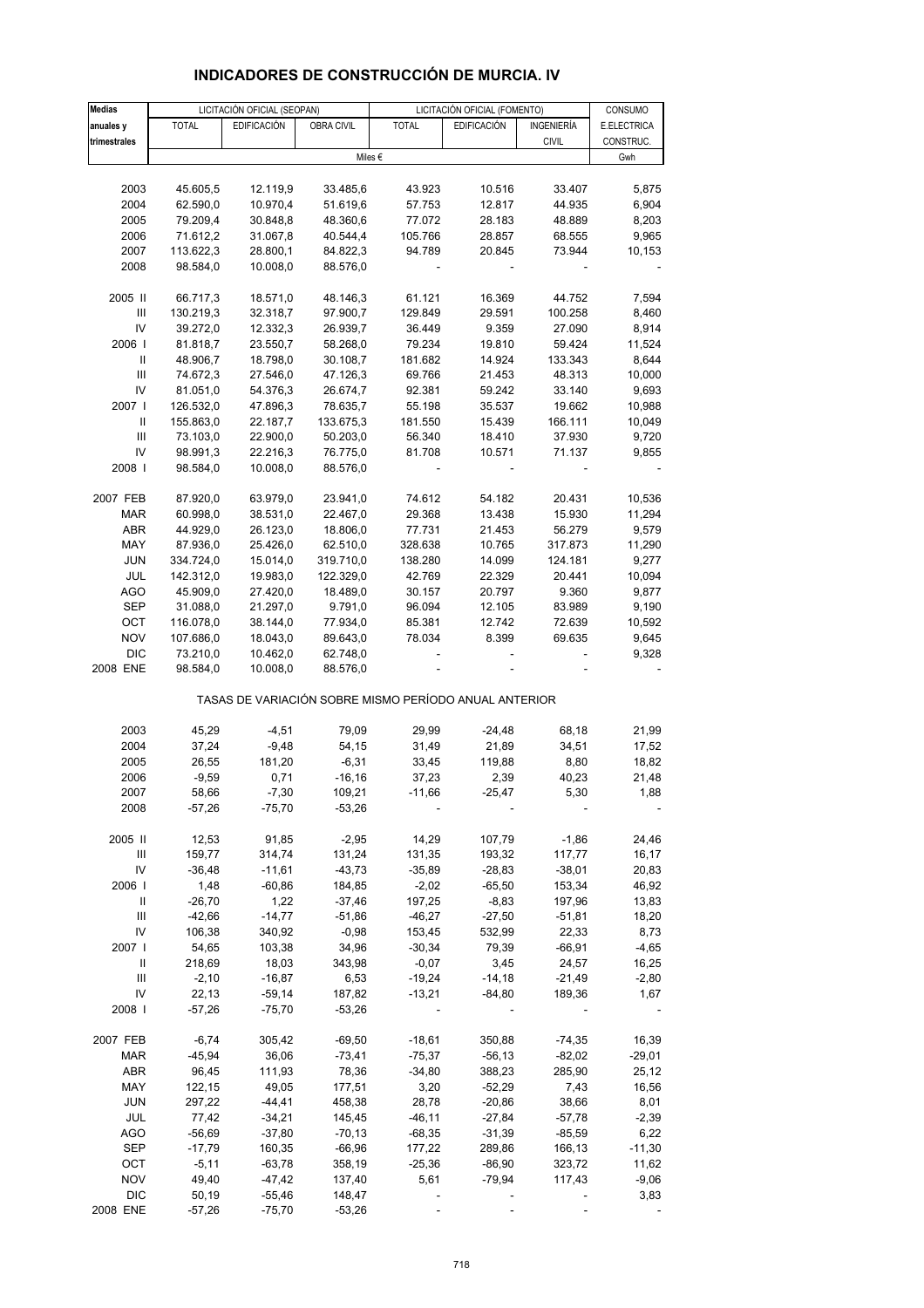| Medias                                  |              |                    |                    | ESTABLECIMIENTOS HOTELEROS                            |                          |                    |                  |
|-----------------------------------------|--------------|--------------------|--------------------|-------------------------------------------------------|--------------------------|--------------------|------------------|
| anuales y                               |              | NUMERO DE VIAJEROS |                    |                                                       | NÚMERO DE PERNOCTACIONES |                    | <b>GRADO DE</b>  |
| trimestrales                            | <b>TOTAL</b> | <b>ESPAÑOLES</b>   | <b>EXTRANJEROS</b> | <b>TOTAL</b>                                          | <b>ESPAÑOLES</b>         | <b>EXTRANJEROS</b> | <b>OCUPACIÓN</b> |
|                                         |              |                    | Unidades           |                                                       |                          |                    | %                |
|                                         |              |                    |                    |                                                       |                          |                    |                  |
| 2003                                    | 79.401       | 63.961             | 15.500             | 209.513                                               | 166.774                  | 43.068             | 46,20            |
| 2004                                    | 83.281       | 67.494             | 15.852             | 205.689                                               | 166.871                  | 39.142             | 44,23            |
| 2005                                    | 89.945       | 73.436             | 16.509             | 209.665                                               | 170.626                  | 39.355             | 44,25            |
| 2006                                    | 97.374       | 79.205             | 18.169             | 225.636                                               | 185.481                  | 40.155             | 46,86            |
| 2007                                    | 105.729      | 87.537             | 18.192             | 261.285                                               | 216.515                  | 44.770             | 49,03            |
| 2008                                    | 64.111       | 52.200             | 11.911             | 130.789                                               | 101.265                  | 29.524             | 30,73            |
|                                         |              |                    |                    |                                                       |                          |                    |                  |
| 2005 II                                 | 99.636       | 81.941             | 17.694             | 219.938                                               | 179.338                  | 40.600             | 44,64            |
| $\ensuremath{\mathsf{III}}\xspace$      | 102.299      | 83.755             | 18.544             | 280.472                                               | 235.772                  | 44.701             | 52,22            |
| IV                                      | 81.148       | 65.803             | 15.345             | 162.917                                               | 127.300                  | 35.617             | 40,29            |
| 2006                                    | 82.807       | 64.798             | 18.009             | 185.340                                               | 149.198                  | 36.143             | 43,33            |
| Ш                                       | 104.659      | 85.489             | 19.170             | 241.100                                               | 196.219                  | 44.881             | 47,62            |
| $\ensuremath{\mathsf{III}}\xspace$      | 114.529      | 95.041             | 19.488             | 304.835                                               | 259.424                  | 45.411             | 55,65            |
| IV                                      | 87.500       | 71.492             | 16.008             | 171.267                                               | 137.084                  | 34.183             | 40,82            |
| 2007 l                                  | 88.267       | 72.584             | 15.683             | 204.541                                               | 169.803                  | 34.737             | 45,45            |
| Ш<br>$\ensuremath{\mathsf{III}}\xspace$ | 112.717      | 95.244<br>101.298  | 17.473             | 285.851                                               | 240.264<br>287.675       | 45.587             | 51,56            |
|                                         | 123.841      |                    | 22.543             | 346.706                                               |                          | 59.031             | 57,29            |
| IV                                      | 98.092       | 81.021<br>52.200   | 17.070             | 208.041                                               | 168.317                  | 39.724             | 41,83            |
| 2008                                    | 64.111       |                    | 11.911             | 130.789                                               | 101.265                  | 29.524             | 30,73            |
| 2007 FEB                                | 94.001       | 76.372             | 17.629             | 208.447                                               | 167.710                  | 40.737             | 49,40            |
| <b>MAR</b>                              | 103.686      | 86.010             | 17.676             | 256.995                                               | 220.234                  | 36.761             | 51,90            |
| <b>ABR</b>                              | 111.337      | 94.569             | 16.768             | 280.784                                               | 241.279                  | 39.505             | 52,73            |
| MAY                                     | 112.586      | 94.029             | 18.557             | 280.113                                               | 228.188                  | 51.925             | 49,64            |
| <b>JUN</b>                              | 114.229      | 97.134             | 17.095             | 296.655                                               | 251.324                  | 45.331             | 52,30            |
| JUL                                     | 128.361      | 104.866            | 23.495             | 345.925                                               | 289.187                  | 56.738             | 55,70            |
| <b>AGO</b>                              | 132.252      | 107.335            | 24.917             | 380.558                                               | 314.090                  | 66.468             | 60,95            |
| <b>SEP</b>                              | 110.909      | 91.692             | 19.217             | 313.635                                               | 259.748                  | 53.887             | 55,21            |
| OCT                                     | 106.971      | 86.556             | 20.415             | 239.170                                               | 187.123                  | 52.047             | 45,41            |
| <b>NOV</b>                              | 100.448      | 82.852             | 17.596             | 211.482                                               | 175.650                  | 35.832             | 43,13            |
| <b>DIC</b>                              | 86.856       | 73.656             | 13.200             | 173.471                                               | 142.177                  | 31.294             | 36,96            |
| 2008 ENE                                | 64.111       | 52.200             | 11.911             | 130.789                                               | 101.265                  | 29.524             | 30,73            |
|                                         |              |                    |                    | TASAS DE VARIACIÓN SOBRE MISMO PERÍODO ANUAL ANTERIOR |                          |                    |                  |
|                                         |              |                    |                    |                                                       |                          |                    |                  |
| 2003                                    | 9,21         | 8,98               | 10,26              | 7,86                                                  | 7,97                     | 7,43               | 9,40             |
| 2004                                    | 4,89         | 5,52               | 2,27               | $-1,83$                                               | 0,06                     | $-9,12$            | $-4,25$          |
| 2005                                    | 8,00         | 8,80               | 4,15               | 1,93                                                  | 2,25                     | 0,55               | 0,03             |
| 2006                                    | 8,26         | 7,86               | 10,05              | 7,62                                                  | 8,71                     | 2,03               | 5,90             |
| 2007                                    | 8,58         | 10,52              | 0, 13              | 15,80                                                 | 16,73                    | 11,49              | 4,64             |
| 2008                                    | $-4,47$      | $-5,73$            | 1,43               | $-11,74$                                              | $-16,63$                 | 10,52              | $-12,30$         |
| 2005 II                                 | 6,15         | 8,47               | $-4,01$            | $-2,89$                                               | $-1,94$                  | $-7,01$            | $-3,02$          |
| Ш                                       | 10,99        | 11,03              | 10,83              | 7,84                                                  | 9,52                     | $-0,35$            | 3,23             |
| IV                                      | 9,99         | 8,14               | 18,84              | 6,34                                                  | 5,58                     | 9,16               | 8,10             |
| 2006                                    | 7,97         | 4,10               | 24,60              | 5,71                                                  | 6,50                     | $-0,99$            | 8,78             |
| Ш                                       | 5,04         | 4,33               | 8,34               | 9,62                                                  | 9,41                     | 10,55              | 6,68             |
| $\ensuremath{\mathsf{III}}\xspace$      | 11,96        | 13,48              | 5,09               | 8,69                                                  | 10,03                    | 1,59               | 6,58             |
| IV                                      | 7,83         | 8,65               | 4,32               | 5,13                                                  | 7,69                     | $-4,03$            | 1,32             |
| 2007 l                                  | 6,59         | 12,02              | $-12,92$           | 10,36                                                 | 13,81                    | $-3,89$            | 4,88             |
| Ш                                       | 7,70         | 11,41              | $-8,85$            | 18,56                                                 | 22,45                    | 1,57               | 8,26             |
| Ш                                       | 8,13         | 6,58               | 15,68              | 13,74                                                 | 10,89                    | 29,99              | 2,93             |
| IV                                      | 12,10        | 13,33              | 6,64               | 21,47                                                 | 22,78                    | 16,21              | 2,48             |
| 2008                                    | $-4,47$      | $-5,73$            | 1,43               | $-11,74$                                              | $-16,63$                 | 10,52              | $-12,30$         |
|                                         |              |                    |                    |                                                       |                          |                    |                  |
| 2007 FEB                                | 9,46         | 14,72              | $-8,69$            | 10,72                                                 | 9,26                     | 17,17              | 5,24             |
| <b>MAR</b>                              | 5,04         | 9,42               | $-12,09$           | 13,34                                                 | 21,17                    | $-18,31$           | 6,94             |
| ABR                                     | 4,67         | 9,79               | $-17,11$           | 11,45                                                 | 18,33                    | $-17,74$           | 1,68             |
| MAY                                     | 8,01         | 10,36              | $-2,52$            | 19,29                                                 | 17,98                    | 25,46              | 10,31            |
| <b>JUN</b>                              | 10,51        | 14,11              | $-6,30$            | 25,40                                                 | 31,36                    | 0,22               | 13,67            |
| JUL                                     | 10,88        | 7,78               | 27,24              | 12,41                                                 | 10,30                    | 24,58              | 1,40             |
| <b>AGO</b>                              | 13,05        | 9,72               | 30,05              | 12,03                                                 | 5,98                     | 53,49              | 0,46             |
| SEP                                     | 0,06         | 1,88               | $-7,78$            | 17,43                                                 | 18,22                    | 13,72              | 7,50             |
| OCT                                     | 5,26         | 5,53               | 4,11               | 6,60                                                  | 6,68                     | 6,33               | $-4,52$          |
| <b>NOV</b><br><b>DIC</b>                | 10,69        | 13,28              | $-0,09$            | 25,80                                                 | 29,69                    | 9,66               | 5,84             |
|                                         | 23,87        | 24,17              | 22,19              | 42,98                                                 | 41,61                    | 49,56              | 8,23<br>$-12,30$ |
| 2008 ENE                                | $-4,47$      | $-5,73$            | 1,43               | $-11,74$                                              | $-16,63$                 | 10,52              |                  |

## **INDICADORES DE SERVICIOS DE MURCIA. I**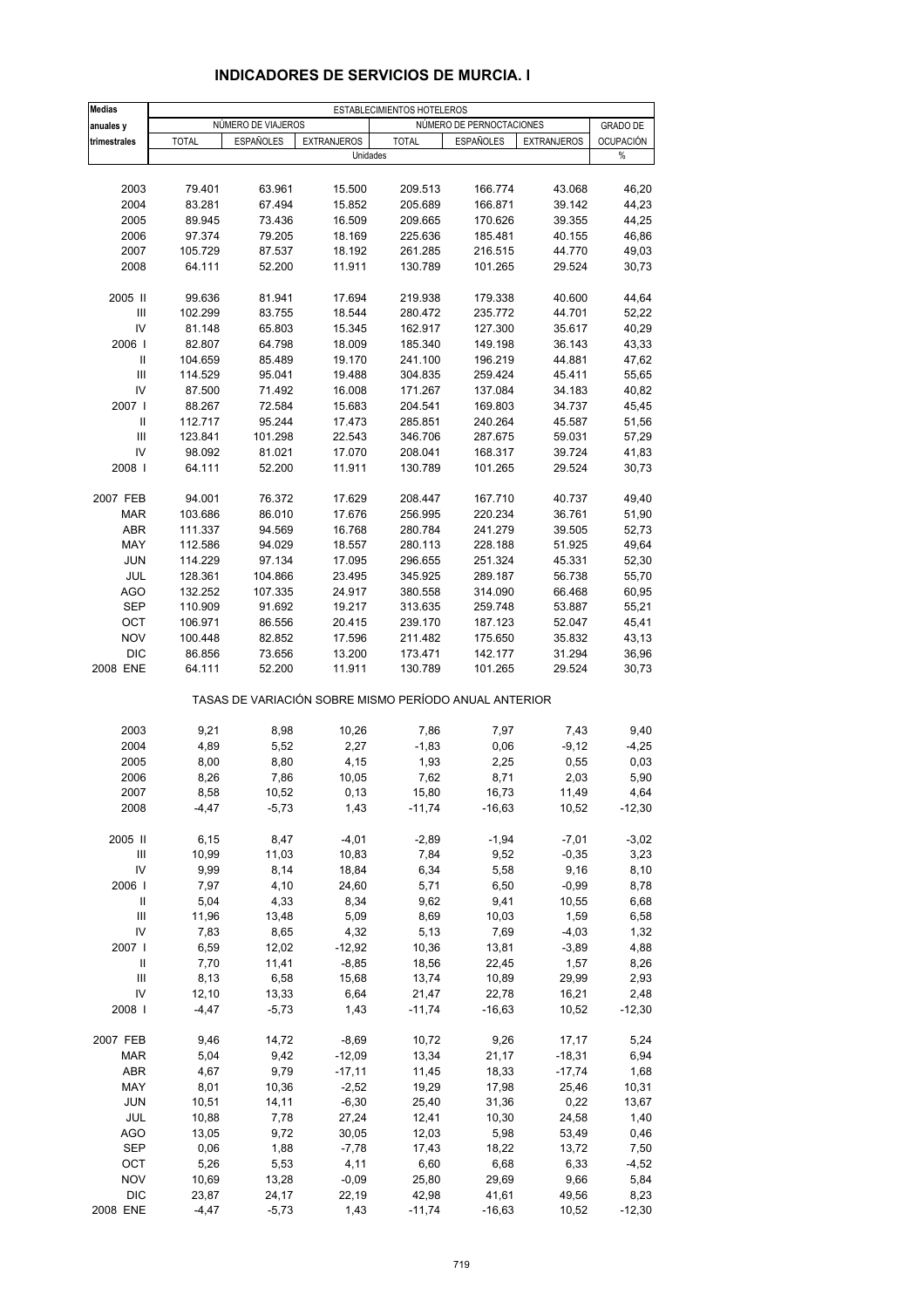| <b>Medias</b>                      |              |                    |                    | <b>ACAMPAMENTOS TURÍSTICOS (5)</b>                    |                          |                    |                  |
|------------------------------------|--------------|--------------------|--------------------|-------------------------------------------------------|--------------------------|--------------------|------------------|
| anuales y                          |              | NUMERO DE VIAJEROS |                    |                                                       | NÚMERO DE PERNOCTACIONES |                    | <b>GRADO DE</b>  |
| trimestrales                       | <b>TOTAL</b> | <b>ESPAÑOLES</b>   | <b>EXTRANJEROS</b> | <b>TOTAL</b>                                          | <b>ESPAÑOLES</b>         | <b>EXTRANJEROS</b> | <b>OCUPACIÓN</b> |
|                                    |              |                    | Unidades           |                                                       |                          |                    | $\%$             |
|                                    |              |                    |                    |                                                       |                          |                    |                  |
| 2003                               | 13.142       | 9.317              | 3.825              | 118.094                                               | 42.203                   | 75.891             | 46,91            |
| 2004                               | 12.249       | 8.636              | 3.613              | 120.875                                               | 40.698                   | 80.177             | 46,72            |
| 2005                               | 12.179       | 8.581              | 3.598              | 116.862                                               | 38.896                   | 77.966             | 46,64            |
| 2006                               | 11.362       | 8.097              | 3.265              | 115.288                                               | 40.388                   | 74.899             | 46,56            |
| 2007                               | 11.618       | 8.270              | 3.349              | 114.924                                               | 40.250                   | 74.673             | 47,63            |
| 2008                               | 4.981        | 2.224              | 2.757              | 140.905                                               | 10.080                   | 130.825            | 59,00            |
|                                    |              |                    |                    |                                                       |                          |                    |                  |
| 2005 II                            | 10.117       | 7.247              | 2.870              | 62.624                                                | 21.808                   | 40.817             | 31,42            |
| III                                | 23.379       | 18.661             | 4.718              | 132.275                                               | 99.104                   | 33.171             | 44,28            |
| IV                                 | 7.061        | 3.877              | 3.184              | 122.273                                               | 17.075                   | 105.199            | 51,59            |
| 2006                               | 6.278        | 3.172              | 3.106              | 140.684                                               | 13.859                   | 126.825            | 60,10            |
| Ш                                  | 11.755       | 8.686              | 3.070              | 75.205                                                | 34.710                   | 40.495             | 33,62            |
| $\ensuremath{\mathsf{III}}\xspace$ | 20.007       | 16.442             | 3.565              | 130.795                                               | 98.125                   | 32.669             | 42,85            |
| IV                                 | 7.408        | 4.090              | 3.318              | 114.466                                               | 14.858                   | 99.608             | 49,67            |
| 2007 l                             | 6.554        | 3.345              | 3.209              | 131.863                                               | 11.982                   | 119.881            | 60,10            |
| Ш                                  | 11.645       | 8.630              | 3.014              | 70.621                                                | 28.705                   | 41.916             | 34,74            |
| $\ensuremath{\mathsf{III}}\xspace$ | 21.757       | 17.548             | 4.208              | 140.630                                               | 105.128                  | 35.501             | 44,01            |
|                                    |              |                    |                    |                                                       |                          |                    |                  |
| IV                                 | 6.519        | 3.555              | 2.964              | 116.582                                               | 15.187                   | 101.395            | 51,66            |
| 2008                               | 4.981        | 2.224              | 2.757              | 140.905                                               | 10.080                   | 130.825            | 59,00            |
|                                    |              |                    |                    |                                                       |                          |                    |                  |
| 2007 FEB                           | 4.974        | 2.109              | 2.865              | 130.899                                               | 10.088                   | 120.811            | 61,75            |
| <b>MAR</b>                         | 8.685        | 4.560              | 4.125              | 130.711                                               | 15.488                   | 115.223            | 57,13            |
| <b>ABR</b>                         | 12.364       | 8.284              | 4.080              | 97.982                                                | 34.221                   | 63.761             | 40,34            |
| MAY                                | 7.647        | 5.002              | 2.645              | 56.771                                                | 18.231                   | 38.540             | 29,38            |
| <b>JUN</b>                         | 14.923       | 12.605             | 2.318              | 57.109                                                | 33.662                   | 23.447             | 34,51            |
| JUL                                | 24.839       | 21.411             | 3.428              | 151.000                                               | 124.634                  | 26.366             | 45,58            |
| <b>AGO</b>                         | 29.327       | 24.778             | 4.549              | 199.319                                               | 163.517                  | 35.802             | 55,20            |
| <b>SEP</b>                         | 11.104       | 6.456              | 4.648              | 71.570                                                | 27.234                   | 44.336             | 31,26            |
| OCT                                | 8.227        | 4.012              | 4.215              | 106.772                                               | 18.935                   | 87.837             | 47,03            |
| <b>NOV</b>                         | 6.161        | 3.484              | 2.677              | 114.286                                               | 14.020                   | 100.266            | 52,55            |
| <b>DIC</b>                         | 5.168        | 3.168              | 2.000              | 128.688                                               | 12.605                   | 116.083            | 55,40            |
| 2008 ENE                           | 4.981        | 2.224              | 2.757              | 140.905                                               | 10.080                   | 130.825            | 59,00            |
|                                    |              |                    |                    | TASAS DE VARIACIÓN SOBRE MISMO PERÍODO ANUAL ANTERIOR |                          |                    |                  |
|                                    |              |                    |                    |                                                       |                          |                    |                  |
| 2003                               | 2,58         | 3,30               | 0,89               | 3,64                                                  | 4,94                     | 2,94               | 12,07            |
| 2004                               | $-6,80$      | $-7,31$            | $-5,54$            | 2,36                                                  | $-3,57$                  | 5,65               | $-0,41$          |
| 2005                               | $-0,57$      | $-0,64$            | $-0,40$            | $-3,32$                                               | $-4,43$                  | $-2,76$            | $-0,18$          |
| 2006                               | $-6,71$      | $-5,63$            | $-9,27$            | $-1,35$                                               | 3,84                     | $-3,93$            | $-0,16$          |
| 2007                               | 2,26         | 2,13               | 2,58               | $-0,32$                                               | $-0,34$                  | $-0,30$            | 2,30             |
| 2008                               | $-17,01$     | $-33,93$           | 4,59               | 5,17                                                  | $-2,79$                  | 5,84               | $-3,94$          |
|                                    |              |                    |                    |                                                       |                          |                    |                  |
| 2005 II                            | $-12,32$     | $-17,73$           | 5,13               | $-10,83$                                              | $-22,97$                 | $-2,63$            | $-2,45$          |
| Ш                                  | 5,38         | 4,68               | 8,25               | $-8,65$                                               | $-8,37$                  | $-9,46$            | $-2,93$          |
| IV                                 | $-8,06$      | $-5,30$            | $-11,20$           | 2,04                                                  | 30,37                    | $-1,44$            | 3,78             |
| 2006                               | $-23,04$     | $-30,08$           | $-14,21$           | $-6,38$                                               | $-21,24$                 | $-4,41$            | 1,41             |
| Ш                                  | 16,19        | 19,85              | 6,96               | 20,09                                                 | 59,17                    | $-0,79$            | 7,02             |
| Ш                                  | $-14,42$     | $-11,89$           | $-24,44$           | $-1,12$                                               | $-0,99$                  | $-1,51$            | $-3,24$          |
| IV                                 | 4,91         | 5,49               | 4,21               | $-6,39$                                               | $-12,98$                 | $-5,31$            | $-3,71$          |
| 2007 l                             | 4,40         | 5,47               | 3,31               | $-6,27$                                               | $-13,54$                 | $-5,48$            | 0,01             |
| Ш                                  | $-0,94$      | $-0,64$            | $-1,80$            | $-6,10$                                               | $-17,30$                 | 3,51               | 3,33             |
| Ш                                  | 8,75         | 6,73               | 18,06              | 7,52                                                  | 7,14                     | 8,67               | 2,72             |
| IV                                 | $-12,01$     | $-13,08$           | $-10,68$           | 1,85                                                  | 2,21                     | 1,79               | 4,00             |
| 2008                               | $-17,01$     | $-33,93$           | 4,59               | 5,17                                                  | $-2,79$                  | 5,84               | $-3,94$          |
| 2007 FEB                           | $-7,13$      | $-29,09$           | 20,28              | $-4,39$                                               | $-22,49$                 | $-2,49$            | $-0,60$          |
| MAR                                | 20,61        | 29,55              | 12,06              | $-4,08$                                               | 0,22                     | $-4,63$            | 1,73             |
| ABR                                | $-22,60$     | $-30,40$           | 0,20               | $-6,22$                                               | $-23,00$                 | 6,20               | $-2,32$          |
| MAY                                | $-5,10$      | $-0,64$            | $-12,53$           | $-5,16$                                               | $-12,97$                 | $-0,96$            | $-0,61$          |
| <b>JUN</b>                         | 32,84        | 38,20              | 9,70               | $-6,80$                                               | $-13,11$                 | 4,07               | 15,00            |
| JUL                                | 4,97         | 3,37               | 16,20              | 20,87                                                 | 21,97                    | 15,89              | 12,13            |
| AGO                                | 9,39         | 8,77               | 12,88              | $-1, 12$                                              | $-1,63$                  | 1,30               | $-3,14$          |
| SEP                                | 16,31        | 10,68              | 25,15              | 8,64                                                  | 4,90                     | 11,07              | 1,17             |
| OCT                                | $-11,74$     | $-20,74$           | $-1,03$            | 9,48                                                  | 4,80                     | 10,54              | 3,43             |
| <b>NOV</b>                         | $-7,84$      | $-1,55$            | $-14,91$           | 6,01                                                  | 16,06                    | 4,74               | 9,21             |
| <b>DIC</b>                         | $-16,89$     | $-13,63$           | $-21,57$           | $-6,79$                                               | $-12,62$                 | $-6,11$            | $-0,05$          |
| 2008 ENE                           | $-17,01$     | $-33,93$           | 4,59               | 5,17                                                  | $-2,79$                  | 5,84               | $-3,94$          |
|                                    |              |                    |                    |                                                       |                          |                    |                  |

### **INDICADORES DE SERVICIOS DE MURCIA. II**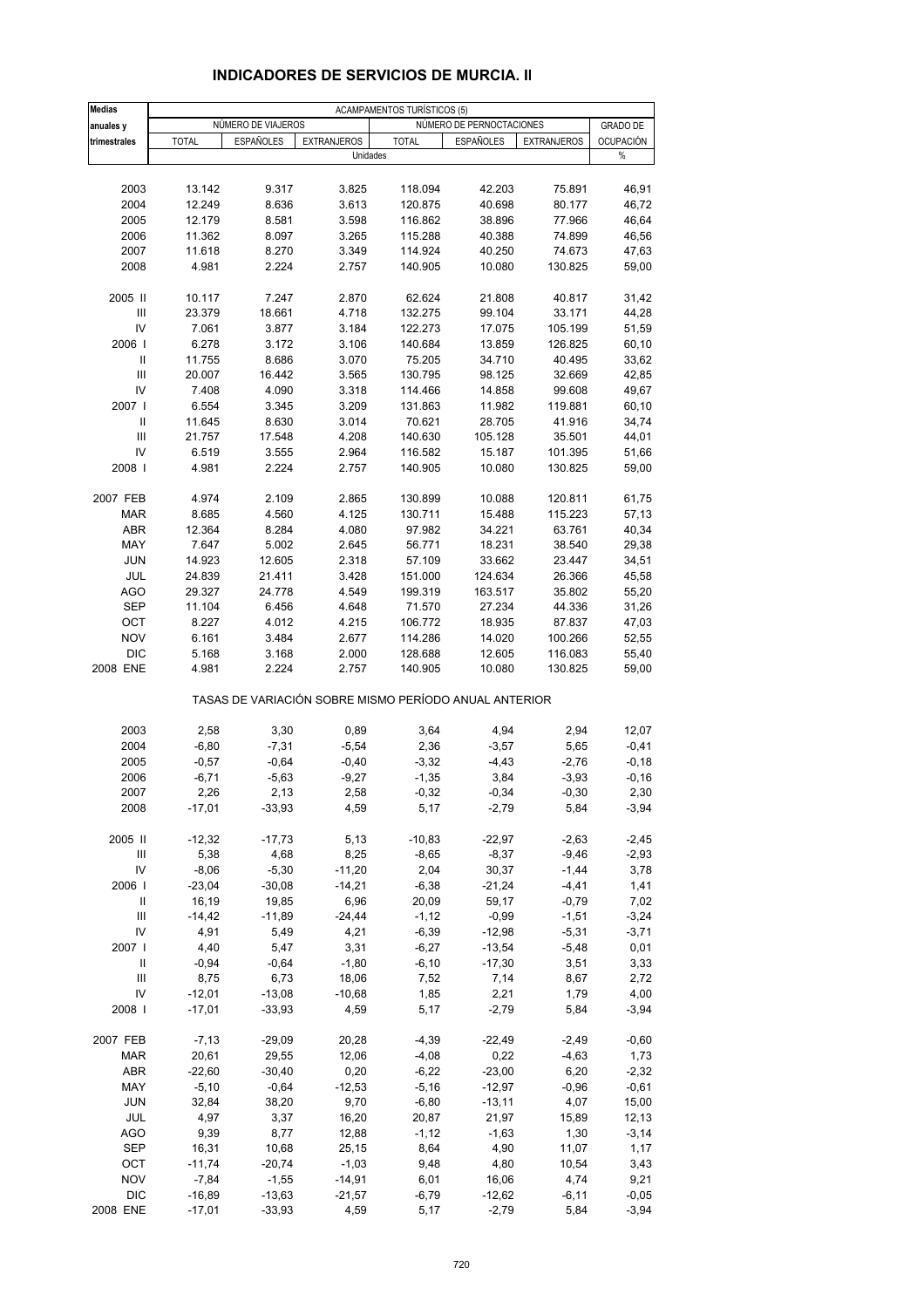| <b>Medias</b>                      |              |                    |                    | APARTAMENTOS TURÍSTICOS (5) |                                                       |                    |                  |
|------------------------------------|--------------|--------------------|--------------------|-----------------------------|-------------------------------------------------------|--------------------|------------------|
| anuales y                          |              | NÚMERO DE VIAJEROS |                    |                             | NÚMERO DE PERNOCTACIONES                              |                    | <b>GRADO DE</b>  |
| trimestrales                       | <b>TOTAL</b> | <b>ESPAÑOLES</b>   | <b>EXTRANJEROS</b> | <b>TOTAL</b>                | <b>ESPAÑOLES</b>                                      | <b>EXTRANJEROS</b> | <b>OCUPACIÓN</b> |
|                                    |              |                    | Unidades           |                             |                                                       |                    | %                |
|                                    |              |                    |                    |                             |                                                       |                    |                  |
| 2003                               | 6.399        | 5.474              | 925                | 70.503                      | 57.125                                                | 13.378             | 31,74            |
| 2004                               | 6.424        | 5.590              | 834                | 66.213                      | 53.344                                                | 12.869             | 29,62            |
| 2005                               | 5.603        | 4.898              | 705                | 66.495                      | 55.169                                                | 11.326             | 30,92            |
| 2006                               | 5.003        | 4.426              | 576                | 54.711                      | 45.923                                                | 8.788              | 26,84            |
| 2007                               | 5.439        | 4.748              | 691                | 54.305                      | 44.986                                                | 9.319              | 23,77            |
| 2008                               | 1.979        | 1.513              | 466                | 17.140                      | 10.672                                                | 6.468              | 8,82             |
| 2005 II                            | 6.666        | 5.900              | 766                | 72.819                      | 61.762                                                | 11.057             | 32,49            |
| Ш                                  | 10.663       | 9.270              | 1.393              | 140.058                     | 120.981                                               | 19.077             | 61,79            |
| IV                                 | 2.176        | 1.888              | 288                | 25.781                      | 18.722                                                | 7.059              | 15,31            |
| 2006                               | 2.025        | 1.820              | 205                | 20.061                      | 13.887                                                | 6.174              | 12,61            |
| Ш                                  | 5.185        | 4.642              | 543                | 44.973                      | 38.088                                                | 6.885              | 24,16            |
| $\ensuremath{\mathsf{III}}\xspace$ | 10.323       | 9.178              | 1.145              | 130.742                     | 115.196                                               | 15.547             | 58,22            |
| IV                                 | 2.478        | 2.066              | 412                | 23.066                      | 16.520                                                | 6.546              | 12,36            |
| 2007 l                             | 1.916        | 1.539              | 376                | 18.953                      | 11.208                                                | 7.745              | 10,84            |
| $\mathsf{I}$                       | 5.653        | 4.928              | 725                | 51.743                      | 43.358                                                | 8.385              | 22,48            |
| $\ensuremath{\mathsf{III}}\xspace$ | 11.100       | 9.916              | 1.184              | 121.191                     | 107.209                                               | 13.982             | 48,77            |
| IV                                 | 3.086        | 2.608              | 478                | 25.334                      | 18.170                                                | 7.164              | 12,98            |
| 2008                               | 1.979        | 1.513              | 466                | 17.140                      | 10.672                                                | 6.468              | 8,82             |
| 2007 FEB                           | 2.174        | 1.585              | 589                | 20.459                      | 11.194                                                | 9.265              | 12,70            |
| <b>MAR</b>                         | 2.244        | 1.926              | 318                | 20.699                      | 13.370                                                | 7.329              | 10,49            |
| <b>ABR</b>                         | 5.326        | 4.764              | 562                | 42.466                      | 35.604                                                | 6.862              | 20,30            |
| MAY                                | 4.331        | 3.569              | 762                | 40.219                      | 33.270                                                | 6.949              | 18,26            |
| <b>JUN</b>                         | 7.302        | 6.451              | 851                | 72.543                      | 61.199                                                | 11.344             | 28,89            |
| JUL                                | 11.860       | 10.423             | 1.437              | 122.138                     | 106.782                                               | 15.356             | 47,88            |
| <b>AGO</b>                         | 13.365       | 12.157             | 1.208              | 161.518                     | 145.182                                               | 16.336             | 63,68            |
| <b>SEP</b>                         | 8.075        | 7.169              | 906                | 79.918                      | 69.663                                                | 10.255             | 34,76            |
| OCT                                | 4.304        | 3.607              | 697                | 38.197                      | 28.777                                                | 9.420              | 18,17            |
| <b>NOV</b>                         | 2.587        | 2.197              | 390                | 18.364                      | 12.921                                                | 5.443              | 10,12            |
| <b>DIC</b>                         | 2.367        | 2.021              | 346                | 19.441                      | 12.811                                                | 6.630              | 10,65            |
| 2008 ENE                           | 1.979        | 1.513              | 466                | 17.140                      | 10.672                                                | 6.468              | 8,82             |
|                                    |              |                    |                    |                             | TASAS DE VARIACIÓN SOBRE MISMO PERÍODO ANUAL ANTERIOR |                    |                  |
| 2003                               | $-2,36$      | $-4,30$            | 10,89              | $-1,53$                     | $-4,04$                                               | 10,86              | 0,53             |
| 2004                               | 0,39         | 2,13               | $-9,87$            | $-6,08$                     | $-6,62$                                               | $-3,81$            | $-6,66$          |
| 2005                               | $-12,78$     | $-12,38$           | $-15,44$           | 0,43                        | 3,42                                                  | $-11,99$           | 4,40             |
| 2006                               | $-10,71$     | $-9,63$            | $-18,23$           | $-17,72$                    | $-16,76$                                              | $-22,41$           | $-13,22$         |
| 2007                               | 8,72         | 7,27               | 19,84              | $-0,74$                     | $-2,04$                                               | 6,04               | $-11,43$         |
| 2008                               | 48,91        | 36,68              | 109,91             | 9,16                        | 17,78                                                 | $-2,61$            | $-5,47$          |
| 2005 II                            | $-25,11$     | $-25,34$           | $-23,37$           | 0,53                        | 7,57                                                  | $-26,36$           | $-1,20$          |
| Ш                                  | $-17,62$     | $-17,56$           | $-18,01$           | $-4,86$                     | $-3,20$                                               | $-14,20$           | 0,69             |
| IV                                 | 0,88         | 1,23               | $-1,37$            | 12,33                       | 20,96                                                 | $-5,53$            | 26,75            |
| 2006                               | $-30,35$     | $-28,21$           | $-44,94$           | $-26,58$                    | $-27,72$                                              | $-23,87$           | $-10,61$         |
| Ш                                  | $-22,23$     | $-21,32$           | $-29,19$           | $-38,24$                    | $-38,33$                                              | $-37,73$           | $-25,63$         |
| Ш                                  | $-3,18$      | $-0,99$            | $-17,76$           | $-6,65$                     | $-4,78$                                               | $-18,51$           | $-5,78$          |
| IV                                 | 13,90        | 9,43               | 43,17              | $-10,53$                    | $-11,76$                                              | $-7,26$            | $-19,27$         |
| 2007 l                             | $-5,38$      | $-15,41$           | 83,58              | $-5,52$                     | $-19,29$                                              | 25,44              | $-14,06$         |
| Ш                                  | 9,03         | 6,16               | 33,60              | 15,05                       | 13,84                                                 | 21,79              | $-6,95$          |
| Ш                                  | 7,52         | 8,04               | 3,35               | $-7,31$                     | $-6,93$                                               | $-10,06$           | $-16,22$         |
| IV                                 | 24,54        |                    | 15,84              |                             |                                                       |                    | 5,04             |
| 2008                               | 48,91        | 26,27<br>36,68     | 109,91             | 9,83<br>9,16                | 9,99<br>17,78                                         | 9,45<br>$-2,61$    | $-5,47$          |
|                                    |              |                    |                    |                             |                                                       |                    |                  |
| 2007 FEB                           | 33,21        | 13,70              | 147,48             | 19,67                       | 3,55                                                  | 47,39              | 4,44             |
| <b>MAR</b>                         | $-7,73$      | $-12,93$           | 44,55              | $-15,70$                    | $-27,45$                                              | 19,66              | $-25,34$         |
| ABR                                | $-11,82$     | $-15,53$           | 40,50              | 20,66                       | 21,36                                                 | 17,18              | 2,11             |
| MAY                                | 25,90        | 16,79              | 98,44              | 11,89                       | 8,17                                                  | 33,97              | $-9,11$          |
| <b>JUN</b>                         | 20,22        | 23,35              | 0,83               | 13,74                       | 12,98                                                 | 18,02              | $-11,16$         |
| JUL                                | 15,85        | 14,53              | 26,50              | $-12,89$                    | $-14,44$                                              | $-0,38$            | $-22,97$         |
| <b>AGO</b>                         | 4,72         | 7,03               | $-13,96$           | $-3,69$                     | $-1,66$                                               | $-18,60$           | $-13,97$         |
| SEP                                | 1,32         | 1,34               | 1,12               | $-5,20$                     | $-4,76$                                               | $-8,08$            | $-9,64$          |
| OCT                                | 28,06        | 27,55              | 30,77              | 18,26                       | 15,08                                                 | 29,16              | 9,46             |
| <b>NOV</b>                         | 55,84        | 74,37              | $-2,50$            | $-1,67$                     | 6,17                                                  | $-16,34$           | $-5,95$          |
| <b>DIC</b>                         | $-1,91$      | $-4,17$            | 13,82              | 6,69                        | 3,46                                                  | 13,55              | 9,68             |
| 2008 ENE                           | 48,91        | 36,68              | 109,91             | 9,16                        | 17,78                                                 | $-2,61$            | $-5,47$          |

### **INDICADORES DE SERVICIOS DE MURCIA. III**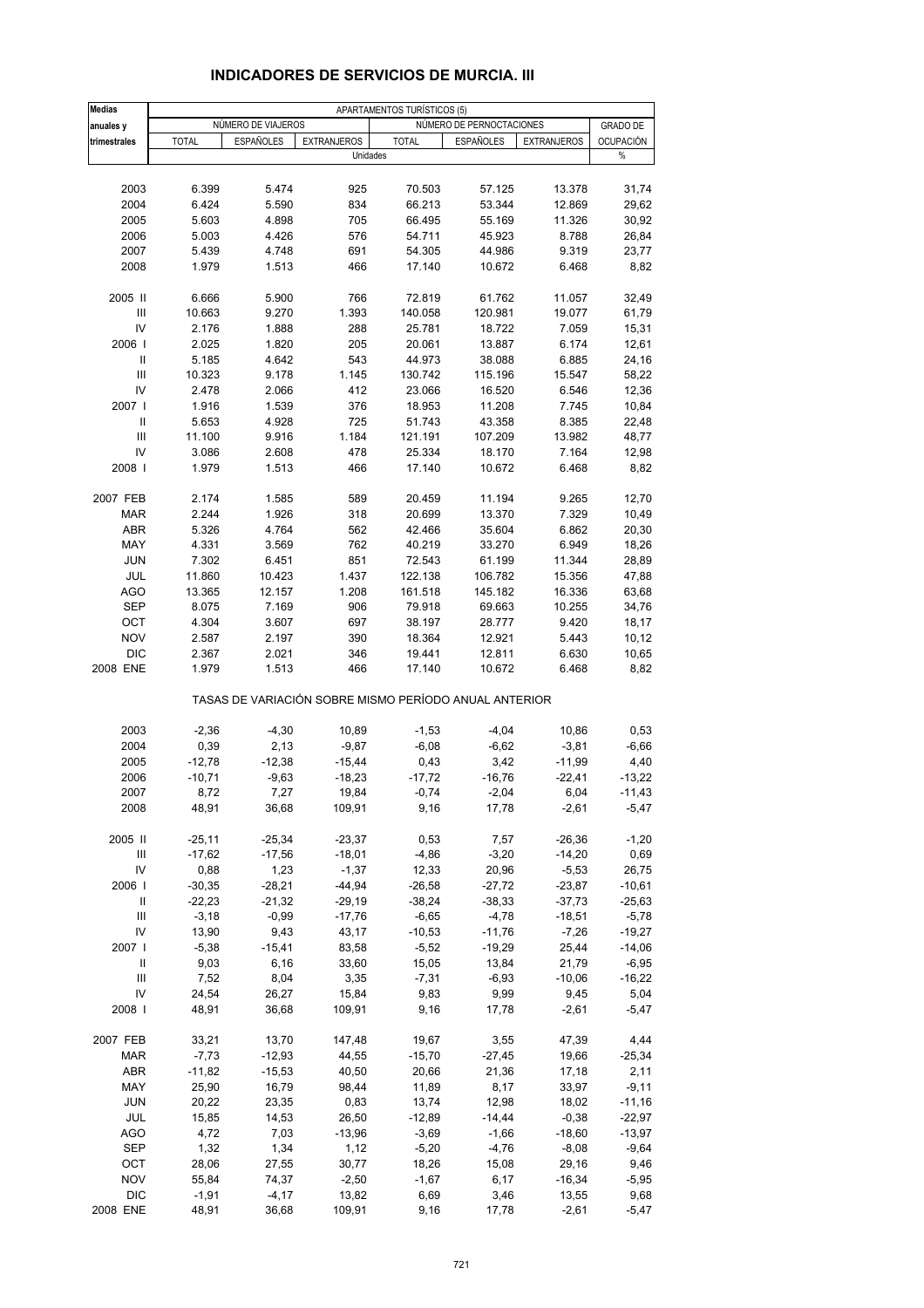| <b>Medias</b>                      | TRANSPORTE AÉREO DE PASAJEROS |              |                 |                                                       |              |                |            |                  |
|------------------------------------|-------------------------------|--------------|-----------------|-------------------------------------------------------|--------------|----------------|------------|------------------|
| anuales y                          | <b>TOTAL</b>                  |              | <b>INTERIOR</b> |                                                       |              | INTERNACIONAL  |            | E.ELECTRICA      |
| trimestrales                       |                               | <b>TOTAL</b> | <b>REGULAR</b>  | NO REGULAR                                            | <b>TOTAL</b> | <b>REGULAR</b> | NO REGULAR | <b>SERVICIOS</b> |
|                                    |                               |              |                 | Unidades                                              |              |                |            | Gwh              |
|                                    |                               |              |                 |                                                       |              |                |            |                  |
| 2003                               | 45.545                        | 4.052        | 3.967           | 85                                                    | 41.493       | 34.881         | 6.612      | 138,760          |
| 2004                               | 69.900                        | 5.329        | 5.135           | 194                                                   | 64.571       | 62.252         | 2.319      | 149,165          |
| 2005                               | 117.475                       | 8.708        | 8.418           | 290                                                   | 108.768      | 106.425        | 2.343      | 159,598          |
| 2006                               | 137.108                       | 12.579       | 12.534          | 45                                                    | 124.529      | 120.901        | 3.628      | 170,460          |
| 2007                               | 166.184                       | 14.838       | 14.693          | 145                                                   | 151.346      | 150.732        | 614        | 183,449          |
| 2008                               | 90.674                        | 11.650       | 11.524          | 126                                                   | 79.024       | 78.910         | 114        |                  |
|                                    |                               |              |                 |                                                       |              |                |            |                  |
| 2005 II                            | 120.424                       | 6.962        | 6.634           | 328                                                   | 113.463      | 110.926        | 2.537      | 151,078          |
| $\ensuremath{\mathsf{III}}\xspace$ | 156.206                       | 8.927        | 8.363           | 564                                                   | 147.278      | 142.839        | 4.439      | 188,021          |
| IV                                 | 116.799                       | 10.019       | 9.836           | 183                                                   | 106.780      | 105.165        | 1.615      | 158,971          |
| 2006                               | 105.171                       | 11.655       | 11.601          | 54                                                    | 93.516       | 91.172         | 2.344      | 153,997          |
| Ш                                  | 146.548                       | 11.750       | 11.706          | 45                                                    | 134.798      | 130.940        | 3.858      | 156,842          |
| $\ensuremath{\mathsf{III}}\xspace$ | 172.921                       | 14.395       | 14.384          | 11                                                    | 158.526      | 151.508        | 7.018      | 192,870          |
| IV                                 | 123.794                       | 12.516       | 12.445          | 72                                                    | 111.277      |                | 1.294      | 178,130          |
| 2007 l                             |                               |              | 11.947          | 50                                                    |              | 109.983        |            |                  |
|                                    | 119.088                       | 11.997       |                 |                                                       | 107.091      | 106.169        | 922        | 166,179          |
| Ш                                  | 187.950                       | 14.922       | 14.715          | 207                                                   | 173.028      | 172.653        | 375        | 176,763          |
| $\ensuremath{\mathsf{III}}\xspace$ | 223.065                       | 17.400       | 17.308          | 92                                                    | 205.665      | 204.545        | 1.121      | 207,239          |
| IV                                 | 134.632                       | 15.031       | 14.800          | 232                                                   | 119.601      | 119.561        | 40         | 183,615          |
| 2008                               | 90.674                        | 11.650       | 11.524          | 126                                                   | 79.024       | 78.910         | 114        |                  |
|                                    |                               |              |                 |                                                       |              |                |            |                  |
| 2007 FEB                           | 108.537                       | 11.265       | 11.144          | 121                                                   | 97.272       | 96.499         | 773        | 163,573          |
| <b>MAR</b>                         | 146.053                       | 13.908       | 13.900          | $\bf 8$                                               | 132.145      | 130.440        | 1.705      | 162,878          |
| ABR                                | 172.847                       | 14.656       | 14.453          | 203                                                   | 158.191      | 158.044        | 147        | 170,718          |
| MAY                                | 188.718                       | 15.555       | 15.503          | 52                                                    | 173.163      | 172.890        | 273        | 167,495          |
| <b>JUN</b>                         | 202.285                       | 14.555       | 14.190          | 365                                                   | 187.730      | 187.025        | 705        | 192,076          |
| JUL                                | 220.588                       | 16.893       | 16.883          | 10                                                    | 203.695      | 202.541        | 1.154      | 193,938          |
| <b>AGO</b>                         | 233.693                       | 19.615       | 19.522          | 93                                                    | 214.078      | 213.077        | 1.001      | 229,050          |
| <b>SEP</b>                         | 214.915                       | 15.692       | 15.520          | 172                                                   | 199.223      | 198.016        | 1.207      | 198,729          |
| OCT                                | 201.819                       | 16.208       | 16.019          | 189                                                   | 185.611      | 185.595        | 16         | 216,828          |
| <b>NOV</b>                         | 105.974                       | 15.300       | 14.930          | 370                                                   | 90.674       | 90.626         | 48         | 164,640          |
| <b>DIC</b>                         | 96.103                        | 13.586       | 13.450          | 136                                                   | 82.517       | 82.462         | 55         | 169,376          |
| 2008 ENE                           | 90.674                        | 11.650       | 11.524          | 126                                                   | 79.024       | 78.910         | 114        |                  |
|                                    |                               |              |                 | TASAS DE VARIACIÓN SOBRE MISMO PERÍODO ANUAL ANTERIOR |              |                |            |                  |
|                                    |                               |              |                 |                                                       |              |                |            |                  |
| 2003                               | 76,77                         | 8,90         | 8,68            | 19,98                                                 | 88,22        | 149,07         | $-17,76$   | 9,13             |
| 2004                               | 53,47                         | 31,50        | 29,43           | 127,91                                                | 55,62        | 78,47          | $-64,93$   | 7,50             |
| 2005                               | 68,06                         | 63,41        | 63,94           | 49,46                                                 | 68,45        | 70,96          | 1,02       | 6,99             |
| 2006                               | 16,71                         | 44,46        | 48,90           | $-84,39$                                              | 14,49        | 13,60          | 54,87      | 6,81             |
| 2007                               | 21,21                         | 17,95        | 17,22           | 220,44                                                | 21,53        | 24,67          | $-83,07$   | 7,62             |
| 2008                               | $-11,69$                      | 7,69         | 6,73            | 500,00                                                | $-13,97$     | $-13,82$       | $-60,28$   |                  |
|                                    |                               |              |                 |                                                       |              |                |            |                  |
| 2005 II                            | 74,64                         | 40,59        | 41,21           | 29,13                                                 | 77,27        | 83,36          | $-27,70$   | 12,99            |
| $\ensuremath{\mathsf{III}}\xspace$ | 78,17                         | 59,49        | 51,84           | 529,37                                                | 79,44        | 81,75          | 27,35      | 7,85             |
| IV                                 | 61,92                         | 39,04        | 39,30           | 26,50                                                 | 64,46        | 64,52          | 60,78      | $-0,20$          |
| 2006                               | 37,53                         | 30,62        | 31,25           | $-35,71$                                              | 38,44        | 36,55          | 200,64     | 9,74             |
| $\mathbf{II}$                      | 21,69                         | 68,79        | 76,46           | $-86,38$                                              | 18,80        | 18,04          | 52,08      | 3,82             |
| $\ensuremath{\mathsf{III}}\xspace$ | 10,70                         | 61,25        | 72,00           | $-98,11$                                              | 7,64         | 6,07           | 58,08      | 2,58             |
| IV                                 | 5,99                          | 24,93        | 26,52           | $-60,84$                                              | 4,21         | 4,58           | $-19,89$   | 12,05            |
| 2007 l                             | 13,23                         | 2,94         | 2,99            | $-7,41$                                               | 14,52        | 16,45          | $-60,68$   | 7,91             |
| Ш                                  | 28,25                         | 26,99        | 25,71           | 362,69                                                | 28,36        | 31,86          | $-90,28$   | 12,70            |
| $\mathbf{III}$                     | 29,00                         | 20,88        | 20,33           | 759,38                                                | 29,74        | 35,01          | $-84,03$   | 7,45             |
| IV                                 | 8,76                          | 20,09        | 18,92           | 223,26                                                | 7,48         | 8,71           | $-96,93$   | 3,08             |
| 2008                               | $-11,69$                      | 7,69         | 6,73            | 500,00                                                | $-13,97$     | $-13,82$       | $-60,28$   |                  |
|                                    |                               |              |                 |                                                       |              |                |            |                  |
| 2007 FEB                           | 10,62                         | $-3,14$      | $-3,84$         | 195,12                                                | 12,47        | 14,30          | $-62,55$   | 7,25             |
| <b>MAR</b>                         | 22,07                         | 4,21         | 4,75            | $-89,47$                                              | 24,31        | 26,61          | $-47,91$   | 2,59             |
| ABR                                | 23,21                         | 18,18        | 16,71           | $\sim$                                                | 23,70        | 26,89          | $-95,58$   | 22,15            |
| MAY                                | 26,94                         | 31,38        | 32,19           | $-53,57$                                              | 26,55        | 29,17          | $-90,86$   | 6,80             |
| <b>JUN</b>                         | 34,24                         | 32,20        | 28,94           |                                                       | 34,40        | 39,13          | $-86,59$   | 10,43            |
| JUL                                | 25,55                         | 24,43        | 24,59           | $-60,00$                                              | 25,64        | 30,97          | $-84,56$   | 8,54             |
| <b>AGO</b>                         | 26,86                         | 20,95        | 20,42           |                                                       | 27,43        | 32,17          | $-85,22$   | 13,68            |
| <b>SEP</b>                         | 35,29                         | 17,17        | 15,91           | $\blacksquare$                                        | 36,96        | 42,81          | $-82,26$   | 0, 15            |
| OCT                                | 30,32                         | 19,67        | 19,73           | 14,55                                                 | 31,34        | 34,43          | $-99,51$   | 11,40            |
| <b>NOV</b>                         | $-4,43$                       | 20,25        | 17,76           | 704,35                                                | $-7,62$      | $-7,10$        | $-92,05$   | $-7,80$          |
| <b>DIC</b>                         | $-9,02$                       | 20,43        | 19,27           |                                                       | $-12,54$     | $-12,59$       | 450,00     | 5,08             |
| 2008 ENE                           | $-11,69$                      | 7,69         | 6,73            | 500,00                                                | $-13,97$     | $-13,82$       | $-60,28$   |                  |

## **INDICADORES DE SERVICIOS DE MURCIA. IV**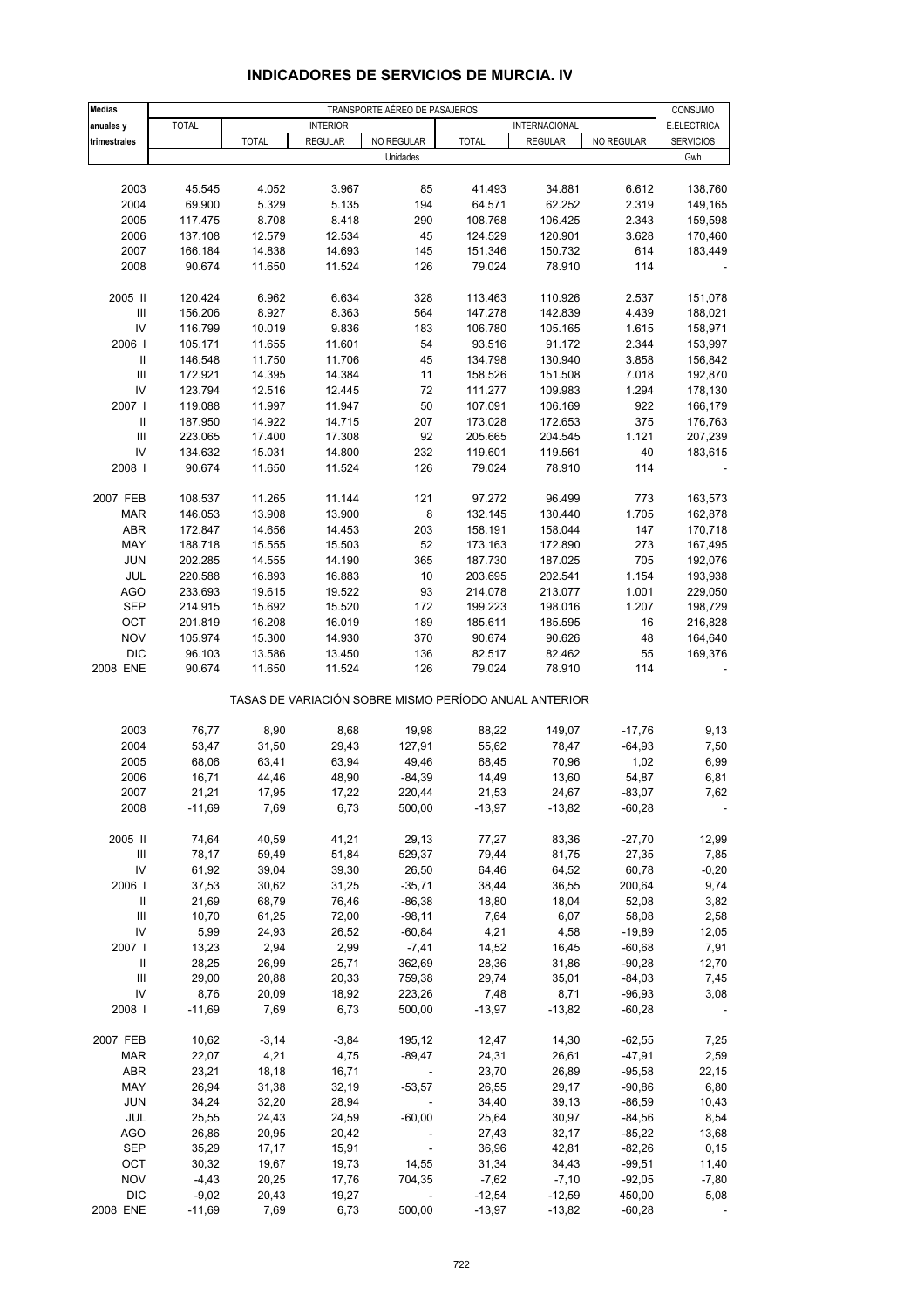### **INDICADORES DE DEMANDA DE MURCIA. I**

| <b>Medias</b> |                  |                 | CONSUMO         |              |                                                       |
|---------------|------------------|-----------------|-----------------|--------------|-------------------------------------------------------|
| anuales y     | IPI. INE         | <b>GASOLINA</b> | MATRICULACIÓN   | E. ELÉCTRICA | <b>ÍNDICE</b>                                         |
| trimestrales  | <b>B.CONSUMO</b> | <b>AUTO</b>     | <b>TURISMOS</b> | USOS DOMEST. | COMERC. MENOR                                         |
|               | <b>Base 2000</b> | Toneladas       | Unidades        | Gwh          | <b>Base 2005</b>                                      |
|               |                  |                 |                 |              |                                                       |
| 2003          | 101,6            | 17.795          | 3.272           | 140,392      | 89,78                                                 |
| 2004          | 103,1            | 17.384          | 3.817           | 151,817      | 94,98                                                 |
| 2005          | 113,5            | 16.831          | 4.043           | 166,609      | 100,00                                                |
| 2006          | 119,7            | 15.937          | 4.123           | 172,678      | 107,08                                                |
| 2007          | 115,2            | 15.302          | 3.950           | 174,254      | 113,45                                                |
| 2008          | 101,5            |                 | 2.984           |              |                                                       |
| 2005 II       | 113,5            | 17.119          | 4.405           | 152,152      | 99,50                                                 |
| Ш             |                  |                 |                 |              | 98,57                                                 |
|               | 131,3            | 18.618          | 4.075           | 163,381      |                                                       |
| IV            | 108,1            | 16.035          | 4.001           | 148,595      | 107,60                                                |
| 2006          | 117,7            | 14.835          | 4.134           | 221,686      | 98,05                                                 |
| Ш             | 124,3            | 16.399          | 4.501           | 149,125      | 104,89                                                |
| Ш             | 121,5            | 17.299          | 3.917           | 165,775      | 107,24                                                |
| IV            | 115,1            | 15.214          | 3.939           | 154,124      | 118,12                                                |
| 2007          | 102,9            | 14.127          | 4.140           | 204,138      | 108,28                                                |
| $\sf II$      | 115,2            | 15.185          | 4.134           | 169,767      | 110,72                                                |
| Ш             | 129,6            | 16.833          | 3.786           | 162,294      | 112,99                                                |
| IV            | 113,2            | 15.061          | 3.741           | 160,815      | 121,82                                                |
| 2008          | 101,5            |                 | 2.984           |              |                                                       |
|               |                  |                 |                 |              |                                                       |
| 2007 MAR      | 109,7            | 15.786          | 4.735           | 212,254      | 112,18                                                |
| ABR           | 100,3            | 14.108          | 3.606           | 192,311      | 106,75                                                |
| MAY           | 126,3            | 15.346          | 4.325           | 154,380      | 112,09                                                |
| JUN           | 118,9            | 16.101          | 4.471           | 162,610      | 113,31                                                |
| JUL           | 143,7            | 17.112          | 4.869           | 142,751      | 123,07                                                |
| <b>AGO</b>    | 112,2            | 18.329          | 3.375           | 194,659      | 107,28                                                |
| SEP           | 133,0            | 15.058          | 3.115           | 149,472      | 108,62                                                |
| OCT           | 134,4            | 15.835          | 3.817           | 212,897      | 117,19                                                |
| <b>NOV</b>    | 113,4            | 14.375          | 3.653           | 118,104      | 111,63                                                |
|               |                  |                 |                 |              |                                                       |
| DIC           | 91,8             | 14.974          | 3.753           | 151,444      | 136,63                                                |
| 2008 ENE      | 101,5            |                 | 2.988           |              |                                                       |
| FEB           |                  |                 | 2.979           |              | TASAS DE VARIACIÓN SOBRE MISMO PERÍODO ANUAL ANTERIOR |
|               |                  |                 |                 |              |                                                       |
| 2003          | $-0,07$          | $-1,40$         | 5,06            | 10,78        | 8,69                                                  |
| 2004          | 1,41             | $-2,31$         | 16,66           | 8,14         | 5,78                                                  |
| 2005          | 10,14            | $-3,18$         | 5,92            | 9,74         | 5,29                                                  |
| 2006          | 5,41             | $-5,31$         | 1,98            | 3,64         | 7,08                                                  |
| 2007          | $-3,69$          | $-3,99$         | -4,18           | 0,91         | 5,95                                                  |
| 2008          | 0,79             |                 | $-22,36$        |              |                                                       |
|               |                  |                 |                 |              |                                                       |
| 2005 II       | 16,13            | $-2,85$         | 9,11            | 6,85         | 7,07                                                  |
| Ш             | 13,91            | $-2,24$         | 8,12            | 7,46         | 4,05                                                  |
| IV            | $-0,95$          | $-3,44$         | 3,69            | 4,40         | 3,69                                                  |
| 2006          | 16,53            | $-4,60$         | 12,04           | 9,58         | 3,94                                                  |
| Ш             | 9,48             | $-4,21$         | 2,18            | $-1,99$      | 5,41                                                  |
| Ш             | $-7,49$          | $-7,08$         | $-3,89$         | 1,47         | 8,80                                                  |
| IV            | 6,41             | $-5,12$         | $-1,55$         | 3,72         | 9,78                                                  |
| 2007 l        | $-12,57$         | $-4,77$         | 0, 15           | $-7,92$      | 10,43                                                 |
| Ш             | $-7,35$          | $-7,40$         | $-8,16$         | 13,84        | 5,56                                                  |
| Ш             | 6,69             | $-2,69$         | $-3,33$         | $-2,10$      | 5,36                                                  |
| IV            | $-1,62$          | $-1,00$         | $-5,02$         | 4,34         | 3,13                                                  |
| 2008          | 0,79             |                 | $-22,36$        |              |                                                       |
|               |                  |                 |                 |              |                                                       |
| 2007 MAR      | $-13,14$         | $-0,94$         | 0,25            | $-3,40$      | 12,12                                                 |
| ABR           | $-11,86$         | $-12,01$        | $-9,03$         | 33,75        | 3,59                                                  |
| MAY           | 0,08             | $-7,39$         | $-7,31$         | 3,08         | 7,72                                                  |
| <b>JUN</b>    | $-10,53$         | $-2,97$         | $-8,27$         | 5,72         | 5,35                                                  |
| JUL           | 9,53             | $-3,43$         | 1,29            | $-5,30$      | 6,87                                                  |
| <b>AGO</b>    | 3,13             | 0,25            | $-5,81$         | 14,31        | 6,24                                                  |
| <b>SEP</b>    | 6,83             | $-5,26$         | $-7,29$         | $-15,22$     | 2,87                                                  |
|               |                  |                 |                 |              |                                                       |
| OCT           | 13,42            | 0,80            | $-4,00$         | 28,13        | 6,32                                                  |
| <b>NOV</b>    | $-6,20$          | $-1,09$         | $-11,25$        | $-26,49$     | 3,21                                                  |
| DIC           | $-13,23$         | $-2,76$         | 0,78            | 11,72        | 0,48                                                  |
| 2008 ENE      | 0,79             |                 | $-24,75$        |              | ÷,                                                    |
| FEB           |                  |                 | $-19,79$        |              |                                                       |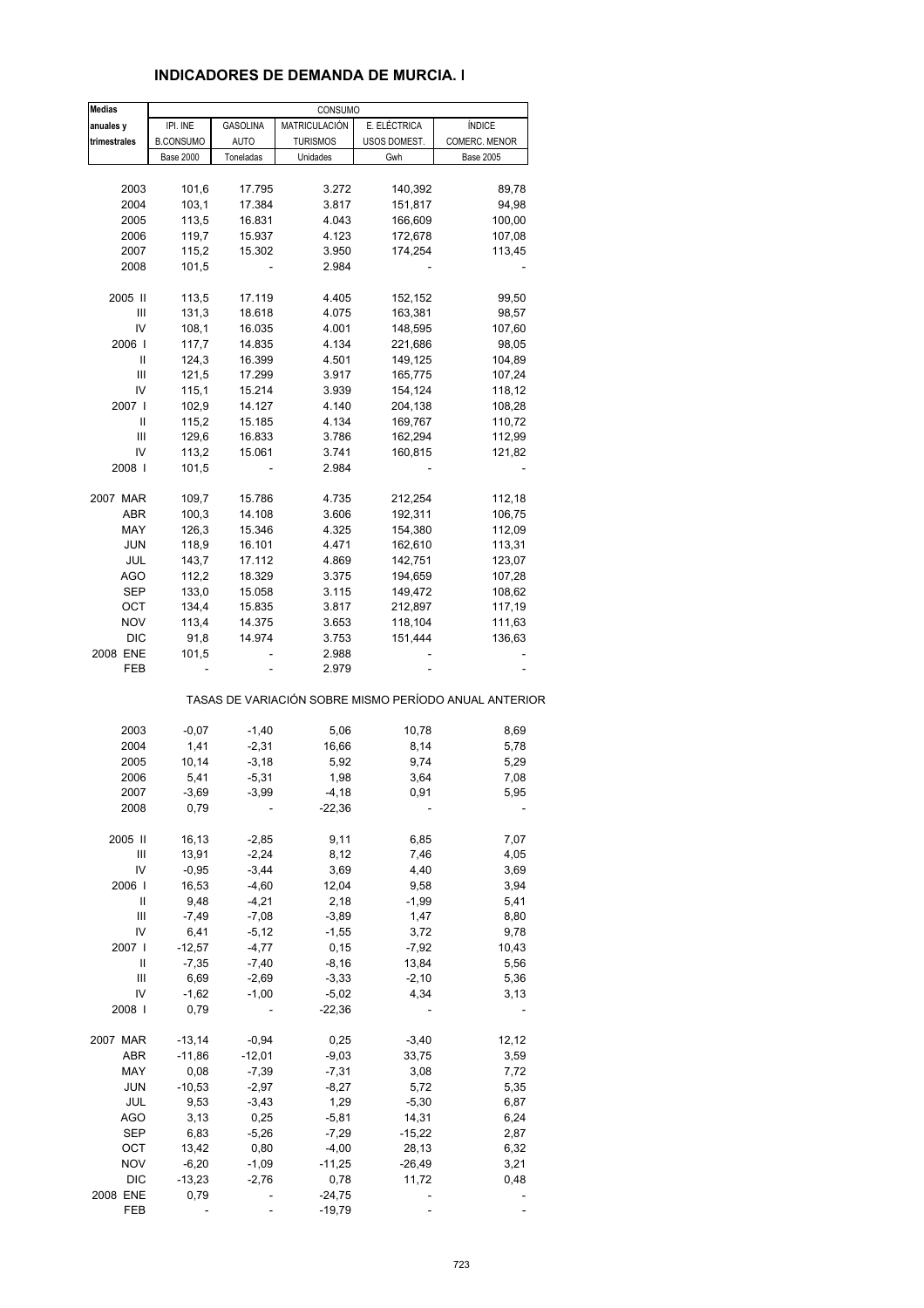| <b>Medias</b> | <b>INVERSIÓN</b> |                       |                |                                                       |                     |  |
|---------------|------------------|-----------------------|----------------|-------------------------------------------------------|---------------------|--|
| anuales y     |                  | IPI. INE              |                | MATRICULACIÓN<br><b>INSCRIPCIÓN</b>                   |                     |  |
| trimestrales  | <b>B. EQUIPO</b> | <b>B. INTERMEDIOS</b> | <b>ENERGÍA</b> | <b>VEHÍCULOS CARGA</b>                                | MAQUINARIA AGRICOLA |  |
|               |                  | <b>Base 2000</b>      |                |                                                       | Unidades            |  |
| 2003          | 134,1            | 94,1                  | 97,1           | 911                                                   | 67                  |  |
| 2004          | 162,0            | 95,2                  | 111,6          | 1.030                                                 | 65                  |  |
| 2005          | 172,6            | 100,7                 | 111,8          | 1.137                                                 | 63                  |  |
| 2006          | 191,2            | 111,8                 | 128,5          | 1.082                                                 | 57                  |  |
| 2007          | 206,9            | 110,3                 | 119,2          | 1.046                                                 | 58                  |  |
| 2008          | 173,2            | 113,4                 | 157,3          | 741                                                   | 36                  |  |
| 2005 II       | 195,4            | 103,2                 | 109,4          | 1.234                                                 | 64                  |  |
| Ш             | 154,8            | 102,5                 | 114,5          | 1.028                                                 | 59                  |  |
| IV            | 183,5            | 106,1                 | 105,7          | 1.261                                                 | 68                  |  |
| 2006          | 169,5            | 112,0                 | 134,3          | 1.091                                                 | 53                  |  |
| Ш             | 210,8            | 113,9                 | 122,8          | 1.100                                                 | 57                  |  |
| Ш             | 173,4            | 110,3                 | 129,7          | 995                                                   | 57                  |  |
| IV            | 210,9            | 111,0                 | 127,0          | 1.142                                                 | 60                  |  |
| 2007          | 208,5            | 114,4                 | 119,2          | 1.071                                                 | 48                  |  |
| Ш             | 225,6            | 117,9                 | 116,1          | 1.064                                                 | 45                  |  |
| Ш             | 183,7            | 103,4                 | 119,0          | 917                                                   | 52                  |  |
| IV            | 209,9            | 105,4                 | 122,5          | 1.132                                                 | 87                  |  |
| 2008          | 173,2            | 113,4                 | 157,3          | 741                                                   | 36                  |  |
| 2007 MAR      | 246,0            | 115,4                 | 139,6          | 1.150                                                 | 55                  |  |
| ABR           | 208,2            | 118,2                 | 96,5           | 954                                                   | 30                  |  |
| MAY           | 229,3            | 122,3                 | 130,6          | 1.153                                                 | 59                  |  |
| <b>JUN</b>    | 239,4            | 113,1                 | 121,1          | 1.086                                                 | 47                  |  |
| JUL           | 249,6            | 117,7                 | 121,9          | 1.141                                                 | 68                  |  |
| <b>AGO</b>    | 98,3             | 84,5                  | 118,7          | 765                                                   | 42                  |  |
| <b>SEP</b>    | 203,1            | 108,1                 | 116,4          | 844                                                   | 47                  |  |
| OCT           | 206,5            | 117,1                 | 111,7          | 1.198                                                 | 80                  |  |
| <b>NOV</b>    | 240,4            | 103,2                 | 136,2          | 1.136                                                 | 62                  |  |
| <b>DIC</b>    | 182,8            | 95,8                  | 119,5          | 1.061                                                 | 118                 |  |
| 2008 ENE      | 173,2            | 113,4                 | 157,3          | 715                                                   | 44                  |  |
| FEB           |                  |                       |                | 766                                                   | 27                  |  |
|               |                  |                       |                | TASAS DE VARIACIÓN SOBRE MISMO PERÍODO ANUAL ANTERIOR |                     |  |
| 2003          | 19,08            | $-1,82$               | $-3,74$        | 13,93                                                 | 2,95                |  |
| 2004          | 20,80            | 1,17                  | 15,00          | 13,13                                                 | $-3,61$             |  |
| 2005          | 6,56             | 5,75                  | 0,17           | 10,31                                                 | $-2,84$             |  |
| 2006          | 10,76            | 11,03                 | 14,88          | $-4,81$                                               | $-9,57$             |  |
| 2007          | 8,25             | $-1,38$               | $-7,22$        | $-3,32$                                               | 2,35                |  |
| 2008          | $-0.86$          | $-0,44$               | 15,83          | $-28,25$                                              | $-19,32$            |  |
| 2005 II       | 17,64            | 3,13                  | 2,76           | 18,38                                                 | $-9,81$             |  |
| Ш             | 3,80             | 12,80                 | $-6,17$        | 17,27                                                 | $-6,35$             |  |
| IV            | $-2,58$          | 10,94                 | $-7,06$        | 6,80                                                  | 4,08                |  |
| 2006          | 8,26             | 23,18                 | 14,11          | 6,61                                                  | $-10,67$            |  |
| Ш             | 7,86             | 10,36                 | 12,31          | $-10,91$                                              | $-11,92$            |  |
| Ш             | 11,99            | 7,54                  | 13,28          | $-3,15$                                               | $-2,82$             |  |
| IV            | 14,93            | 4,65                  | 20,11          | $-9,46$                                               | $-12,25$            |  |
| 2007          | 22,98            | 2,14                  | $-11,25$       | $-1,77$                                               | $-10,06$            |  |
| Ш             | 7,04             | 3,45                  | $-5,51$        | $-3,21$                                               | $-20,00$            |  |
| Ш             | 5,94             | $-6,20$               | $-8,25$        | $-7,90$                                               | $-8,72$             |  |
| IV            | $-0,49$          | $-5,10$               | $-3,57$        | $-0,90$                                               | 45,25               |  |
| 2008          | $-0,86$          | $-0,44$               | 15,83          | $-28,25$                                              | $-19,32$            |  |
| 2007 MAR      | 40,89            | $-1,62$               | 0,79           | $-5,74$                                               | $-32,10$            |  |
| ABR           | 6,88             | 1,46                  | $-8,79$        | $-6,19$                                               | 11,11               |  |
| MAY           | 4,32             | 13,24                 | 0,31           | 1,05                                                  | 3,51                |  |
| <b>JUN</b>    | 9,92             | $-3,58$               | $-8,60$        | $-4,82$                                               | $-45,35$            |  |
| JUL           | 20,75            | $-7,97$               | $-17,52$       | $-1,81$                                               | 44,68               |  |
| <b>AGO</b>    | $-14,52$         | $-7,24$               | $-1,25$        | $-13,27$                                              | $-16,00$            |  |
| <b>SEP</b>    | 2,37             | $-3,31$               | $-3,88$        | $-10,40$                                              | $-37,33$            |  |
| OCT           | $-13,27$         | $-6,39$               | $-6,37$        | $-0,08$                                               | 15,94               |  |
| <b>NOV</b>    | 16,19            | $-5,41$               | 0,81           | $-5,25$                                               | 31,91               |  |
| <b>DIC</b>    | $-2,66$          | $-3,13$               | $-5,61$        | 3,21                                                  | 87,30               |  |
| 2008 ENE      | $-0,86$          | $-0,44$               | 15,83          | $-33,49$                                              | 7,32                |  |
| FEB           |                  |                       |                | $-22,55$                                              | $-42,55$            |  |

#### **INDICADORES DE DEMANDA DE MURCIA. II**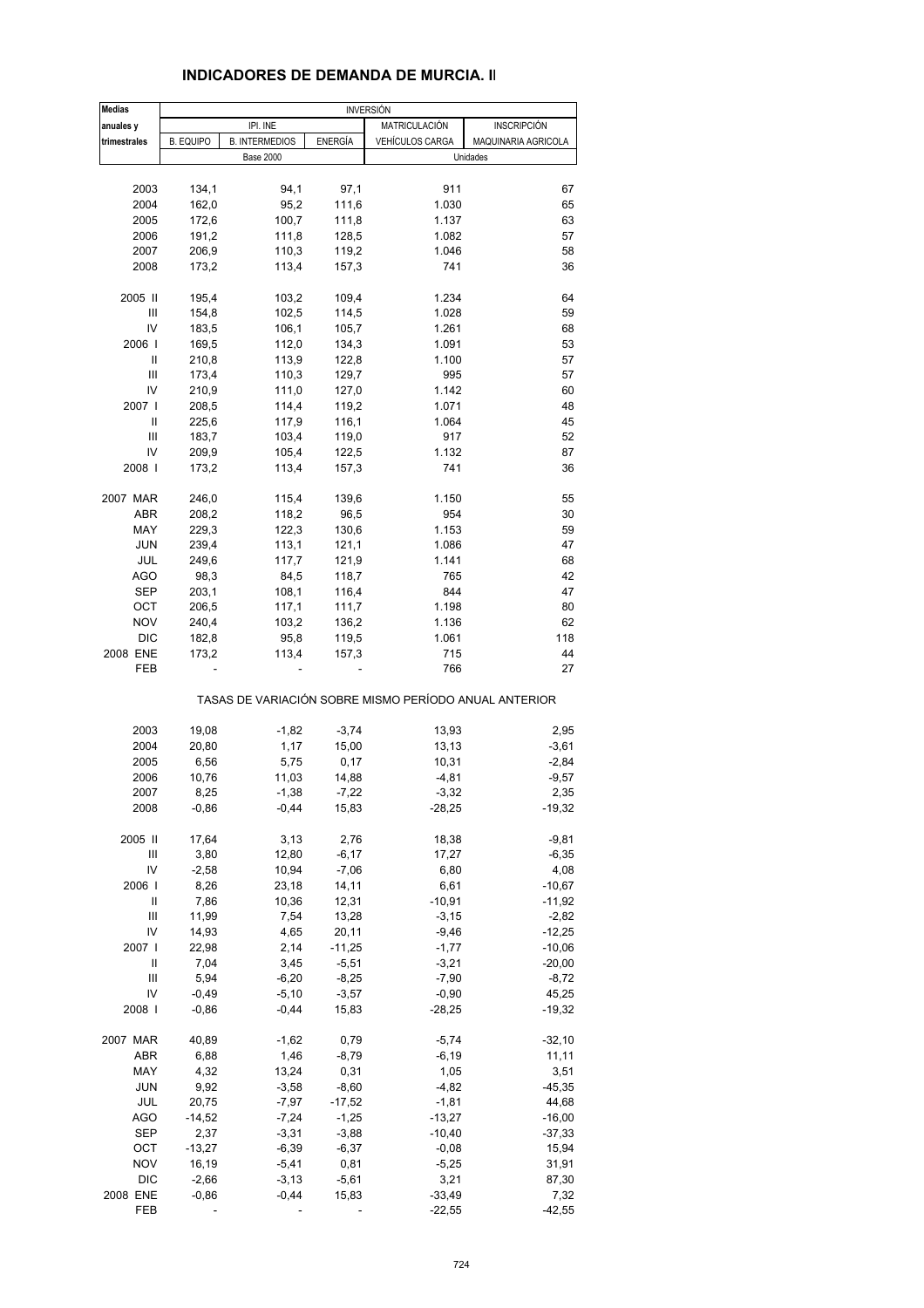# **INDICADORES DEL MERCADO DE TRABAJO DE MURCIA. I**

| Medias                             |              | POBLACIÓN ACTIVA (8) |                |                   |                                                       | POBLACIÓN OCUPADA (8) |              |                  |
|------------------------------------|--------------|----------------------|----------------|-------------------|-------------------------------------------------------|-----------------------|--------------|------------------|
| anuales y                          |              |                      |                |                   |                                                       |                       |              |                  |
| trimestrales                       | <b>TOTAL</b> | VARONES              | <b>MUJERES</b> | <b>TOTAL</b>      | AGRICULT.                                             | <b>INDUSTRIA</b>      | CONSTRUC.    | <b>SERVICIOS</b> |
|                                    |              |                      |                | Miles de personas |                                                       |                       |              |                  |
|                                    |              |                      |                |                   |                                                       |                       |              |                  |
| 2002                               | 547,390      | 342,650              | 204,740        | 485,105           | 61,503                                                | 81,138                | 56,825       | 285,645          |
| 2003                               | 576,618      | 357,255              | 219,365        | 514,770           | 64,913                                                | 90,470                | 59,060       | 300,328          |
| 2004                               | 607,190      | 372,983              | 234,205        | 542,473           | 70,825                                                | 94,215                | 76,260       | 301,175          |
| 2005                               | 619,275      | 380,350              | 238,950        | 569,700           | 63,975                                                | 97,450                | 92,700       | 315,550          |
| 2006                               | 648,500      | 393,375              | 255,100        | 597,575           | 58,900                                                | 92,275                | 99,925       | 346,500          |
| 2007                               | 684,650      | 415,975              | 268,675        | 632,850           | 63,050                                                | 98,400                | 107,450      | 363,950          |
| 2005                               | 604,900      | 373,900              | 231,100        | 550,200           | 64,700                                                | 92,300                | 87,000       | 306,200          |
| $\mathbf{II}$                      | 618,400      | 378,700              | 239,700        | 568,600           | 63,100                                                | 96,500                | 89,600       | 319,400          |
| III                                | 622,100      | 382,300              | 239,800        | 575,200           | 59,600                                                | 107,600               | 96,300       | 311,700          |
| IV                                 | 631,700      | 386,500              | 245,200        | 584,800           | 68,500                                                | 93,400                | 97,900       | 324,900          |
| 2006                               | 638,400      | 389,900              | 248,500        | 589,300           | 63,100                                                | 86,800                | 102,600      | 336,800          |
| Ш                                  | 652,000      | 393,300              | 258,700        | 600,400           | 63,600                                                | 97,200                | 98,100       | 341,500          |
| Ш                                  | 645,700      | 391,700              | 253,900        | 594,800           | 54,300                                                | 90,600                | 100,800      | 349,100          |
| IV                                 | 657,900      | 398,600              | 259,300        | 605,800           | 54,600                                                | 94,500                | 98,200       | 358,600          |
| 2007 l                             | 672,100      | 412,500              | 259,600        | 624,000           | 71,100                                                | 96,500                | 100,100      | 356,300          |
| $\mathbf{I}$                       | 684,000      | 414,200              | 269,800        | 639,000           | 65,700                                                | 95,200                | 106,200      | 372,000          |
| $\ensuremath{\mathsf{III}}\xspace$ | 689,400      | 417,700              | 271,700        | 632,600           | 58,100                                                | 101,400               | 114,000      | 359,100          |
| IV                                 | 693,100      | 419,500              | 273,600        | 635,800           | 57,300                                                | 100,500               | 109,500      | 368,400          |
|                                    |              |                      |                |                   |                                                       |                       |              |                  |
| 2007 ENE                           |              |                      |                |                   |                                                       |                       |              |                  |
| FEB                                |              |                      |                |                   |                                                       |                       |              |                  |
| <b>MAR</b>                         |              |                      |                |                   |                                                       |                       |              |                  |
| <b>ABR</b>                         |              |                      |                |                   |                                                       |                       |              |                  |
| MAY                                |              |                      |                |                   |                                                       |                       |              |                  |
| <b>JUN</b>                         |              |                      |                |                   |                                                       |                       |              |                  |
| <b>JUL</b>                         |              |                      |                |                   |                                                       |                       |              |                  |
| AGO                                |              |                      |                |                   |                                                       |                       |              |                  |
| <b>SEP</b>                         |              |                      |                |                   |                                                       |                       |              |                  |
| OCT                                |              |                      |                |                   |                                                       |                       |              |                  |
| <b>NOV</b>                         |              |                      |                |                   |                                                       |                       |              |                  |
| <b>DIC</b>                         |              |                      |                |                   |                                                       |                       |              |                  |
|                                    |              |                      |                |                   |                                                       |                       |              |                  |
|                                    |              |                      |                |                   | TASAS DE VARIACIÓN SOBRE MISMO PERÍODO ANUAL ANTERIOR |                       |              |                  |
| 2002                               | 5,91         | 4,01                 | 9,25           | 5,06              | $-1,03$                                               | $-0,47$               | 1,75         | 8,93             |
| 2003                               | 5,34         | 4,26                 | 7,14           | 6,12              | 5,54                                                  | 11,50                 | 3,93         | 5,14             |
| 2004                               |              |                      |                | 5,38              |                                                       | 4,14                  | 29,12        | 0,28             |
| 2005                               | 5,30<br>1,99 | 4,40<br>1,98         | 6,76           | 5,02              | 9,11                                                  | 3,43                  | 21,56        | 4,77             |
|                                    |              |                      | 2,03           |                   | $-9,67$                                               |                       |              |                  |
| 2006<br>2007                       | 4,72<br>5,57 | 3,42<br>5,75         | 6,76<br>5,32   | 4,89<br>5,90      | -7,93<br>7,05                                         | -5,31<br>6,64         | 7,79<br>7,53 | 9,81<br>5,04     |
|                                    |              |                      |                |                   |                                                       |                       |              |                  |
| 2005 l                             | 2,05         | 1,78                 | 2,54           | 5,22              | $-1,07$                                               | $-1,34$               | 24,84        | 4,05             |
| $\, \parallel$                     | 2,26         | 2,47                 | 1,93           | 5,43              | $-11,65$                                              | 6,54                  | 17,77        | 6,04             |
| $\ensuremath{\mathsf{III}}\xspace$ | 1,06         | 2,11                 | $-0,57$        | 4,07              | $-20,93$                                              | 12,13                 | 28,69        | 1,69             |
| IV                                 | 2,60         | 1,55                 | 4,29           | 5,37              | $-3,66$                                               | $-3,48$               | 15,94        | 7,34             |
| 2006                               | 5,54         | 4,28                 | 7,53           | 7,11              | $-2,47$                                               | $-5,96$               | 17,93        | 9,99             |
| $\ensuremath{\mathsf{II}}$         | 5,43         | 3,86                 | 7,93           | 5,59              | 0,79                                                  | 0,73                  | 9,49         | 6,92             |
| $\ensuremath{\mathsf{III}}\xspace$ | 3,79         | 2,46                 | 5,88           | 3,41              | $-8,89$                                               | $-15,80$              | 4,67         | 12,00            |
| IV                                 | 4,15         | 3,13                 | 5,75           | 3,59              | $-20,29$                                              | 1,18                  | 0,31         | 10,37            |
| 2007 l                             | 5,28         | 5,80                 | 4,47           | 5,89              | 12,68                                                 | 11,18                 | $-2,44$      | 5,79             |
| $\, \parallel$                     | 4,91         | 5,31                 | 4,29           | 6,43              | 3,30                                                  | $-2,06$               | 8,26         | 8,93             |
| $\ensuremath{\mathsf{III}}\xspace$ | 6,77         | 6,64                 | 7,01           | 6,36              | 7,00                                                  | 11,92                 | 13,10        | 2,86             |
| IV                                 | 5,35         | 5,24                 | 5,51           | 4,95              | 4,95                                                  | 6,35                  | 11,51        | 2,73             |
|                                    |              |                      |                |                   |                                                       |                       |              |                  |
| 2007 ENE                           |              |                      |                |                   |                                                       |                       |              |                  |
| FEB                                |              |                      |                |                   |                                                       |                       |              |                  |
| <b>MAR</b>                         |              |                      |                |                   |                                                       |                       |              |                  |
| <b>ABR</b>                         |              |                      |                |                   |                                                       |                       |              |                  |
| MAY                                |              |                      |                |                   |                                                       |                       |              |                  |
| <b>JUN</b>                         |              |                      |                |                   |                                                       |                       |              |                  |
| JUL                                |              |                      |                |                   |                                                       |                       |              |                  |
| <b>AGO</b>                         |              |                      |                |                   |                                                       |                       |              |                  |
| <b>SEP</b>                         |              |                      |                |                   |                                                       |                       |              |                  |
| OCT                                |              |                      |                |                   |                                                       |                       |              |                  |
| <b>NOV</b>                         |              |                      |                |                   |                                                       |                       |              |                  |
| <b>DIC</b>                         |              |                      |                |                   |                                                       |                       |              |                  |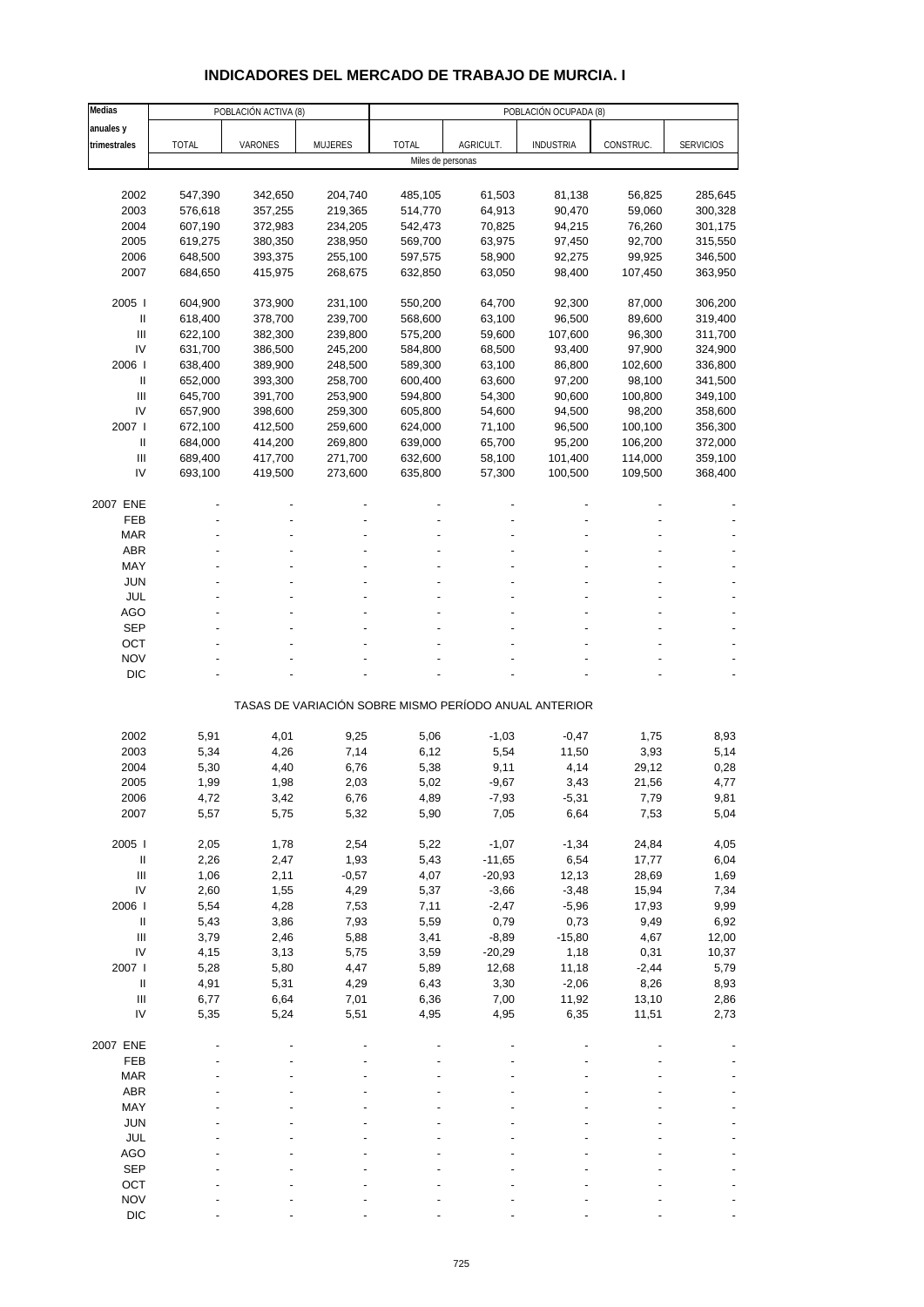## **INDICADORES DEL MERCADO DE TRABAJO DE MURCIA. II**

| Medias                                                                                                                                                                                                                                                                                                                                                                                                                                                                                                                                   | POBLACIÓN ASALARIADA (8)                              |           |                   |           |                  |  |
|------------------------------------------------------------------------------------------------------------------------------------------------------------------------------------------------------------------------------------------------------------------------------------------------------------------------------------------------------------------------------------------------------------------------------------------------------------------------------------------------------------------------------------------|-------------------------------------------------------|-----------|-------------------|-----------|------------------|--|
| anuales y                                                                                                                                                                                                                                                                                                                                                                                                                                                                                                                                |                                                       |           |                   |           |                  |  |
| trimestrales                                                                                                                                                                                                                                                                                                                                                                                                                                                                                                                             | <b>TOTAL</b>                                          | AGRICULT. | <b>INDUSTRIA</b>  | CONSTRUC. | <b>SERVICIOS</b> |  |
|                                                                                                                                                                                                                                                                                                                                                                                                                                                                                                                                          |                                                       |           | Miles de Personas |           |                  |  |
|                                                                                                                                                                                                                                                                                                                                                                                                                                                                                                                                          |                                                       |           |                   |           |                  |  |
| 2002                                                                                                                                                                                                                                                                                                                                                                                                                                                                                                                                     | 398,520                                               | 48,250    | 70,093            | 46,813    | 233,365          |  |
| 2003                                                                                                                                                                                                                                                                                                                                                                                                                                                                                                                                     | 422,885                                               | 50,520    | 77,695            | 50,225    | 244,445          |  |
| 2004                                                                                                                                                                                                                                                                                                                                                                                                                                                                                                                                     | 451,260                                               | 57,108    | 82,650            | 65,898    | 245,605          |  |
| 2005                                                                                                                                                                                                                                                                                                                                                                                                                                                                                                                                     | 471,550                                               | 48,875    | 84,200            | 77,600    | 260,875          |  |
| 2006                                                                                                                                                                                                                                                                                                                                                                                                                                                                                                                                     | 499,200                                               | 46,975    | 80,825            | 83,225    | 288,175          |  |
| 2007                                                                                                                                                                                                                                                                                                                                                                                                                                                                                                                                     | 524,900                                               | 51,625    | 83,625            | 90,050    | 299,600          |  |
| 2005                                                                                                                                                                                                                                                                                                                                                                                                                                                                                                                                     | 451,300                                               | 47,700    | 78,300            | 74,900    | 250,400          |  |
| Ш                                                                                                                                                                                                                                                                                                                                                                                                                                                                                                                                        | 473,800                                               | 47,500    | 81,900            | 76,200    | 268,200          |  |
| Ш                                                                                                                                                                                                                                                                                                                                                                                                                                                                                                                                        | 479,100                                               | 45,000    | 96,500            | 80,000    | 257,600          |  |
| IV                                                                                                                                                                                                                                                                                                                                                                                                                                                                                                                                       | 482,000                                               | 55,300    | 80,100            | 79,300    | 267,300          |  |
| 2006                                                                                                                                                                                                                                                                                                                                                                                                                                                                                                                                     | 488,300                                               | 50,100    | 74,500            | 83,900    | 279,800          |  |
| Ш                                                                                                                                                                                                                                                                                                                                                                                                                                                                                                                                        | 503,100                                               | 52,500    | 85,900            | 81,800    | 282,900          |  |
| Ш                                                                                                                                                                                                                                                                                                                                                                                                                                                                                                                                        | 501,600                                               | 42,500    | 81,100            | 85,200    | 292,800          |  |
| IV                                                                                                                                                                                                                                                                                                                                                                                                                                                                                                                                       | 503,800                                               | 42,800    | 81,800            | 82,000    | 297,200          |  |
| 2007 l                                                                                                                                                                                                                                                                                                                                                                                                                                                                                                                                   | 517,300                                               | 57,700    | 82,000            | 82,000    | 295,600          |  |
| Ш                                                                                                                                                                                                                                                                                                                                                                                                                                                                                                                                        | 532,900                                               | 55,300    | 81,000            | 89,500    | 307,200          |  |
| Ш                                                                                                                                                                                                                                                                                                                                                                                                                                                                                                                                        | 523,000                                               | 46,500    | 85,900            | 96,500    | 294,100          |  |
| IV                                                                                                                                                                                                                                                                                                                                                                                                                                                                                                                                       | 526,400                                               | 47,000    | 85,600            | 92,200    | 301,500          |  |
|                                                                                                                                                                                                                                                                                                                                                                                                                                                                                                                                          |                                                       |           |                   |           |                  |  |
| 2007 ENE                                                                                                                                                                                                                                                                                                                                                                                                                                                                                                                                 |                                                       |           |                   |           |                  |  |
| FEB                                                                                                                                                                                                                                                                                                                                                                                                                                                                                                                                      |                                                       |           |                   |           |                  |  |
| MAR                                                                                                                                                                                                                                                                                                                                                                                                                                                                                                                                      |                                                       |           |                   |           |                  |  |
| <b>ABR</b>                                                                                                                                                                                                                                                                                                                                                                                                                                                                                                                               |                                                       |           |                   |           |                  |  |
| MAY                                                                                                                                                                                                                                                                                                                                                                                                                                                                                                                                      |                                                       |           |                   |           |                  |  |
| <b>JUN</b>                                                                                                                                                                                                                                                                                                                                                                                                                                                                                                                               |                                                       |           |                   |           |                  |  |
| JUL                                                                                                                                                                                                                                                                                                                                                                                                                                                                                                                                      |                                                       |           |                   |           |                  |  |
| AGO                                                                                                                                                                                                                                                                                                                                                                                                                                                                                                                                      |                                                       |           |                   |           |                  |  |
| SEP                                                                                                                                                                                                                                                                                                                                                                                                                                                                                                                                      |                                                       |           |                   |           |                  |  |
| ОСТ                                                                                                                                                                                                                                                                                                                                                                                                                                                                                                                                      |                                                       |           |                   |           |                  |  |
| <b>NOV</b>                                                                                                                                                                                                                                                                                                                                                                                                                                                                                                                               |                                                       |           |                   |           |                  |  |
| <b>DIC</b>                                                                                                                                                                                                                                                                                                                                                                                                                                                                                                                               |                                                       |           |                   |           |                  |  |
|                                                                                                                                                                                                                                                                                                                                                                                                                                                                                                                                          |                                                       |           |                   |           |                  |  |
|                                                                                                                                                                                                                                                                                                                                                                                                                                                                                                                                          | TASAS DE VARIACIÓN SOBRE MISMO PERÍODO ANUAL ANTERIOR |           |                   |           |                  |  |
|                                                                                                                                                                                                                                                                                                                                                                                                                                                                                                                                          |                                                       |           |                   |           |                  |  |
| 2002                                                                                                                                                                                                                                                                                                                                                                                                                                                                                                                                     | 5,79                                                  | 1,33      | $-3,65$           | $-1,79$   | 11,83            |  |
| 2003                                                                                                                                                                                                                                                                                                                                                                                                                                                                                                                                     | 6,11                                                  | 4,70      | 10,85             | 7,29      | 4,75             |  |
| 2004                                                                                                                                                                                                                                                                                                                                                                                                                                                                                                                                     | 6,71                                                  | 13,04     | 6,38              | 31,20     | 0,47             |  |
| 2005                                                                                                                                                                                                                                                                                                                                                                                                                                                                                                                                     | 4,50                                                  | -14,42    | 1,88              | 17,76     | 6,22             |  |
| 2006                                                                                                                                                                                                                                                                                                                                                                                                                                                                                                                                     | 5,86                                                  | -3,89     | -4,01             | 7,25      | 10,46            |  |
| 2007                                                                                                                                                                                                                                                                                                                                                                                                                                                                                                                                     | 5,15                                                  | 9,90      | 3,46              | 8,20      | 3,96             |  |
| 2005 l                                                                                                                                                                                                                                                                                                                                                                                                                                                                                                                                   | 6,09                                                  | $-5,86$   | $-1,57$           | 25,59     | 6,31             |  |
| $\sf II$                                                                                                                                                                                                                                                                                                                                                                                                                                                                                                                                 | 4,46                                                  | $-18,58$  | 2,52              | 14,83     | 7,73             |  |
| Ш                                                                                                                                                                                                                                                                                                                                                                                                                                                                                                                                        | 3,35                                                  | $-28,20$  | 12,18             | 24,55     | 2,76             |  |
| IV                                                                                                                                                                                                                                                                                                                                                                                                                                                                                                                                       | 4,22                                                  | $-2,56$   | $-5,92$           | 8,10      | 8,11             |  |
| 2006                                                                                                                                                                                                                                                                                                                                                                                                                                                                                                                                     | 8,20                                                  |           | $-4,85$           | 12,02     |                  |  |
| $\sf II$                                                                                                                                                                                                                                                                                                                                                                                                                                                                                                                                 |                                                       | 5,03      | 4,88              | 7,35      | 11,74            |  |
|                                                                                                                                                                                                                                                                                                                                                                                                                                                                                                                                          | 6,18                                                  | 10,53     |                   |           | 5,48             |  |
| $\begin{array}{c} \Pi \end{array}$<br>IV                                                                                                                                                                                                                                                                                                                                                                                                                                                                                                 | 4,70<br>4,52                                          | $-5,56$   | $-15,96$          | 6,50      | 13,66            |  |
|                                                                                                                                                                                                                                                                                                                                                                                                                                                                                                                                          |                                                       | $-22,60$  | 2,12              | 3,40      | 11,19            |  |
| 2007 l                                                                                                                                                                                                                                                                                                                                                                                                                                                                                                                                   | 5,94                                                  | 15,17     | 10,07             | $-2,26$   | 5,65             |  |
| $\mathop{\mathrm{II}}% \nolimits_{\mathop{\mathrm{II}}% \nolimits} \mathop{\mathrm{II}}% \nolimits_{\mathop{\mathrm{II}}% \nolimits} \mathop{\mathrm{II}}% \nolimits_{\mathop{\mathrm{II}}% \nolimits} \mathop{\mathrm{II}}% \nolimits_{\mathop{\mathrm{II}}% \nolimits} \mathop{\mathrm{II}}% \nolimits_{\mathop{\mathrm{II}}% \nolimits} \mathop{\mathrm{II}}% \nolimits_{\mathop{\mathrm{II}}% \nolimits} \mathop{\mathrm{II}}% \nolimits_{\mathop{\mathrm{II}}% \nolimits} \mathop{\mathrm{II}}% \nolimits_{\mathop{\mathrm{II}}% \$ | 5,92                                                  | 5,33      | $-5,70$           | 9,41      | 8,59             |  |
| Ш                                                                                                                                                                                                                                                                                                                                                                                                                                                                                                                                        | 4,27                                                  | 9,41      | 5,92              | 13,26     | 0,44             |  |
| IV                                                                                                                                                                                                                                                                                                                                                                                                                                                                                                                                       | 4,49                                                  | 9,81      | 4,65              | 12,44     | 1,45             |  |
| 2007 ENE                                                                                                                                                                                                                                                                                                                                                                                                                                                                                                                                 |                                                       |           |                   |           |                  |  |
| FEB                                                                                                                                                                                                                                                                                                                                                                                                                                                                                                                                      |                                                       |           |                   |           |                  |  |
| <b>MAR</b>                                                                                                                                                                                                                                                                                                                                                                                                                                                                                                                               |                                                       |           |                   |           |                  |  |
| ABR                                                                                                                                                                                                                                                                                                                                                                                                                                                                                                                                      |                                                       |           |                   |           |                  |  |
| MAY                                                                                                                                                                                                                                                                                                                                                                                                                                                                                                                                      |                                                       |           |                   |           |                  |  |
| <b>JUN</b>                                                                                                                                                                                                                                                                                                                                                                                                                                                                                                                               |                                                       |           |                   |           |                  |  |
|                                                                                                                                                                                                                                                                                                                                                                                                                                                                                                                                          |                                                       |           |                   |           |                  |  |
| JUL                                                                                                                                                                                                                                                                                                                                                                                                                                                                                                                                      |                                                       |           |                   |           |                  |  |
| AGO                                                                                                                                                                                                                                                                                                                                                                                                                                                                                                                                      |                                                       |           |                   |           |                  |  |
| <b>SEP</b>                                                                                                                                                                                                                                                                                                                                                                                                                                                                                                                               |                                                       |           |                   |           |                  |  |
| OCT                                                                                                                                                                                                                                                                                                                                                                                                                                                                                                                                      |                                                       |           |                   |           |                  |  |
| <b>NOV</b>                                                                                                                                                                                                                                                                                                                                                                                                                                                                                                                               |                                                       |           |                   |           |                  |  |
| <b>DIC</b>                                                                                                                                                                                                                                                                                                                                                                                                                                                                                                                               |                                                       |           |                   |           |                  |  |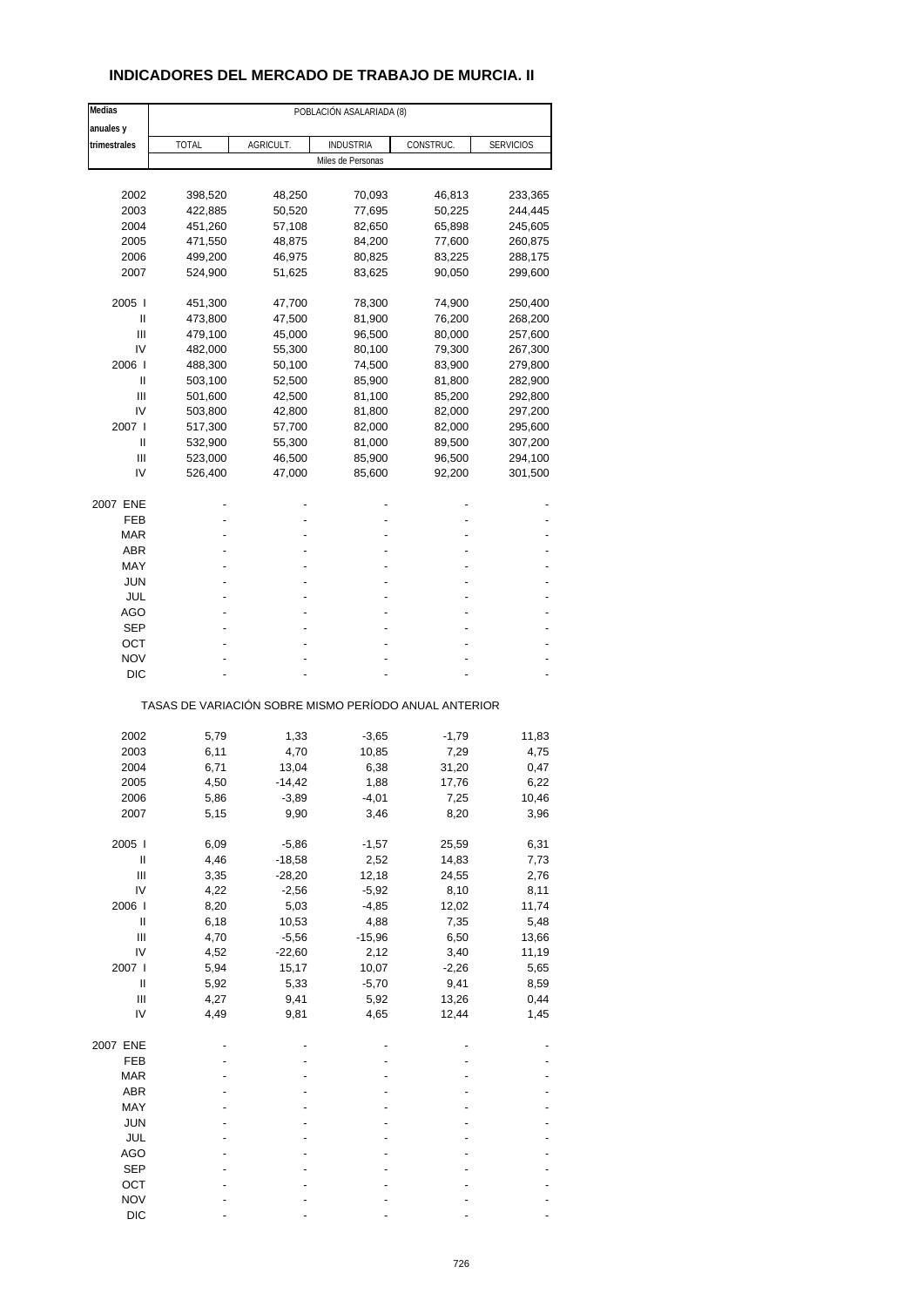# **INDICADORES DEL MERCADO DE TRABAJO DE MURCIA. III**

| Medias                             |              | PARADOS (8)       |                | TASA DE ACTIVIDAD (8)                                 |                | TASA DE PARO (8) |              |                |                |
|------------------------------------|--------------|-------------------|----------------|-------------------------------------------------------|----------------|------------------|--------------|----------------|----------------|
| anuales y                          |              |                   |                |                                                       | <b>MENORES</b> |                  |              | <b>MENORES</b> |                |
| trimestrales                       | <b>TOTAL</b> | VARONES           | <b>MUJERES</b> | <b>TOTAL</b>                                          | 20 AÑOS        | <b>MUJERES</b>   | <b>TOTAL</b> | 20 AÑOS        | <b>MUJERES</b> |
|                                    |              | Miles de personas |                |                                                       |                | Porcentaje       |              |                |                |
|                                    |              |                   |                |                                                       |                |                  |              |                |                |
|                                    |              |                   |                |                                                       |                |                  |              |                |                |
| 2002                               | 62,288       | 28,010            | 34,278         | 55,56                                                 | 34,85          | 41,25            | 11,38        | 32,70          | 16,75          |
| 2003                               | 61,848       | 27,155            | 34,693         | 56,90                                                 | 36,00          | 42,99            | 10,73        | 29,81          | 15,82          |
| 2004                               | 64,718       | 27,403            | 37,315         | 58,29                                                 | 32,71          | 44,77            | 10,67        | 27,73          | 15,96          |
| 2005                               | 49,600       | 21,975            | 27,600         | 57,84                                                 | 33,62          | 44,64            | 8,02         | 23,68          | 11,59          |
| 2006                               | 50,900       | 23,000            | 27,925         | 58,98                                                 | 29,85          | 46,61            | 7,85         | 29,45          | 10,95          |
| 2007                               | 51,800       | 25,000            | 26,800         | 60,45                                                 | 34,90          | 47,86            | 7,56         | 28,31          | 9,98           |
|                                    |              |                   |                |                                                       |                |                  |              |                |                |
| 2005 l                             | 54,700       | 20,200            | 34,500         | 57,09                                                 | 32,77          | 43,54            | 9,04         | 26,21          | 14,93          |
| Ш                                  | 49,800       | 21,600            | 28,200         | 57,97                                                 | 30,44          | 44,91            | 8,05         | 25,14          | 11,77          |
|                                    |              |                   |                |                                                       |                |                  |              |                |                |
| $\ensuremath{\mathsf{III}}\xspace$ | 47,000       | 25,200            | 21,700         | 57,92                                                 | 39,21          | 44,68            | 7,55         | 17,76          | 9,06           |
| ${\sf IV}$                         | 46,900       | 20,900            | 26,000         | 58,38                                                 | 32,04          | 45,41            | 7,42         | 25,60          | 10,61          |
| 2006                               | 49,100       | 20,400            | 28,700         | 58,61                                                 | 27,86          | 45,77            | 7,70         | 36,48          | 11,56          |
| Ш                                  | 51,600       | 23,800            | 27,800         | 59,50                                                 | 33,04          | 47,40            | 7,91         | 26,90          | 10,74          |
| $\ensuremath{\mathsf{III}}\xspace$ | 50,900       | 23,600            | 27,300         | 58,57                                                 | 31,95          | 46,29            | 7,89         | 25,90          | 10,74          |
| IV                                 | 52,000       | 24,200            | 27,900         | 59,23                                                 | 26,55          | 46,97            | 7,91         | 28,50          | 10,74          |
| 2007 l                             | 48,100       | 21,000            | 27,100         | 60,01                                                 | 31,96          | 46,71            | 7,15         | 22,91          | 10,44          |
|                                    |              |                   |                |                                                       |                |                  |              |                |                |
| Ш                                  | 45,000       | 21,400            | 23,600         | 60,59                                                 | 34,69          | 48,23            | 6,57         | 26,74          | 8,74           |
| Ш                                  | 56,800       | 28,800            | 28,000         | 60,64                                                 | 41,45          | 48,25            | 8,24         | 34,30          | 10,30          |
| IV                                 | 57,300       | 28,800            | 28,500         | 60,56                                                 | 31,49          | 48,26            | 8,27         | 29,28          | 10,42          |
|                                    |              |                   |                |                                                       |                |                  |              |                |                |
| 2007 ENE                           |              |                   |                |                                                       |                |                  |              |                |                |
| FEB                                |              |                   |                |                                                       |                |                  |              |                |                |
| <b>MAR</b>                         |              |                   |                |                                                       |                |                  |              |                |                |
| ABR                                |              |                   |                |                                                       |                |                  |              |                |                |
|                                    |              |                   |                |                                                       |                |                  |              |                |                |
| MAY                                |              |                   |                |                                                       |                |                  |              |                |                |
| JUN                                |              |                   |                |                                                       |                |                  |              |                |                |
| JUL                                |              |                   |                |                                                       |                |                  |              |                |                |
| AGO                                |              |                   |                |                                                       |                |                  |              |                |                |
| <b>SEP</b>                         |              |                   |                |                                                       |                |                  |              |                |                |
| OCT                                |              |                   |                |                                                       |                |                  |              |                |                |
| <b>NOV</b>                         |              |                   |                |                                                       |                |                  |              |                |                |
|                                    |              |                   |                |                                                       |                |                  |              |                |                |
| DIC                                |              |                   |                |                                                       |                |                  |              |                |                |
|                                    |              |                   |                |                                                       |                |                  |              |                |                |
|                                    |              |                   |                | TASAS DE VARIACIÓN SOBRE MISMO PERÍODO ANUAL ANTERIOR |                |                  |              |                |                |
|                                    |              |                   |                |                                                       |                |                  |              |                |                |
| 2002                               | 13,03        | 22,02             | 6,61           |                                                       |                |                  |              |                |                |
| 2003                               | $-0,71$      | $-3,05$           | 1,21           |                                                       |                |                  |              |                |                |
| 2004                               | 4,64         | 0,91              | 7,56           |                                                       |                |                  |              |                |                |
| 2005                               | $-23,36$     | $-19,81$          | $-26,04$       |                                                       |                |                  |              |                |                |
| 2006                               | 2,62         | 4,66              | 1,18           |                                                       |                |                  |              |                |                |
| 2007                               | 1,77         | 8,70              | $-4,03$        |                                                       |                |                  |              |                |                |
|                                    |              |                   |                |                                                       |                |                  |              |                |                |
|                                    | $-21,68$     |                   |                |                                                       |                |                  |              |                |                |
| 2005                               |              | $-33,88$          | $-12,19$       |                                                       |                |                  |              |                |                |
| Ш                                  | $-23,88$     | $-18,40$          | $-27,62$       |                                                       |                |                  |              |                |                |
| Ш                                  | $-25,25$     | $-10,54$          | $-37,48$       |                                                       |                |                  |              |                |                |
| ${\sf IV}$                         | $-22,77$     | $-14,41$          | $-28,37$       |                                                       |                |                  |              |                |                |
| 2006                               | $-10,24$     | 0,99              | $-16,81$       |                                                       |                |                  |              |                |                |
| Ш                                  | 3,61         | 10,19             | $-1,42$        |                                                       |                |                  |              |                |                |
| $\ensuremath{\mathsf{III}}\xspace$ | 8,30         | $-6,35$           | 25,81          |                                                       |                |                  |              |                |                |
| ${\sf IV}$                         | 10,87        | 15,79             | 7,31           |                                                       |                |                  |              |                |                |
| 2007                               |              |                   |                |                                                       |                |                  |              |                |                |
|                                    | $-2,04$      | 2,94              | $-5,57$        |                                                       |                |                  |              |                |                |
| $\ensuremath{\mathsf{II}}$         | $-12,79$     | $-10,08$          | $-15,11$       |                                                       |                |                  |              |                |                |
| $\ensuremath{\mathsf{III}}\xspace$ | 11,59        | 22,03             | 2,56           |                                                       |                |                  |              |                |                |
| IV                                 | 10,19        | 19,01             | 2,15           |                                                       |                |                  |              |                |                |
|                                    |              |                   |                |                                                       |                |                  |              |                |                |
| 2007 ENE                           |              |                   |                |                                                       |                |                  |              |                |                |
| FEB                                |              |                   |                |                                                       |                |                  |              |                |                |
| <b>MAR</b>                         |              |                   |                |                                                       |                |                  |              |                |                |
| <b>ABR</b>                         |              |                   |                |                                                       |                |                  |              |                |                |
|                                    |              |                   |                |                                                       |                |                  |              |                |                |
| MAY                                |              |                   |                |                                                       |                |                  |              |                |                |
| JUN                                |              |                   |                |                                                       |                |                  |              |                |                |
| JUL                                |              |                   |                |                                                       |                |                  |              |                |                |
| <b>AGO</b>                         |              |                   |                |                                                       |                |                  |              |                |                |
| <b>SEP</b>                         |              |                   |                |                                                       |                |                  |              |                |                |
| OCT                                |              |                   |                |                                                       |                |                  |              |                |                |
| <b>NOV</b>                         |              |                   |                |                                                       |                |                  |              |                |                |
| DIC                                |              |                   |                |                                                       |                |                  |              |                |                |
|                                    |              |                   |                |                                                       |                |                  |              |                |                |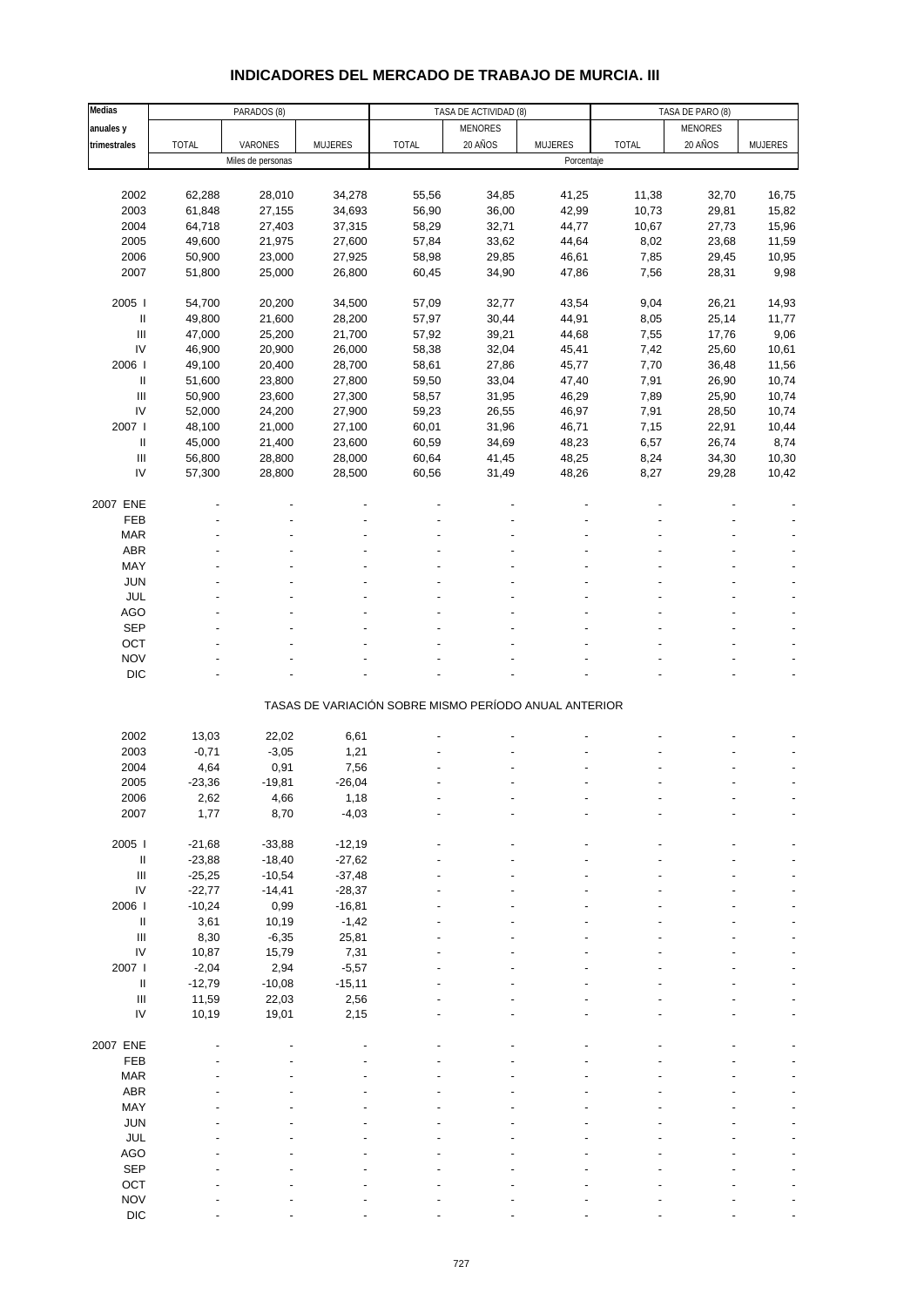| Medias                             |              |             |                  | PARO REGISTRADO                                       |                  |            |
|------------------------------------|--------------|-------------|------------------|-------------------------------------------------------|------------------|------------|
| anuales y                          |              |             |                  |                                                       |                  | SIN EMPLEO |
| trimestrales                       | <b>TOTAL</b> | AGRICULTURA | <b>INDUSTRIA</b> | CONSTRUCCIÓN                                          | <b>SERVICIOS</b> | ANTERIOR   |
|                                    |              |             |                  | Personas                                              |                  |            |
|                                    |              |             |                  |                                                       |                  |            |
| 2003                               | 45.732       | 1.813       | 9.661            | 5.408                                                 | 23.717           | 5.134      |
| 2004                               | 45.187       | 2.126       | 9.094            | 5.353                                                 | 23.503           | 5.112      |
| 2005                               | 44.244       | 2.392       | 8.580            | 5.639                                                 | 23.950           | 3.684      |
| 2006                               | 44.355       | 2.617       | 7.779            | 6.508                                                 | 24.216           | 3.235      |
| 2007                               | 46.619       | 2.553       | 7.386            | 8.103                                                 | 25.366           | 3.211      |
| 2008                               | 58.428       | 4.141       | 8.371            | 10.478                                                | 31.501           | 3.938      |
| 2005 II                            | 42.221       | 2.070       | 8.261            | 5.187                                                 | 22.964           | 3.739      |
| Ш                                  | 43.492       | 2.601       | 8.170            | 5.983                                                 | 23.371           | 3.368      |
| IV                                 | 44.365       | 2.603       | 8.430            | 5.709                                                 | 24.312           | 3.311      |
| 2006                               | 46.886       | 2.985       | 8.428            | 6.051                                                 | 25.825           | 3.597      |
| Ш                                  | 42.419       | 2.385       | 7.561            | 5.887                                                 | 23.418           | 3.168      |
| Ш                                  | 44.414       | 2.625       | 7.648            | 7.275                                                 | 23.800           | 3.066      |
| IV                                 | 43.699       | 2.475       | 7.477            | 6.820                                                 | 23.820           | 3.107      |
| 2007 l                             | 45.463       | 2.487       | 7.576            | 7.098                                                 | 25.130           | 3.172      |
| $\mathbf{I}$                       | 43.644       | 2.339       | 7.154            | 7.054                                                 | 23.980           | 3.117      |
| Ш                                  | 47.306       | 2.703       | 7.214            | 9.192                                                 | 25.082           | 3.115      |
| IV                                 | 50.062       | 2.682       | 7.600            | 9.069                                                 | 27.270           | 3.442      |
| 2008                               | 58.428       | 4.141       | 8.371            | 10.478                                                | 31.501           | 3.938      |
| 2007 MAR                           | 45.112       | 2.384       | 7.407            | 7.022                                                 | 25.025           | 3.274      |
| <b>ABR</b>                         | 44.471       | 2.305       | 7.179            | 7.016                                                 | 24.698           | 3.273      |
| MAY                                | 42.981       | 2.307       | 7.130            | 6.900                                                 | 23.604           | 3.040      |
| <b>JUN</b>                         | 43.481       | 2.405       | 7.153            | 7.246                                                 | 23.639           | 3.038      |
| JUL                                | 45.188       | 2.653       | 7.051            | 8.342                                                 | 24.083           | 3.059      |
| AGO                                | 48.922       | 2.710       | 7.365            | 10.127                                                | 25.591           | 3.129      |
| <b>SEP</b>                         | 47.807       | 2.745       | 7.225            | 9.108                                                 | 25.571           | 3.158      |
| OCT                                | 48.669       | 2.561       | 7.437            | 8.685                                                 | 26.634           | 3.352      |
| <b>NOV</b>                         | 49.895       | 2.740       | 7.604            | 8.730                                                 | 27.281           | 3.540      |
| <b>DIC</b>                         | 51.623       | 2.746       | 7.758            | 9.791                                                 | 27.895           | 3.433      |
| 2008 ENE                           | 56.594       | 3.581       | 8.292            | 10.173                                                | 30.750           | 3.798      |
| FEB                                | 60.261       | 4.700       | 8.449            | 10.782                                                | 32.252           | 4.078      |
|                                    |              |             |                  | TASAS DE VARIACIÓN SOBRE MISMO PERÍODO ANUAL ANTERIOR |                  |            |
| 2003                               | 1,28         | $-4,83$     | 0,43             | 3,68                                                  | 1,60             | 1,24       |
| 2004                               | $-1,19$      | 17,28       | $-5,86$          | $-1,02$                                               | $-0,90$          | $-0,43$    |
| 2005                               | $-2,09$      | 12,50       | $-5,66$          | 5,35                                                  | 1,90             | $-27,93$   |
| 2006                               | 0,25         | 9,44        | $-9,34$          | 15,41                                                 | 1,11             | $-12,19$   |
| 2007                               | 5,11         | $-2,47$     | $-5,05$          | 24,51                                                 | 4,75             | $-0,72$    |
| 2008                               | 28,02        | 63,08       | 9,28             | 46,83                                                 | 25,09            | 26,20      |
| 2005 II                            | $-3,80$      | 2,17        | $-5,53$          | 2,21                                                  | $-0,15$          | $-25,86$   |
| $\ensuremath{\mathsf{III}}\xspace$ | $-2,92$      | 12,45       | $-8,00$          | 5,14                                                  | 1,73             | -31,90     |
| IV                                 | $-1,71$      | 17,09       | $-5,17$          | 5,93                                                  | 3,72             | $-36,27$   |
| 2006                               | $-0,03$      | 30,22       | $-10,88$         | 6,56                                                  | 2,67             | $-16,69$   |
| Ш                                  | 0,47         | 15,22       | $-8,47$          | 13,50                                                 | 1,98             | $-15,26$   |
| Ш                                  | 2,12         | 0,92        | $-6,39$          | 21,60                                                 | 1,84             | $-8,97$    |
| IV                                 | $-1,50$      | $-4,93$     | $-11,30$         | 19,46                                                 | $-2,02$          | $-6,15$    |
| 2007 l                             | $-3,04$      | $-16,67$    | $-10,12$         | 17,30                                                 | $-2,69$          | $-11,82$   |
| $\sf II$                           | 2,89         | $-1,93$     | $-5,38$          | 19,82                                                 | 2,40             | $-1,62$    |
| Ш                                  | 6,51         | 2,97        | $-5,68$          | 26,36                                                 | 5,38             | 1,61       |
| IV                                 | 14,56        | 8,38        | 1,64             | 32,98                                                 | 14,48            | 10,76      |
| 2008                               | 28,02        | 63,08       | 9,28             | 46,83                                                 | 25,09            | 26,20      |
| 2007 MAR                           | $-2,73$      | $-17,79$    | $-8,79$          | 15,87                                                 | $-2,60$          | $-9,16$    |
| <b>ABR</b>                         | 1,46         | $-8,68$     | $-6, 12$         | 17,30                                                 | 1,54             | $-2,50$    |
| MAY                                | 3,66         | 3,41        | $-4,97$          | 21,12                                                 | 2,93             | $-2,00$    |
| <b>JUN</b>                         | 3,63         | 0,21        | $-5,04$          | 21,11                                                 | 2,79             | $-0,26$    |
| JUL                                | 4,54         | 3,63        | $-7,10$          | 24,04                                                 | 3,20             | 1,49       |
| <b>AGO</b>                         | 7,42         | 3,99        | $-5,89$          | 25,82                                                 | 6,35             | 4,30       |
| <b>SEP</b>                         | 7,50         | 1,37        | $-4,02$          | 29,19                                                 | 6,54             | $-0,82$    |
| OCT                                | 10,47        | 0,43        | $-1,43$          | 29,67                                                 | 10,72            | 4,52       |
| <b>NOV</b>                         | 14,83        | 10,39       | 3,05             | 34,08                                                 | 14,14            | 11,43      |
| $DIC$                              | 18,43        | 14,75       | 3,33             | 35,05                                                 | 18,69            | 16,85      |
| 2008 ENE                           | 24,95        | 39,56       | 8,11             | 42,20                                                 | 23,72            | 24,48      |
| FEB                                | 31,05        | 87,10       | 10,44            | 51,48                                                 | 26,42            | 27,84      |

### **INDICADORES DEL MERCADO DE TRABAJO DE MURCIA. IV**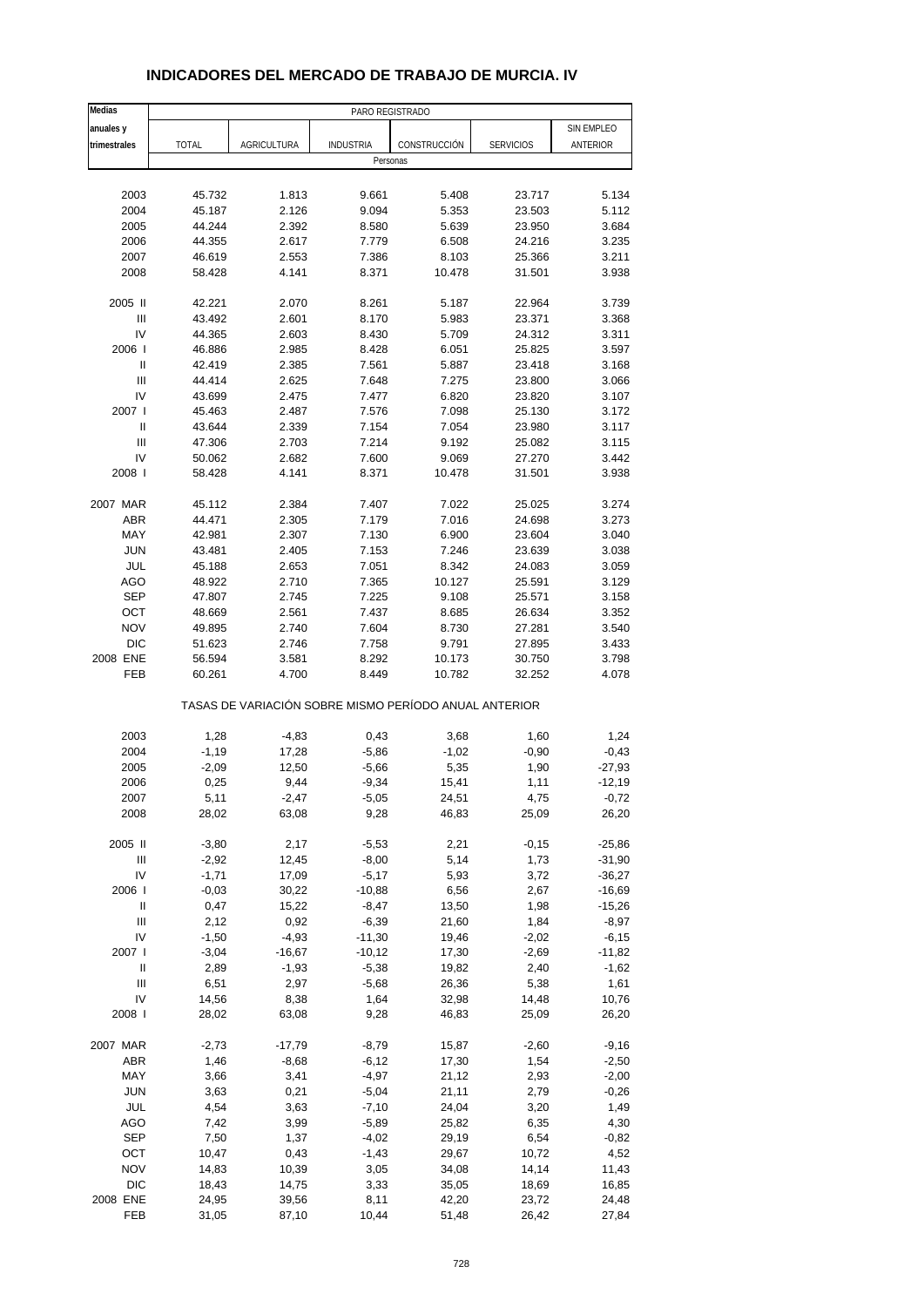## **INDICADORES DEL MERCADO DE TRABAJO DE MURCIA. V**

| Medias       |                                                       |                    | AFILIADOS A LA SEGURIDAD SOCIAL EN ALTA LABORAL |              |                  |
|--------------|-------------------------------------------------------|--------------------|-------------------------------------------------|--------------|------------------|
| anuales y    |                                                       |                    | <b>TOTAL</b>                                    |              |                  |
| trimestrales | <b>TOTAL</b>                                          | <b>AGRICULTURA</b> | <b>INDUSTRIA</b>                                | CONSTRUCCIÓN | <b>SERVICIOS</b> |
|              |                                                       |                    | Personas                                        |              |                  |
|              |                                                       |                    |                                                 |              |                  |
| 2003         | 487.236                                               | 79.272             | 78.517                                          | 63.564       | 265.441          |
| 2004         | 503.852                                               | 72.238             | 78.971                                          | 70.562       | 281.616          |
| 2005         | 537.953                                               | 73.189             | 80.111                                          | 80.874       | 303.443          |
| 2006         | 573.180                                               | 74.896             | 81.249                                          | 90.102       | 326.872          |
| 2007         | 588.095                                               | 69.573             | 82.713                                          | 91.199       | 344.577          |
| 2008         | 586.480                                               | 69.351             | 80.711                                          | 89.549       | 346.838          |
|              |                                                       |                    |                                                 |              |                  |
| 2005 II      | 534.197                                               | 72.418             | 80.394                                          | 80.024       | 300.983          |
| Ш            | 545.566                                               | 75.015             | 81.103                                          | 81.842       | 307.296          |
| IV           | 560.210                                               | 77.563             | 80.729                                          | 86.080       | 315.587          |
| 2006         | 563.378                                               | 77.140             | 80.286                                          | 88.667       | 317.146          |
| Ш            | 575.328                                               | 76.854             | 82.001                                          | 91.056       | 325.382          |
| Ш            | 572.665                                               | 72.709             | 81.393                                          | 89.420       | 329.109          |
| IV           | 581.350                                               | 72.881             | 81.315                                          | 91.266       | 335.853          |
| 2007 l       | 582.606                                               | 71.154             | 81.878                                          | 92.167       | 337.373          |
| Ш            | 592.516                                               | 70.651             | 83.666                                          | 92.848       | 345.318          |
| Ш            | 586.543                                               | 67.467             | 82.997                                          | 89.469       | 346.577          |
| IV           | 590.714                                               | 69.020             | 82.313                                          | 90.311       | 349.039          |
| 2008         | 586.480                                               | 69.351             | 80.711                                          | 89.549       | 346.838          |
|              |                                                       |                    |                                                 |              |                  |
| 2007 MAR     | 588.484                                               | 71.455             | 83.222                                          | 92.926       | 340.847          |
| <b>ABR</b>   | 590.144                                               | 71.227             | 83.766                                          | 92.296       | 342.821          |
| MAY          | 592.487                                               | 70.703             | 83.480                                          | 93.087       | 345.183          |
| <b>JUN</b>   | 594.918                                               | 70.024             | 83.751                                          | 93.161       | 347.949          |
| JUL          | 594.416                                               | 68.474             | 83.654                                          | 91.035       | 351.220          |
| AGO          | 576.244                                               | 66.868             | 81.951                                          | 86.733       | 340.659          |
| <b>SEP</b>   | 588.968                                               | 67.060             | 83.385                                          | 90.639       | 347.852          |
| OCT          | 589.329                                               | 68.571             | 82.942                                          | 91.321       | 346.464          |
| <b>NOV</b>   | 594.095                                               | 69.201             | 82.776                                          | 91.872       | 350.215          |
| <b>DIC</b>   | 588.718                                               | 69.287             | 81.220                                          | 87.741       | 350.439          |
| 2008 ENE     | 585.754                                               | 69.289             | 80.769                                          | 89.853       | 345.812          |
| FEB          | 587.205                                               | 69.413             | 80.652                                          | 89.245       | 347.864          |
|              |                                                       |                    |                                                 |              |                  |
|              | TASAS DE VARIACIÓN SOBRE MISMO PERÍODO ANUAL ANTERIOR |                    |                                                 |              |                  |
|              |                                                       |                    |                                                 |              |                  |
| 2003         | 6,25                                                  | 10,27              | 1,45                                            | 9,49         | 5,84             |
| 2004         | 3,41                                                  | $-8,87$            | 0,58                                            | 11,01        | 6,09             |
| 2005         | 6,77                                                  | 1,32               | 1,44                                            | 14,61        | 7,75             |
| 2006         | 6,55                                                  | 2,33               | 1,42                                            | 11,41        | 7,72             |
| 2007         | 2,60                                                  | -7,11              | 1,80                                            | 1,22         | 5,42             |
| 2008         | 1,18                                                  | $-2,33$            | $-0,61$                                         | $-2,44$      | 3,34             |
|              |                                                       |                    |                                                 |              |                  |
| 2005 II      | 5,43                                                  | $-2,67$            | 0,77                                            | 13,41        | 6,95             |
| Ш            | 8,99                                                  | 9,83               | 2,45                                            | 17,28        | 8,62             |
| IV           | 9,76                                                  | 11,06              | 2,00                                            | 17,63        | 9,66             |
| 2006         | 10,07                                                 | 13,84              | 2,64                                            | 17,36        | 9,40             |
| Ш            | 7,70                                                  | 6,13               | 2,00                                            | 13,79        | 8,11             |
| Ш            | 4,97                                                  | $-3,07$            | 0,36                                            | 9,26         | 7,10             |
| IV           | 3,77                                                  | $-6,04$            | 0,73                                            | 6,02         | 6,42             |
| 2007 l       | 3,41                                                  | $-7,76$            | 1,98                                            | 3,95         | 6,38             |
| Ш            | 2,99                                                  | $-8,07$            | 2,03                                            | 1,97         | 6,13             |
| Ш            | 2,42                                                  | $-7,21$            | 1,97                                            | 0,05         | 5,31             |
| IV           | 1,61                                                  | $-5,30$            | 1,23                                            | $-1,05$      | 3,93             |
| 2008         | 1,18                                                  | $-2,33$            | $-0,61$                                         | $-2,44$      | 3,34             |
|              |                                                       |                    |                                                 |              |                  |
| 2007 MAR     | 3,40                                                  | $-7,88$            | 2,16                                            | 3,33         | 6,47             |
| ABR          | 2,76                                                  | $-8,19$            | 1,92                                            | 2,26         | 5,74             |
| MAY          | 2,88                                                  | $-8,23$            | 2,02                                            | 2,02         | 5,96             |
| <b>JUN</b>   | 3,32                                                  | $-7,79$            | 2,16                                            | 1,63         | 6,68             |
| JUL          | 2,60                                                  | $-7,79$            | 2,23                                            | 0,41         | 5,61             |
| AGO          | 2,21                                                  | $-7,36$            | 1,73                                            | $-0,15$      | 5,09             |
| <b>SEP</b>   | 2,45                                                  | $-6,45$            | 1,95                                            | $-0,11$      | 5,22             |
| OCT          | 1,99                                                  | $-5,63$            | 2,12                                            | $-0,34$      | 4,28             |
| <b>NOV</b>   | 1,37                                                  | $-6,18$            | 1,11                                            | $-0,96$      | 3,73             |
| <b>DIC</b>   | 1,47                                                  | $-4,06$            | 0,45                                            | $-1,86$      | 3,78             |
| 2008 ENE     | 1,32                                                  | $-2,44$            | $-0,11$                                         | $-1,35$      | 3,19             |
| FEB          | 1,03                                                  | $-2,21$            | $-1,10$                                         | $-3,51$      | 3,48             |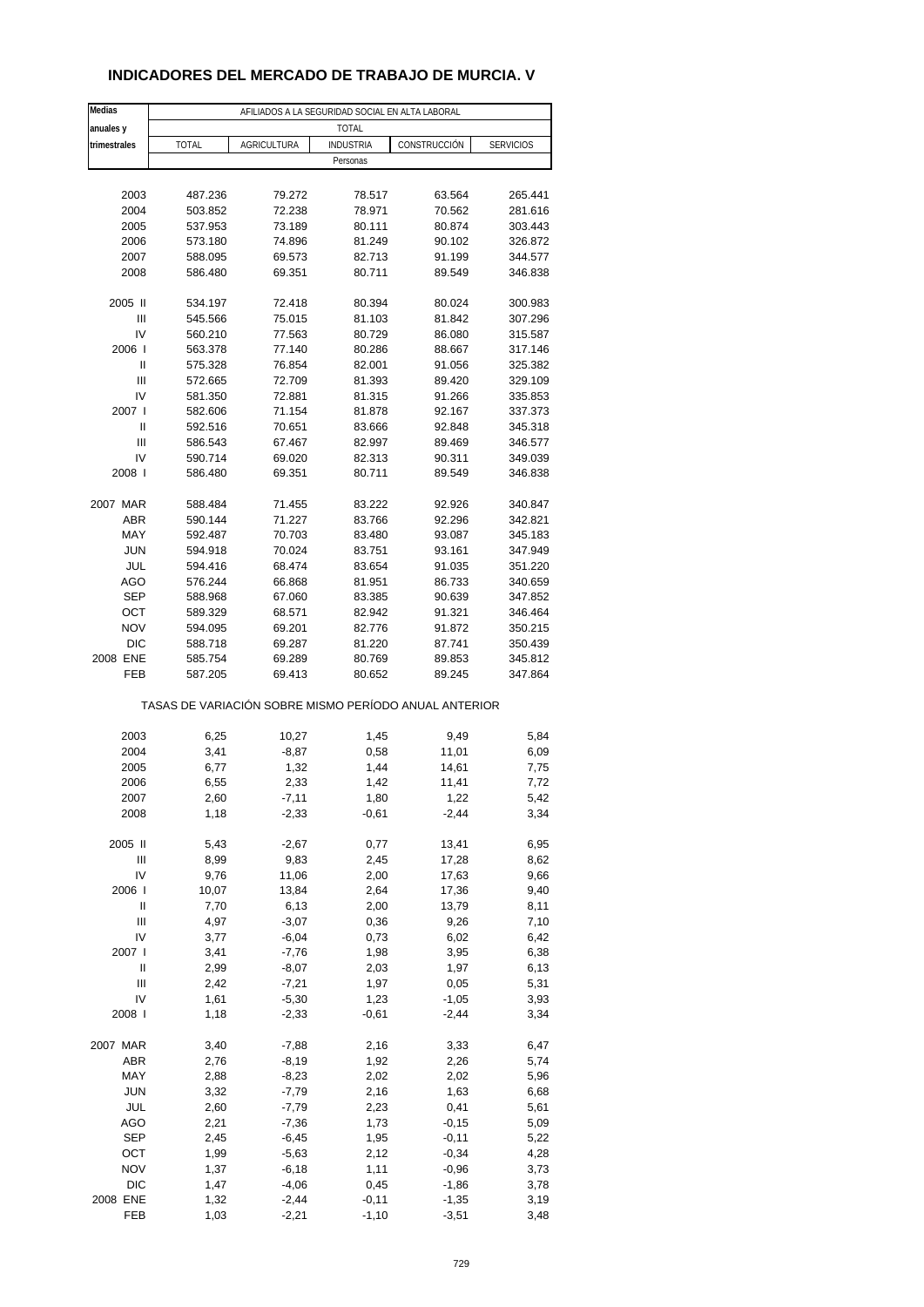## **INDICADORES DEL MERCADO DE TRABAJO DE MURCIA. VI**

| Medias         |              |                    | AFILIADOS A LA SEGURIDAD SOCIAL EN ALTA LABORAL       |              |                  |
|----------------|--------------|--------------------|-------------------------------------------------------|--------------|------------------|
| anuales y      |              |                    | CUENTA AJENA                                          |              |                  |
| trimestrales   | <b>TOTAL</b> | <b>AGRICULTURA</b> | <b>INDUSTRIA</b>                                      | CONSTRUCCIÓN | <b>SERVICIOS</b> |
|                |              |                    | Personas                                              |              |                  |
|                |              |                    |                                                       |              |                  |
| 2003           | 399.484      | 68.998             | 70.269                                                | 50.811       | 209.112          |
| 2004           | 411.282      | 61.861             | 70.605                                                | 56.503       | 221.976          |
| 2005           | 439.161      | 62.849             | 71.659                                                | 65.190       | 239.246          |
| 2006           | 468.509      | 64.640             | 72.698                                                | 72.811       | 258.341          |
| 2007           | 479.972      | 59.542             | 73.990                                                | 72.397       | 274.044          |
| 2008           | 477.415      | 59.411             | 71.927                                                | 70.528       | 275.549          |
|                |              |                    |                                                       |              |                  |
| 2005 II        | 436.037      | 62.031             | 71.927                                                | 64.416       | 237.406          |
| Ш              | 445.550      | 64.678             | 72.647                                                | 65.922       | 242.113          |
| IV             | 458.513      | 67.266             | 72.276                                                | 69.847       | 248.985          |
| 2006           | 460.328      | 66.789             | 71.786                                                | 72.025       | 249.649          |
| Ш              | 470.513      | 66.544             | 73.446                                                | 73.853       | 256.670          |
| $\mathsf{III}$ | 467.637      | 62.495             | 72.826                                                | 71.953       | 260.363          |
| IV             | 475.560      | 62.730             | 72.734                                                | 73.413       | 266.683          |
| 2007 l         | 475.971      | 61.085             | 73.215                                                | 73.883       | 267.787          |
| Ш              | 484.321      | 60.604             | 74.946                                                | 74.062       | 274.710          |
| Ш              | 478.027      | 57.473             | 74.260                                                | 70.483       | 275.811          |
| IV             | 481.570      | 59.004             | 73.537                                                | 71.161       | 277.867          |
| 2008 l         | 477.415      | 59.411             | 71.927                                                | 70.528       | 275.549          |
|                |              |                    |                                                       |              |                  |
| 2007 MAR       | 481.283      | 61.390             | 74.530                                                | 74.446       | 270.917          |
| <b>ABR</b>     | 482.431      | 61.181             | 75.076                                                | 73.678       | 272.496          |
| MAY            | 484.223      | 60.648             | 74.765                                                | 74.284       | 274.526          |
| <b>JUN</b>     | 486.309      | 59.983             | 74.996                                                | 74.223       | 277.107          |
| JUL            | 485.846      | 58.462             | 74.908                                                | 72.091       | 280.385          |
| AGO            | 467.899      | 56.888             | 73.233                                                | 67.802       | 269.976          |
| <b>SEP</b>     | 480.335      | 57.069             | 74.640                                                | 71.555       | 277.071          |
| OCT            | 480.489      | 58.556             | 74.198                                                | 72.179       | 275.556          |
| <b>NOV</b>     | 484.909      | 59.179             | 73.989                                                | 72.703       | 279.038          |
| <b>DIC</b>     | 479.311      | 59.278             | 72.425                                                | 68.602       | 279.006          |
| 2008 ENE       | 476.832      | 59.345             | 71.992                                                | 70.833       | 274.662          |
| FEB            | 477.997      | 59.477             | 71.862                                                | 70.223       | 276.435          |
|                |              |                    |                                                       |              |                  |
|                |              |                    | TASAS DE VARIACIÓN SOBRE MISMO PERÍODO ANUAL ANTERIOR |              |                  |
|                |              |                    |                                                       |              |                  |
| 2003           | 6,61         | 11,74              | 1,57                                                  | 9,48         | 6,09             |
| 2004           | 2,95         | $-10,34$           | 0,48                                                  | 11,20        | 6, 15            |
| 2005           | 6,78         | 1,60               | 1,49                                                  | 15,37        | 7,78             |
| 2006           | 6,68         | 2,85               | 1,45                                                  | 11,69        | 7,98             |
| 2007           | 2,45         | -7,89              | 1,78                                                  | $-0,57$      | 6,08             |
| 2008           | 0,87         | $-2,50$            | $-0,87$                                               | $-4,18$      | 3,50             |
|                |              |                    |                                                       |              |                  |
| 2005 II        | 5,29         | $-3,08$            | 0,75                                                  | 13,80        | 7,06             |
| Ш              | 9,41         | 11,67              | 2,65                                                  | 18,71        | 8,72             |
| IV             | 10,11        | 13,12              | 2,15                                                  | 19,12        | 9,57             |
| 2006           | 10,51        | 16,31              | 2,87                                                  | 18,90        | 9,26             |
| Ш              | 7,91         | 7,28               | 2,11                                                  | 14,65        | 8,11             |
| Ш              | 4,96         | $-3,37$            | 0,25                                                  | 9,15         | 7,54             |
| IV             | 3,72         | $-6,74$            | 0,63                                                  | 5,10         | 7,11             |
| 2007 l         | 3,40         | $-8,54$            | 1,99                                                  | 2,58         | 7,27             |
| Ш              | 2,93         | $-8,93$            | 2,04                                                  | 0,28         | 7,03             |
| Ш              | 2,22         | $-8,04$            | 1,97                                                  | $-2,04$      | 5,93             |
| IV             | 1,26         | $-5,94$            | 1,10                                                  | $-3,07$      | 4,19             |
| 2008           | 0,87         | $-2,50$            | $-0,87$                                               | -4,18        | 3,50             |
|                |              |                    |                                                       |              |                  |
| 2007 MAR       | 3,43         | $-8,66$            | 2,19                                                  | 1,92         | 7,44             |
| ABR            | 2,71         | $-9,02$            | 1,95                                                  | 0,67         | 6,60             |
| MAY            | 2,80         | $-9,12$            | 2,04                                                  | 0,36         | 6,81             |
| <b>JUN</b>     | 3,30         | $-8,64$            | 2,14                                                  | $-0,17$      | 7,68             |
| JUL            | 2,44         | $-8,66$            | 2,25                                                  | $-1,60$      | 6,32             |
| AGO            | 1,95         | $-8,21$            | 1,72                                                  | $-2,35$      | 5,66             |
| SEP            | 2,26         | $-7,21$            | 1,93                                                  | $-2,20$      | 5,82             |
| ост            | 1,72         | $-6,31$            | 2,13                                                  | $-2,32$      | 4,64             |
| <b>NOV</b>     | 0,99         | $-6,95$            | 0,95                                                  | $-2,90$      | 3,96             |
| <b>DIC</b>     | 1,09         | $-4,53$            | 0,23                                                  | $-4,02$      | 3,99             |
| 2008 ENE       | 1,02         | $-2,63$            | $-0,33$                                               | $-2,96$      | 3,32             |
| FEB            | 0,71         | $-2,37$            | $-1,41$                                               | $-5,38$      | 3,69             |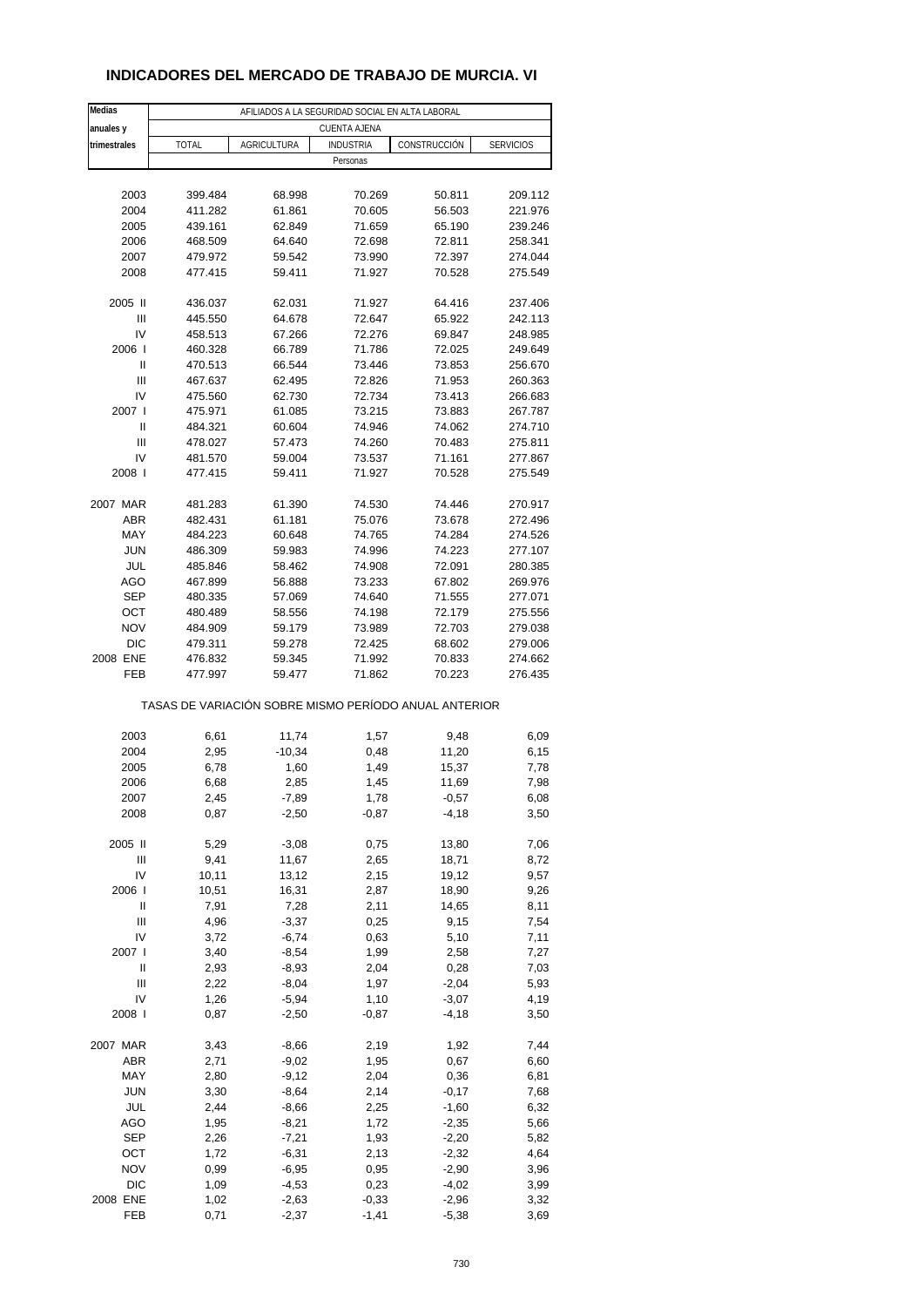## **INDICADORES DEL MERCADO DE TRABAJO DE MURCIA. VII**

| Medias                                                | AFILIADOS A LA SEGURIDAD SOCIAL EN ALTA LABORAL |                    |                      |              |                  |  |  |
|-------------------------------------------------------|-------------------------------------------------|--------------------|----------------------|--------------|------------------|--|--|
| anuales y                                             |                                                 |                    | <b>CUENTA PROPIA</b> |              |                  |  |  |
| trimestrales                                          | <b>TOTAL</b>                                    | <b>AGRICULTURA</b> | <b>INDUSTRIA</b>     | CONSTRUCCIÓN | <b>SERVICIOS</b> |  |  |
|                                                       |                                                 |                    | Personas             |              |                  |  |  |
|                                                       |                                                 |                    |                      |              |                  |  |  |
| 2003                                                  | 87.751                                          | 10.274             | 8.248                | 12.753       | 56.330           |  |  |
| 2004                                                  | 92.570                                          | 10.377             | 8.366                | 14.059       | 59.640           |  |  |
| 2005                                                  | 98.792                                          | 10.340             | 8.452                | 15.684       | 64.197           |  |  |
| 2006                                                  | 104.671                                         | 10.256             | 8.551                | 17.291       | 68.531           |  |  |
| 2007                                                  | 108.123                                         | 10.031             | 8.724                | 18.802       | 70.533           |  |  |
| 2008                                                  | 109.065                                         | 9.940              | 8.784                | 19.021       | 71.290           |  |  |
| 2005 II                                               | 98.160                                          | 10.387             | 8.467                | 15.607       | 63.577           |  |  |
| Ш                                                     | 100.016                                         | 10.338             | 8.455                | 15.921       | 65.183           |  |  |
| IV                                                    | 101.698                                         | 10.296             | 8.453                | 16.233       | 66.602           |  |  |
| 2006                                                  | 103.050                                         | 10.351             | 8.500                | 16.642       | 67.497           |  |  |
| Ш                                                     | 104.815                                         | 10.310             | 8.555                | 17.203       | 68.712           |  |  |
| Ш                                                     | 105.028                                         | 10.214             | 8.567                | 17.467       | 68.745           |  |  |
| IV                                                    | 105.790                                         | 10.150             | 8.582                | 17.853       | 69.170           |  |  |
| 2007 l                                                | 106.635                                         | 10.069             | 8.663                | 18.284       | 69.586           |  |  |
| Ш                                                     | 108.195                                         | 10.047             | 8.720                | 18.786       | 70.608           |  |  |
| Ш                                                     | 108.516                                         | 9.994              | 8.736                | 18.986       | 70.766           |  |  |
| IV                                                    | 109.144                                         | 10.015             | 8.775                | 19.150       | 71.173           |  |  |
| 2008                                                  | 109.065                                         | 9.940              | 8.784                | 19.021       | 71.290           |  |  |
| 2007 MAR                                              | 107.201                                         | 10.065             | 8.692                | 18.480       | 69.930           |  |  |
| ABR                                                   | 107.713                                         | 10.046             | 8.690                | 18.618       | 70.325           |  |  |
| MAY                                                   | 108.264                                         | 10.055             | 8.715                | 18.803       | 70.657           |  |  |
| <b>JUN</b>                                            | 108.609                                         | 10.041             | 8.755                | 18.938       | 70.842           |  |  |
| JUL                                                   | 108.570                                         | 10.012             | 8.746                | 18.944       | 70.835           |  |  |
| AGO                                                   | 108.345                                         | 9.980              | 8.718                | 18.931       | 70.683           |  |  |
| <b>SEP</b>                                            | 108.633                                         | 9.991              | 8.745                | 19.084       | 70.781           |  |  |
| OCT                                                   | 108.840                                         | 10.015             | 8.744                | 19.142       | 70.908           |  |  |
| <b>NOV</b>                                            | 109.186                                         | 10.022             | 8.787                | 19.169       | 71.177           |  |  |
| <b>DIC</b>                                            | 109.407                                         | 10.009             | 8.795                | 19.139       | 71.433           |  |  |
| 2008 ENE                                              | 108.922                                         | 9.944              | 8.777                | 19.020       | 71.150           |  |  |
| FEB                                                   | 109.208                                         | 9.936              | 8.790                | 19.022       | 71.429           |  |  |
| TASAS DE VARIACIÓN SOBRE MISMO PERÍODO ANUAL ANTERIOR |                                                 |                    |                      |              |                  |  |  |
|                                                       |                                                 |                    |                      |              |                  |  |  |
| 2003<br>2004                                          | 4,67<br>5,49                                    | 1,33               | 0,48<br>1,43         | 9,57         | 4,92             |  |  |
|                                                       |                                                 | 1,00               |                      | 10,25        | 5,88             |  |  |
| 2005<br>2006                                          | 6,72<br>5,95                                    | $-0,36$            | 1,03<br>1,17         | 11,56        | 7,64             |  |  |
|                                                       |                                                 | $-0,81$            |                      | 10,25        | 6,75             |  |  |
| 2007<br>2008                                          | 3,30<br>2,55                                    | -2,19<br>$-1,30$   | 2,02<br>1,57         | 8,73<br>4,59 | 2,92<br>2,70     |  |  |
|                                                       |                                                 |                    |                      |              |                  |  |  |
| 2005 II                                               | 6,05                                            | $-0,21$            | 0,91                 | 11,82        | 6,54             |  |  |
| Ш                                                     | 7,12                                            | $-0,41$            | 0,75                 | 11,69        | 8,25             |  |  |
| IV                                                    | 8,20                                            | $-0,73$            | 0,77                 | 11,62        | 9,98             |  |  |
| 2006                                                  | 8,14                                            | 0,12               | 0,79                 | 11,14        | 9,88             |  |  |
| Ш                                                     | 6,78                                            | $-0,74$            | 1,04                 | 10,22        | 8,08             |  |  |
| Ш                                                     | 5,01                                            | $-1,20$            | 1,32                 | 9,71         | 5,47             |  |  |
| IV                                                    | 4,02                                            | $-1,42$            | 1,52                 | 9,98         | 3,86             |  |  |
| 2007 l                                                | 3,48                                            | $-2,72$            | 1,91                 | 9,86         | 3,09             |  |  |
| Ш                                                     | 3,23                                            | $-2,55$            | 1,93                 | 9,20         | 2,76             |  |  |
| Ш                                                     | 3,32                                            | $-2,15$            | 1,98                 | 8,70         | 2,94             |  |  |
| IV                                                    | 3,17                                            | $-1,33$            | 2,26                 | 7,26         | 2,89             |  |  |
| 2008                                                  | 2,55                                            | $-1,30$            | 1,57                 | 4,59         | 2,70             |  |  |
| 2007 MAR                                              | 3,27                                            | $-2,80$            | 1,84                 | 9,43         | 2,85             |  |  |
| ABR                                                   | 3,00                                            | $-2,84$            | 1,63                 | 9,09         | 2,55             |  |  |
| MAY                                                   | 3,23                                            | $-2,47$            | 1,82                 | 9,14         | 2,78             |  |  |
| <b>JUN</b>                                            | 3,44                                            | $-2,32$            | 2,34                 | 9,38         | 2,95             |  |  |
| JUL                                                   | 3,29                                            | $-2,33$            | 2,04                 | 8,85         | 2,88             |  |  |
| AGO                                                   | 3,33                                            | $-2,20$            | 1,81                 | 8,66         | 3,00             |  |  |
| <b>SEP</b>                                            | 3,34                                            | $-1,90$            | 2,08                 | 8,57         | 2,94             |  |  |
| OCT                                                   | 3,23                                            | $-1,45$            | 2,04                 | 7,88         | 2,88             |  |  |
| <b>NOV</b>                                            | 3,11                                            | $-1,37$            | 2,46                 | 7,18         | 2,80             |  |  |
| DIC                                                   | 3,17                                            | $-1,17$            | 2,27                 | 6,74         | 3,00             |  |  |
| 2008 ENE                                              | 2,66                                            | $-1,33$            | 1,67                 | 5,16         | 2,72             |  |  |
| FEB                                                   | 2,44                                            | $-1,26$            | 1,47                 | 4,04         | 2,69             |  |  |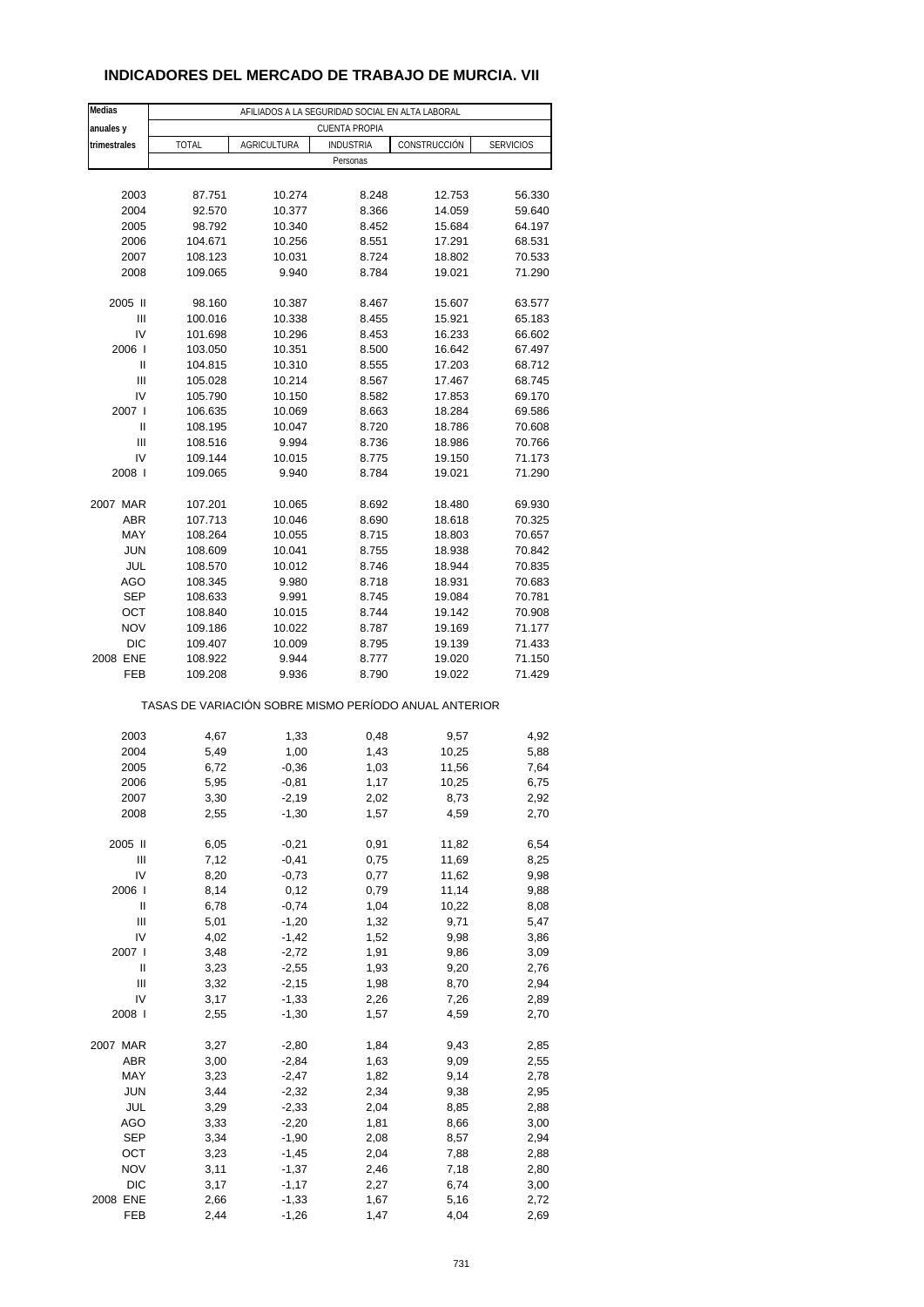| Medias                             |              |                  | EFECTIVOS LABORALES |                  |                                                       |          |              | JORNADA MEDIA POR TRABAJADOR Y TRIM |          |
|------------------------------------|--------------|------------------|---------------------|------------------|-------------------------------------------------------|----------|--------------|-------------------------------------|----------|
| anuales y                          | <b>TOTAL</b> |                  | <b>SECTORES</b>     |                  | CONTRATO                                              | CONTRATO | <b>TOTAL</b> | A TIEMPO                            | A TIEMPO |
| trimestrales                       |              | <b>INDUSTRIA</b> | CONSTRUC.           | <b>SERVICIOS</b> | <b>INDEFINIDO</b>                                     | TEMPORAL |              | COMPLETO                            | PARCIAL  |
|                                    |              |                  | Miles de personas   |                  |                                                       |          |              | Horas                               |          |
|                                    |              |                  |                     |                  |                                                       |          |              |                                     |          |
| 2002                               | 291,6        | 69,5             | 46,0                | 176,1            | 163,6                                                 | 128,0    | 417,8        | 441,4                               | 291,1    |
| 2003                               | 308,4        | 70,3             | 50,6                | 187,5            | 174,9                                                 | 133,5    | 415,9        | 441,1                               | 285,8    |
| 2004                               | 326,5        | 71,2             | 56,8                | 198,6            | 194,6                                                 | 131,9    | 413,2        | 439,7                               | 288,1    |
| 2005                               | 352,7        | 71,8             | 66,0                | 214,9            | 209,2                                                 | 143,5    | 411,9        | 438,9                               | 280,3    |
| 2006                               | 379,6        | 72,8             | 73,0                | 233,7            | 215,8                                                 | 150,3    | 410,3        | 436,8                               | 283,3    |
| 2007                               | 394,1        | 74,9             | 71,8                | 247,4            | 215,8                                                 | 139,7    | 409,7        | 435,0                               | 293,1    |
|                                    |              |                  |                     |                  |                                                       |          |              |                                     |          |
| 2005                               | 338,9        | 69,6             | 61,4                | 207,9            | 201,5                                                 | 137,4    | 428,0        | 460,3                               | 281,9    |
| Ш                                  | 353,9        | 73,0             | 65,7                | 215,3            | 212,5                                                 | 141,4    | 436,7        | 464,1                               | 295,2    |
| $\ensuremath{\mathsf{III}}\xspace$ | 354,5        | 73,1             | 67,4                | 213,9            | 209,8                                                 | 144,7    | 360,5        | 377,6                               | 263,3    |
| IV                                 | 363,6        | 71,5             | 69,5                | 222,6            | 213,2                                                 |          | 422,3        | 453,5                               | 280,8    |
| 2006                               | 372,0        | 73,0             | 72,8                | 226,2            | 215,8                                                 | 150,4    | 430,8        | 460,4                               | 292,5    |
| Ш                                  |              |                  |                     |                  |                                                       | 156,2    |              |                                     |          |
|                                    | 379,2        | 72,9             | 74,2                | 232,1            | 215,8                                                 | 152,7    | 432,1        | 460,0                               | 292,1    |
| $\ensuremath{\mathsf{III}}\xspace$ | 383,0        | 72,8             | 73,1                | 237,1            | 215,8                                                 | 146,2    | 357,7        | 378,3                               | 253,5    |
| IV                                 | 384,3        | 72,6             | 72,1                | 239,6            | 215,8                                                 | 145,9    | 420,7        | 448,4                               | 295,1    |
| 2007 l                             | 392,4        | 72,7             | 75,1                | 244,6            | 215,8                                                 | 143,2    | 427,8        | 457,3                               | 298,6    |
| $\ensuremath{\mathsf{II}}$         | 398,3        | 73,7             | 74,2                | 250,4            | 215,8                                                 | 147,6    | 429,0        | 458,3                               | 297,3    |
| Ш                                  | 394,7        | 78,3             | 70,7                | 245,7            | 215,8                                                 | 135,7    | 360,5        | 379,0                               | 272,8    |
| IV                                 | 391,1        | 75,0             | 67,4                | 248,7            | 215,8                                                 | 132,3    | 421,5        | 445,3                               | 303,8    |
|                                    |              |                  |                     |                  |                                                       |          |              |                                     |          |
| 2007 ENE                           |              |                  |                     |                  |                                                       |          |              |                                     |          |
| FEB                                |              |                  |                     |                  |                                                       |          |              |                                     |          |
| <b>MAR</b>                         |              |                  |                     |                  |                                                       |          |              |                                     |          |
| ABR                                |              |                  |                     |                  |                                                       |          |              |                                     |          |
| MAY                                |              |                  |                     |                  |                                                       |          |              |                                     |          |
| <b>JUN</b>                         |              |                  |                     |                  |                                                       |          |              |                                     |          |
| <b>JUL</b>                         |              |                  |                     |                  |                                                       |          |              |                                     |          |
| <b>AGO</b>                         |              |                  |                     |                  |                                                       |          |              |                                     |          |
| <b>SEP</b>                         |              |                  |                     |                  |                                                       |          |              |                                     |          |
| OCT                                |              |                  |                     |                  |                                                       |          |              |                                     |          |
| <b>NOV</b>                         |              |                  |                     |                  |                                                       |          |              |                                     |          |
| <b>DIC</b>                         |              |                  |                     |                  |                                                       |          |              |                                     |          |
|                                    |              |                  |                     |                  |                                                       |          |              |                                     |          |
|                                    |              |                  |                     |                  | TASAS DE VARIACIÓN SOBRE MISMO PERÍODO ANUAL ANTERIOR |          |              |                                     |          |
|                                    |              |                  |                     |                  |                                                       |          |              |                                     |          |
| 2002                               | 5,76         | 2,13             | 7,85                | 6,71             | 3,23                                                  | 9,12     | 0,81         | $-0,16$                             | 3,88     |
| 2003                               | 5,75         | 1,22             | 9,94                | 6,45             | 6,92                                                  | 4,26     | $-0,45$      | $-0,07$                             | $-1,83$  |
| 2004                               | 5,89         | 1,28             | 12,15               | 5,92             | 11,26                                                 | $-1,16$  | $-0,64$      | $-0,33$                             | 0,80     |
| 2005                               | 8,03         | 0,83             | 16,30               | 8,25             | 7,52                                                  | 8,78     | $-0,33$      | $-0,18$                             | $-2,70$  |
| 2006                               | 7,62         | 1,42             | 10,67               | 8,75             | 3,13                                                  | 4,72     | $-0,37$      | $-0,48$                             | 1,06     |
| 2007                               | 3,83         | 2,87             | $-1,63$             | 5,83             | 0,01                                                  | $-7,02$  | $-0,15$      | $-0,42$                             | 3,47     |
|                                    |              |                  |                     |                  |                                                       |          |              |                                     |          |
| 2005 l                             | 5,28         | $-1,00$          | 9,64                | 6,29             | 7,93                                                  | 1,63     | $-1,41$      | $-0,54$                             | $-3,99$  |
| $\sf II$                           | 7,90         | 3,25             | 15,26               | 7,49             | 12,14                                                 | 2,09     | 0,97         | 0,56                                | $-2,77$  |
| Ш                                  | 9,24         | 0,55             | 19,50               | 9,47             | 7,87                                                  | 11,31    | $-0,28$      | $-0,03$                             | $-3,38$  |
| IV                                 | 9,65         | 0,53             | 20,67               | 9,72             | 2,63                                                  | 21,42    | $-0,59$      | $-0,69$                             | $-0,62$  |
| 2006                               | 9,75         | 4,86             | 18,60               | 8,78             | 7,07                                                  | 13,69    | 0,65         | 0,03                                | 3,74     |
| $\sf II$                           | 7,14         | $-0,17$          | 12,87               | 7,82             | 1,55                                                  | 8,00     | $-1,05$      | $-0,87$                             | $-1,05$  |
| $\ensuremath{\mathsf{III}}\xspace$ | 8,03         | $-0,46$          | 8,52                | 10,83            | 2,86                                                  | 1,04     | $-0,77$      | 0,20                                | $-3,71$  |
| IV                                 | 5,69         | 1,60             | 3,66                | 7,63             | 1,24                                                  | $-3,03$  | $-0,37$      | $-1,14$                             | 5,08     |
| 2007                               | 5,49         | $-0,44$          | 3,12                | 8,17             | 0,02                                                  | $-8,30$  | $-0,68$      | $-0,68$                             | 2,11     |
| $\ensuremath{\mathsf{II}}$         | 5,04         | 1,09             | 0,13                | 7,85             | 0,00                                                  | $-3,33$  | $-0,71$      | $-0,39$                             | 1,77     |
| $\ensuremath{\mathsf{III}}\xspace$ | 3,06         | 7,59             | $-3,40$             | 3,67             | 0,00                                                  | $-7,21$  | 0,77         | 0,17                                | 7,61     |
| IV                                 | 1,78         | 3,26             | $-6,45$             | 3,80             | 0,00                                                  | $-9,32$  | 0,20         | $-0,68$                             | 2,95     |
|                                    |              |                  |                     |                  |                                                       |          |              |                                     |          |
| 2007 ENE                           |              |                  |                     |                  |                                                       |          |              |                                     |          |
| FEB                                |              |                  |                     |                  |                                                       |          |              |                                     |          |
| <b>MAR</b>                         |              |                  |                     |                  |                                                       |          |              |                                     |          |
| ABR                                |              |                  |                     |                  |                                                       |          |              |                                     |          |
| MAY                                |              |                  |                     |                  |                                                       |          |              |                                     |          |
| <b>JUN</b>                         |              |                  |                     |                  |                                                       |          |              |                                     |          |
| JUL                                |              |                  |                     |                  |                                                       |          |              |                                     |          |
| AGO                                |              |                  |                     |                  |                                                       |          |              |                                     |          |
| <b>SEP</b>                         |              |                  |                     |                  |                                                       |          |              |                                     |          |
| OCT                                |              |                  |                     |                  |                                                       |          |              |                                     |          |
| <b>NOV</b>                         |              |                  |                     |                  |                                                       |          |              |                                     |          |
|                                    |              |                  |                     |                  |                                                       |          |              |                                     |          |

#### **INDICADORES DEL MERCADO DE TRABAJO DE MURCIA. VIII**

DIC  $\qquad \qquad \qquad \qquad \qquad \qquad \qquad \qquad \qquad \qquad \qquad \qquad \qquad \qquad \qquad \qquad \qquad \qquad -$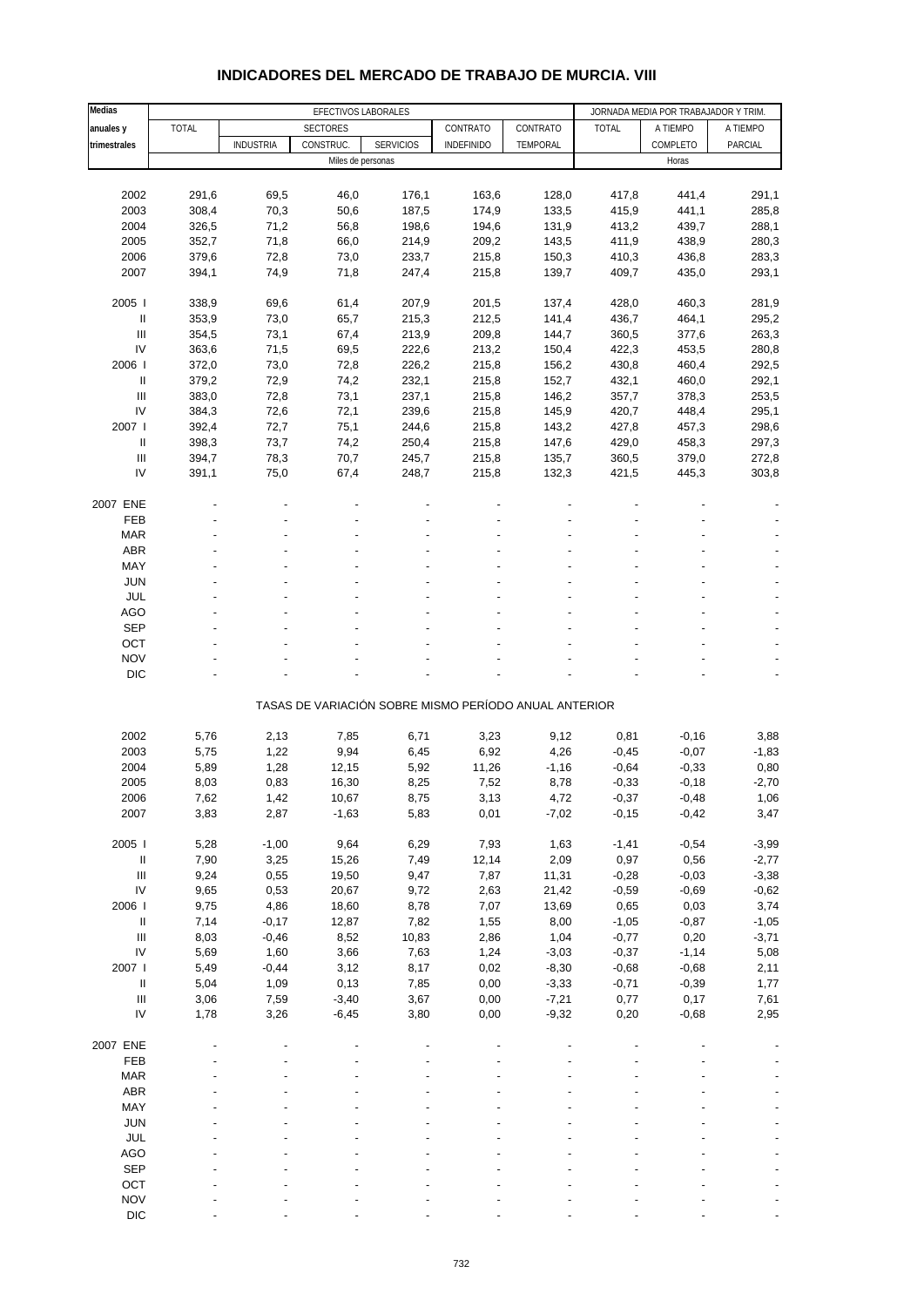## **INDICADORES DE PRECIOS DE MURCIA. I**

| Medias            |                                                       | INDICES DE PRECIOS DE CONSUMO (9) |                    | DIFERENCIAL DE |
|-------------------|-------------------------------------------------------|-----------------------------------|--------------------|----------------|
| anuales y         | GENERAL                                               | ALIMENTACIÓN                      | <b>SIN</b>         | INFLACIÓN      |
| trimestrales      |                                                       | AGREGADO                          | ALIMENTACIÓN       | RTO. ESPAÑA    |
|                   |                                                       | <b>Base 2006</b>                  |                    | P.Porcentuales |
|                   |                                                       |                                   |                    |                |
| 2003              | 90,195                                                | 89,037                            | 90,613             | 0,65           |
| 2004              | 93,235                                                | 93,020                            | 93,311             | 0,33           |
| 2005              | 96,443                                                | 96,395                            | 96,458             | 0,07           |
| 2006              | 100,000                                               | 100,000                           | 100,000            | 0,18           |
| 2007              | 103,072                                               | 106,131                           | 101,973            | 0,29           |
| 2008              | 104,984                                               | 111,150                           | 102,862            | 0,07           |
| 2005 II           | 96,761                                                | 96,630                            | 96,807             | 0,08           |
| Ш                 | 96,420                                                | 96,297                            | 96,463             | 0,00           |
| IV                | 98,504                                                | 97,514                            | 98,863             | 0,39           |
| 2006              | 98,270                                                | 99,041                            | 97,995             | 0,43           |
| Ш                 | 100,731                                               | 99,752                            | 101,079            | 0, 16          |
| Ш                 | 100,134                                               | 100,457                           | 100,019            | 0,32           |
| IV                | 100,865                                               | 100,749                           | 100,906            | $-0,20$        |
| 2007 l            | 100,878                                               | 104,291                           | 99,652             | 0,23           |
| Ш                 | 103,478                                               | 105,094                           | 102,898            | 0,34           |
| Ш                 | 102,612                                               | 105,757                           | 101,482            | 0,11           |
| IV                | 105,321                                               | 109,384                           | 103,860            | 0,46           |
| 2008 l            | 104,984                                               | 111,150                           | 102,862            | 0,07           |
|                   |                                                       |                                   |                    |                |
| 2007 MAR<br>ABR   | 101,498<br>103,366                                    | 104,531<br>105,225                | 100,408<br>102,699 | 0,36<br>0,44   |
| MAY               | 103,513                                               | 105,047                           | 102,962            | 0,36           |
| <b>JUN</b>        | 103,555                                               | 105,009                           | 103,033            | 0,22           |
| JUL               | 102,399                                               | 105,141                           | 101,414            | 0,07           |
| AGO               | 102,531                                               | 105,418                           | 101,493            | 0,08           |
| <b>SEP</b>        | 102,906                                               | 106,713                           | 101,538            | 0,18           |
| OCT               | 104,623                                               | 108,558                           | 103,208            | 0,41           |
| <b>NOV</b>        | 105,497                                               | 109,328                           | 104,120            | 0,48           |
| <b>DIC</b>        | 105,842                                               | 110,265                           | 104,253            | 0,48           |
| 2008 ENE          | 104,828                                               | 111,190                           | 102,646            | 0,11           |
| FEB               | 105,140                                               | 111,110                           | 103,078            | 0,03           |
|                   | TASAS DE VARIACIÓN SOBRE MISMO PERÍODO ANUAL ANTERIOR |                                   |                    |                |
| 2003              | 3,69                                                  | 4,79                              | 3,31               |                |
| 2004              | 3,37                                                  | 4,47                              | 2,98               |                |
| 2005              | 3,44                                                  | 3,63                              | 3,37               |                |
| 2006              | 3,69                                                  | 3,74                              | 3,67               |                |
| 2007              | 3,07                                                  | 6,13                              | 1,97               |                |
| 2008              | 4,39                                                  | 6,70                              | 3,61               |                |
|                   |                                                       |                                   |                    |                |
| 2005 II           | 3,30                                                  | 4,00                              | 3,04               |                |
| Ш                 | 3,44                                                  | 2,61                              | 3,75               |                |
| IV                | 3,95                                                  | 3,79                              | 4,00               |                |
| 2006 l<br>Ш       | 4,45<br>4,10                                          | 4,10<br>3,23                      | 4,58<br>4,41       |                |
| Ш                 | 3,85                                                  | 4,32                              | 3,69               |                |
| IV                | 2,40                                                  | 3,32                              | 2,07               |                |
| 2007 l            | 2,65                                                  | 5,30                              | 1,69               |                |
| Ш                 | 2,73                                                  | 5,35                              | 1,80               |                |
| Ш                 | 2,47                                                  | 5,28                              | 1,46               |                |
| IV                | 4,42                                                  | 8,57                              | 2,93               |                |
| 2008 l            | 4,39                                                  | 6,70                              | 3,61               |                |
|                   |                                                       |                                   |                    |                |
| 2007 MAR          | 2,82                                                  | 5,14                              | 1,98               |                |
| ABR               | 2,88                                                  | 5,78                              | 1,85               |                |
| MAY               | 2,71                                                  | 5,42                              | 1,76               |                |
| <b>JUN</b>        | 2,60                                                  | 4,86                              | 1,79               |                |
| JUL<br><b>AGO</b> | 2,31<br>2,25                                          | 4,73<br>4,96                      | 1,44<br>1,28       |                |
| <b>SEP</b>        | 2,86                                                  | 6,15                              | 1,67               |                |
| ост               | 3,99                                                  | 8,08                              | 2,53               |                |
| <b>NOV</b>        | 4,55                                                  | 8,65                              | 3,09               |                |
| <b>DIC</b>        | 4,70                                                  | 8,97                              | 3,17               |                |
| 2008 ENE          | 4,38                                                  | 6,80                              | 3,58               |                |
| FEB               | 4,40                                                  | 6,60                              | 3,65               |                |
|                   |                                                       |                                   |                    |                |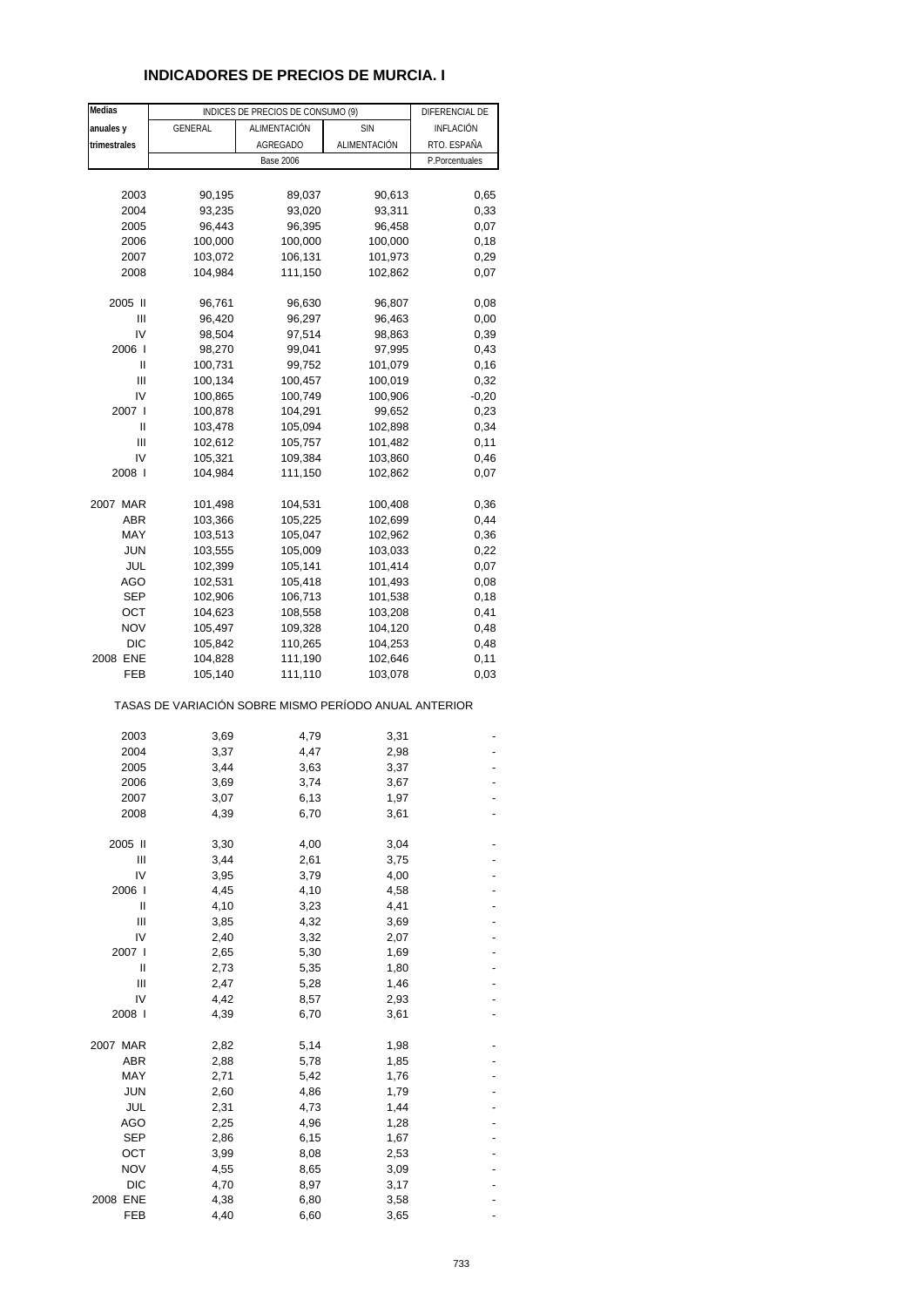# **INDICADORES DE PRECIOS DE MURCIA. II**

| Medias         | INDICES DE PRECIOS DE CONSUMO (9) |              |                                                       |          |         |          |
|----------------|-----------------------------------|--------------|-------------------------------------------------------|----------|---------|----------|
| anuales y      | <b>ALIMENTOS Y</b>                | BEBIDAS ALC. | <b>VESTIDO Y</b>                                      | VIVIENDA | MENAJE  | MEDICINA |
| trimestrales   | BEB.NO ALCOH.                     | Y TABACO     | CALZADO                                               |          |         |          |
|                |                                   |              | <b>Base 2006</b>                                      |          |         |          |
|                |                                   |              |                                                       |          |         |          |
| 2003           | 88,961                            | 89,437       | 94,042                                                | 85,719   | 95,064  | 98,965   |
| 2004           | 92,978                            | 93,265       | 96,170                                                | 89,665   | 96,386  | 98,879   |
| 2005           | 96,108                            | 97,909       | 98,249                                                | 93,295   | 98,020  | 99,341   |
| 2006           | 100,000                           | 100,000      | 100,000                                               | 100,000  | 100,000 | 100,000  |
| 2007           | 105,990                           | 106,933      | 101,043                                               | 102,673  | 102,417 | 97,264   |
| 2008           | 111,260                           | 110,371      | 93,686                                                |          | 102,350 | 97,693   |
|                |                                   |              |                                                       | 105,513  |         |          |
| 2005 II        | 96,294                            | 98,401       | 104,839                                               | 92,084   | 98,536  | 99,387   |
| Ш              | 95,831                            | 98,742       | 91,654                                                | 93,250   | 97,919  | 99,365   |
| IV             | 97,173                            | 99,314       | 106,437                                               | 97,115   | 99,316  | 99,282   |
| 2006           | 99,302                            | 97,657       | 92,433                                                | 98,714   | 98,940  | 99,327   |
| Ш              | 99,563                            | 100,754      | 106,579                                               | 100,146  | 100,254 | 99,748   |
| $\mathbf{III}$ | 100,424                           | 100,636      | 93,008                                                | 100,730  | 99,811  | 100,366  |
| IV             | 100,712                           | 100,952      | 107,979                                               | 100,411  | 100,994 | 100,560  |
| 2007 l         |                                   |              |                                                       | 101,224  |         |          |
|                | 103,871                           | 106,687      | 93,522                                                |          | 101,842 | 99,314   |
| Ш<br>Ш         | 104,767                           | 106,953      | 107,733                                               | 102,917  | 102,987 | 96,396   |
| IV             | 105,551                           | 106,930      | 94,125                                                | 102,821  | 101,862 | 96,183   |
|                | 109,769                           | 107,162      | 108,793                                               | 103,731  | 102,978 | 97,163   |
| 2008           | 111,260                           | 110,371      | 93,686                                                | 105,513  | 102,350 | 97,693   |
|                |                                   |              |                                                       |          |         |          |
| 2007 MAR       | 104,135                           | 106,791      | 94,783                                                | 102,769  | 102,282 | 96,164   |
| ABR            | 104,928                           | 106,914      | 107,712                                               | 102,758  | 102,943 | 96,193   |
| MAY            | 104,713                           | 106,948      | 108,297                                               | 102,956  | 103,058 | 96,270   |
| JUN            | 104,661                           | 106,996      | 107,189                                               | 103,037  | 102,959 | 96,724   |
| <b>JUL</b>     | 104,835                           | 106,885      | 93,526                                                | 102,831  | 101,848 | 96,172   |
| <b>AGO</b>     | 105,144                           | 106,975      | 93,311                                                | 102,841  | 101,852 | 96,146   |
| <b>SEP</b>     | 106,673                           | 106,931      | 95,538                                                | 102,790  | 101,886 | 96,231   |
| OCT            | 108,823                           | 107,026      | 106,633                                               | 103,529  | 102,706 | 97,090   |
| <b>NOV</b>     | 109,703                           | 107,164      | 111,026                                               | 103,788  | 103,094 | 97,200   |
| <b>DIC</b>     | 110,780                           | 107,297      | 108,720                                               | 103,875  | 103,133 | 97,200   |
| 2008 ENE       | 111,415                           | 109,792      | 93,850                                                | 105,257  | 102,339 | 97,563   |
| FEB            | 111,105                           | 110,949      | 93,522                                                | 105,768  | 102,360 | 97,822   |
|                |                                   |              | TASAS DE VARIACIÓN SOBRE MISMO PERÍODO ANUAL ANTERIOR |          |         |          |
|                |                                   |              |                                                       |          |         |          |
| 2003           | 5,07                              | 3,43         | 4,22                                                  | 4,50     | 2,26    | 3,02     |
| 2004           | 4,52                              | 4,28         | 2,26                                                  | 4,60     | 1,39    | -0,09    |
| 2005           | 3,37                              | 4,98         | 2,16                                                  | 4,05     | 1,69    | 0,47     |
| 2006           | 4,05                              | 2,14         | 1,78                                                  | 7,19     | 2,02    | 0,66     |
| 2007           | 5,99                              | 6,93         | 1,04                                                  | 2,67     | 2,42    | $-2,74$  |
| 2008           | 7,25                              | 3,50         | 0,86                                                  | 5,04     | 0,72    | $-3,17$  |
| 2005 II        | 3,66                              | 5,77         | 2,34                                                  | 2,88     | 1,72    | 0,92     |
| $\mathsf{III}$ | 2,34                              | 3,99         | 2,27                                                  | 3,91     | 2,19    | 0,38     |
| IV             | 3,62                              | 4,69         | 3,07                                                  | 7,62     | 2,29    | 0, 19    |
| 2006           | 4,38                              | 2,60         | 2,63                                                  | 8,80     | 2,73    | 0,00     |
| $\sf II$       | 3,39                              | 2,39         | 1,66                                                  | 8,75     | 1,74    | 0,36     |
| Ш              | 4,79                              | 1,92         | 1,48                                                  | 8,02     | 1,93    | 1,01     |
| IV             | 3,64                              | 1,65         | 1,45                                                  | 3,39     | 1,69    | 1,29     |
| 2007 l         | 4,60                              | 9,25         | 1,18                                                  | 2,54     | 2,93    | $-0,01$  |
| Ш              | 5,23                              | 6, 15        | 1,08                                                  | 2,77     | 2,73    | $-3,36$  |
| $\mathsf{III}$ | 5,11                              | 6,25         | 1,20                                                  | 2,08     | 2,05    | $-4,17$  |
| IV             | 8,99                              | 6, 15        | 0,75                                                  | 3,31     | 1,96    | $-3,38$  |
| 2008 l         | 7,25                              | 3,50         | 0,86                                                  | 5,04     | 0,72    | $-3,17$  |
| 2007 MAR       | 4,93                              | 6,42         | 1,16                                                  | 3,86     | 3,18    | $-3,28$  |
| ABR            | 5,71                              | 6,29         | 0,98                                                  | 2,77     | 3,05    | $-3,40$  |
| MAY            | 5,32                              | 6,07         | 0,98                                                  | 2,82     | 2,79    | $-3,48$  |
| <b>JUN</b>     | 4,66                              | 6, 10        | 1,29                                                  | 2,71     | 2,34    | $-3,20$  |
| JUL            | 4,52                              | 5,93         | 1,31                                                  | 2,09     | 2,29    | $-4,01$  |
| <b>AGO</b>     | 4,68                              | 6,54         | 1,28                                                  | 2,07     | 2,03    | $-4,26$  |
| <b>SEP</b>     | 6, 12                             | 6,29         | 1,02                                                  | 2,08     | 1,84    | $-4,23$  |
| OCT            | 8,40                              | 6,28         | 0,65                                                  | 3,18     | 1,94    | $-3,38$  |
| <b>NOV</b>     | 9,06                              | 6,29         | 0,74                                                  | 3,53     | 2,15    | $-3,37$  |
| <b>DIC</b>     | 9,51                              | 5,89         | 0,87                                                  | 3,21     | 1,80    | $-3,39$  |
| 2008 ENE       | 7,44                              | 3,11         | 0,87                                                  | 5,00     | 0,78    | $-3,16$  |
| FEB            | 7,05                              | 3,90         | 0,84                                                  | 5,07     | 0,65    | $-3,18$  |
|                |                                   |              |                                                       |          |         |          |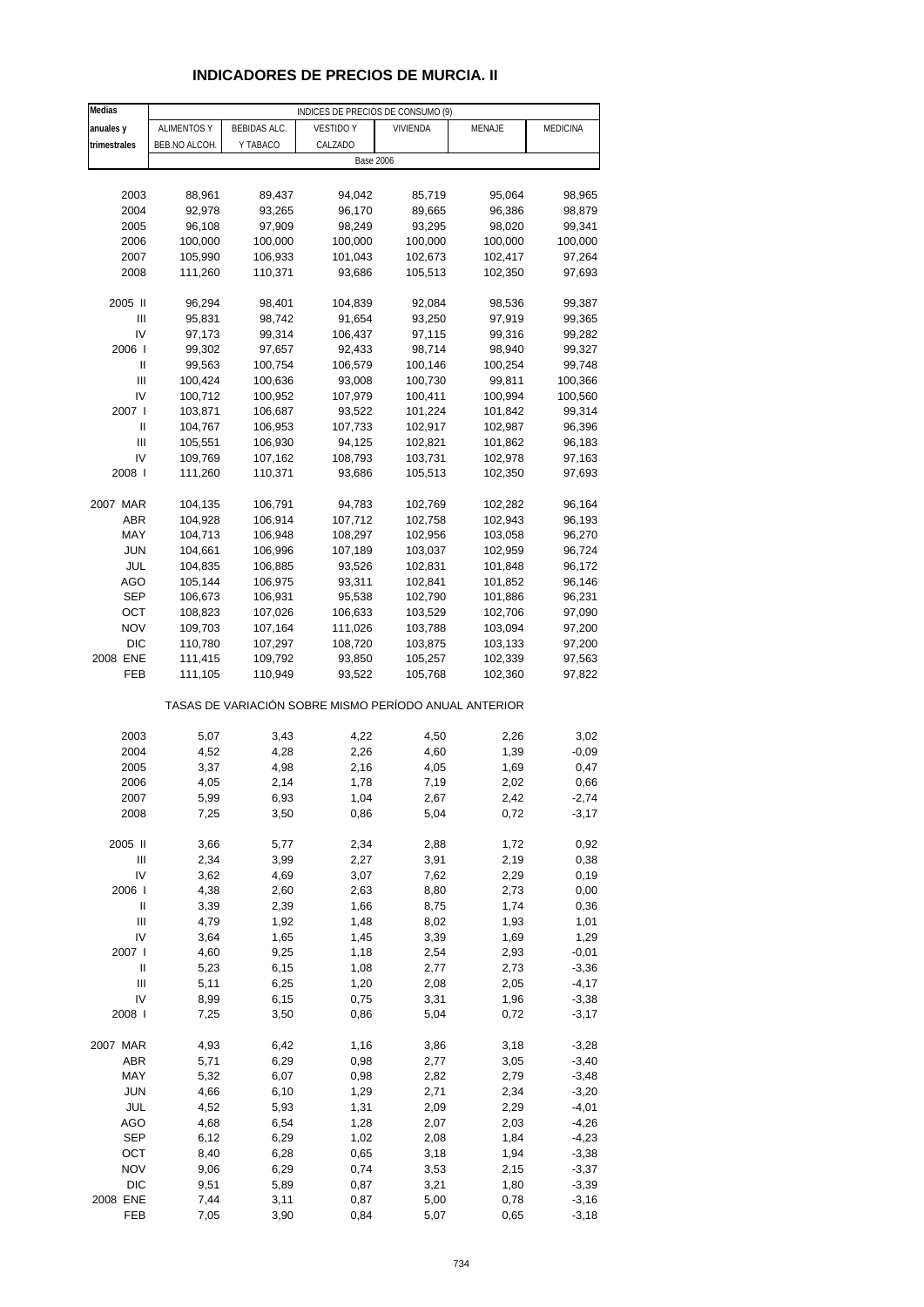| <b>INDICADORES DE PRECIOS DE MURCIA. III</b> |  |
|----------------------------------------------|--|
|----------------------------------------------|--|

| Medias                                  |                                                       |                    | INDICES DE PRECIOS DE CONSUMO (9) |                  |                    |                  |  |  |
|-----------------------------------------|-------------------------------------------------------|--------------------|-----------------------------------|------------------|--------------------|------------------|--|--|
| anuales y                               | TRANSPORTE                                            | COMUNICA -         | OCIO Y                            | ENSEÑANZA        | HOTELES,           | <b>OTROS</b>     |  |  |
| trimestrales                            |                                                       | CIONES             | CULTURA                           |                  | CAFÉS Y REST.      |                  |  |  |
|                                         |                                                       |                    | <b>Base 2006</b>                  |                  |                    |                  |  |  |
|                                         |                                                       |                    |                                   |                  |                    |                  |  |  |
|                                         |                                                       |                    |                                   |                  |                    |                  |  |  |
| 2003<br>2004                            | 86,243                                                | 104,168            | 101,623                           | 88,064           | 86,478<br>90,314   | 89,949           |  |  |
| 2005                                    | 90,045<br>95,715                                      | 103,014<br>101,343 | 101,176<br>99,893                 | 91,457<br>94,878 | 94,920             | 92,888<br>96,245 |  |  |
|                                         |                                                       |                    |                                   |                  |                    |                  |  |  |
| 2006<br>2007                            | 100,000<br>101,963                                    | 100,000            | 100,000                           | 100,000          | 100,000<br>104,573 | 100,000          |  |  |
|                                         |                                                       | 100,117            | 99,157                            | 105,895          |                    | 103,185          |  |  |
| 2008                                    | 105,601                                               | 100,165            | 98,697                            | 109,729          | 106,957            | 105,462          |  |  |
| 2005 II                                 | 94,698                                                | 101,375            | 98,937                            | 94,051           | 94,743             | 96,251           |  |  |
| Ш                                       | 98,529                                                | 101,025            | 100,713                           | 94,397           | 95,631             | 96,507           |  |  |
| IV                                      | 97,763                                                | 100,753            | 99,894                            | 97,380           | 96,284             | 96,933           |  |  |
| 2006                                    | 98,638                                                | 100,772            | 99,545                            | 98,012           | 97,795             | 98,593           |  |  |
| $\mathbf{II}$                           | 101,581                                               | 100,106            | 99,643                            | 98,379           | 99,841             | 99,815           |  |  |
| $\mathbf{III}$                          |                                                       | 99,775             |                                   |                  |                    |                  |  |  |
| IV                                      | 101,864                                               |                    | 101,196                           | 99,626           | 101,166            | 100,516          |  |  |
| 2007 l                                  | 97,917                                                | 99,347             | 99,616                            | 103,983          | 101,198            | 101,076          |  |  |
|                                         | 98,614                                                | 99,880             | 98,236                            | 104,090          | 102,564            | 102,442          |  |  |
| Ш                                       | 102,131                                               | 100,392            | 99,310                            | 104,472          | 104,431            | 103,299          |  |  |
| Ш                                       | 102,766                                               | 100,236            | 100,246                           | 105,618          | 105,680            | 103,246          |  |  |
| IV                                      | 104,340                                               | 99,958             | 98,835                            | 109,401          | 105,616            | 103,753          |  |  |
| 2008                                    | 105,601                                               | 100,165            | 98,697                            | 109,729          | 106,957            | 105,462          |  |  |
|                                         |                                                       |                    |                                   |                  |                    |                  |  |  |
| 2007 MAR                                | 99,759                                                | 100,701            | 98,486                            | 104,371          | 103,377            | 102,899          |  |  |
| ABR                                     | 101,276                                               | 100,483            | 99,678                            | 104,371          | 104,304            | 103,311          |  |  |
| MAY                                     | 102,340                                               | 100,122            | 98,938                            | 104,522          | 104,315            | 103,329          |  |  |
| <b>JUN</b>                              | 102,777                                               | 100,571            | 99,315                            | 104,522          | 104,673            | 103,256          |  |  |
| JUL                                     | 103,022                                               | 100,334            | 99,930                            | 105,487          | 105,542            | 103,238          |  |  |
| <b>AGO</b>                              | 102,480                                               | 100,191            | 101,490                           | 105,378          | 106,130            | 103,257          |  |  |
| SEP                                     | 102,797                                               | 100,184            | 99,319                            | 105,990          | 105,367            | 103,244          |  |  |
| OCT                                     | 103,048                                               | 100,080            | 98,887                            | 109,136          | 105,377            | 103,559          |  |  |
| <b>NOV</b>                              | 104,556                                               | 99,984             | 98,141                            | 109,533          | 105,516            | 103,651          |  |  |
| <b>DIC</b>                              | 105,416                                               | 99,810             | 99,477                            | 109,533          | 105,955            | 104,048          |  |  |
| 2008 ENE                                | 105,373                                               | 100,227            | 98,247                            | 109,729          | 106,559            | 105,019          |  |  |
| FEB                                     | 105,829                                               | 100,102            | 99,146                            | 109,729          | 107,354            | 105,904          |  |  |
|                                         | TASAS DE VARIACIÓN SOBRE MISMO PERÍODO ANUAL ANTERIOR |                    |                                   |                  |                    |                  |  |  |
| 2003                                    | 1,93                                                  |                    | 1,71                              | 3,01             | 4,97               | 4,77             |  |  |
|                                         |                                                       | $-2,60$            |                                   |                  |                    |                  |  |  |
| 2004                                    | 4,41                                                  | $-1, 11$           | $-0,44$                           | 3,85             | 4,44               | 3,27             |  |  |
| 2005                                    | 6,30                                                  | $-1,62$            | $-1,27$                           | 3,74             | 5,10               | 3,61             |  |  |
| 2006                                    | 4,48                                                  | $-1,33$            | 0,11                              | 5,40             | 5,35               | 3,90             |  |  |
| 2007                                    | 1,96                                                  | 0,12               | $-0,84$                           | 5,90             | 4,57               | 3,19             |  |  |
| 2008                                    | 7,71                                                  | 0,70               | 0,60                              | 5,56             | 4,70               | 3,18             |  |  |
| 2005 II                                 | 5,29                                                  | $-2,06$            | $-1,83$                           | 3,72             | 5,48               | 3,70             |  |  |
| $\ensuremath{\mathsf{III}}\xspace$      | 7,87                                                  | $-1,95$            | $-1,43$                           | 3,71             | 5,12               | 3,73             |  |  |
| IV                                      | 6,48                                                  | $-1,75$            | $-1,49$                           | 3,95             | 4,87               | 3,62             |  |  |
| 2006 l                                  | 7,37                                                  | $-1,42$            | $-0,48$                           | 4,62             | 5,13               | 3,47             |  |  |
| Ш                                       | 7,27                                                  | $-1,25$            | 0,71                              | 4,60             | 5,38               | 3,70             |  |  |
| Ш                                       | 3,39                                                  | $-1,24$            | 0,48                              | 5,54             | 5,79               | 4,15             |  |  |
| IV                                      | 0, 16                                                 | $-1,39$            | $-0,28$                           | 6,78             | 5,10               | 4,27             |  |  |
| 2007 l                                  | $-0,02$                                               | $-0,89$            | $-1,31$                           | 6,20             | 4,88               | 3,90             |  |  |
|                                         |                                                       |                    |                                   |                  |                    |                  |  |  |
| Ш<br>$\ensuremath{\mathsf{III}}\xspace$ | 0,54                                                  | 0,29               | $-0,33$                           | 6,19             | 4,60               | 3,49             |  |  |
|                                         | 0,89                                                  | 0,46               | $-0,94$                           | 6,02             | 4,46               | 2,72             |  |  |
| IV                                      | 6,56                                                  | 0,61               | $-0,78$                           | 5,21             | 4,37               | 2,65             |  |  |
| 2008                                    | 7,71                                                  | 0,70               | 0,60                              | 5,56             | 4,70               | 3,18             |  |  |
| 2007 MAR                                | 0,37                                                  | 0,22               | $-0,59$                           | 6,34             | 5,08               | 3,84             |  |  |
| ABR                                     | 0,45                                                  | 0,25               | $-0,33$                           | 6,26             | 4,75               | 3,63             |  |  |
| MAY                                     | 0,24                                                  | $-0,02$            | $-0,34$                           | 6,36             | 4,69               | 3,81             |  |  |
|                                         |                                                       |                    |                                   |                  |                    |                  |  |  |
| <b>JUN</b>                              | 0,94                                                  | 0,63               | $-0,33$                           | 5,96             | 4,35               | 3,03             |  |  |
| JUL                                     | 0,43                                                  | 0,64               | $-1,07$                           | 6,90             | 4,63               | 2,95             |  |  |
| AGO                                     | $-0,30$                                               | 0,40               | $-0,47$                           | 6,79             | 4,67               | 2,82             |  |  |
| <b>SEP</b>                              | 2,57                                                  | 0,35               | $-1,29$                           | 4,41             | 4,09               | 2,38             |  |  |
| OCT                                     | 5,21                                                  | 0,50               | $-0,99$                           | 5,05             | 4,19               | 2,45             |  |  |
| <b>NOV</b>                              | 7,02                                                  | 0,62               | $-0,78$                           | 5,29             | 4,40               | 2,64             |  |  |
| DIC                                     | 7,45                                                  | 0,73               | $-0,58$                           | 5,29             | 4,51               | 2,85             |  |  |
| 2008 ENE                                | 7,70                                                  | 0,59               | 0,55                              | 5,62             | 4,76               | 2,87             |  |  |
| FEB                                     | 7,72                                                  | 0,81               | 0,64                              | 5,50             | 4,64               | 3,49             |  |  |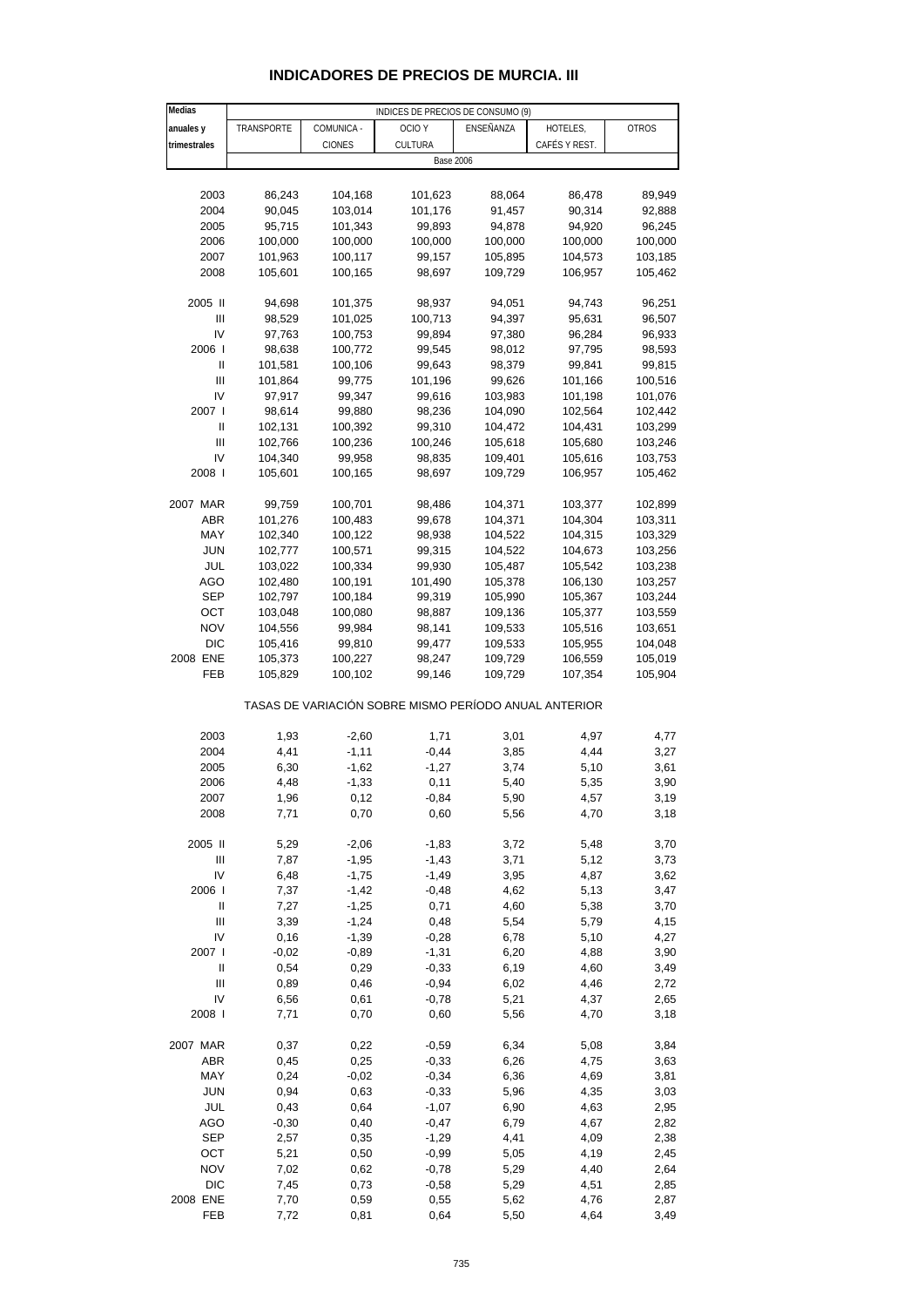| Medias                             | COSTE SALARIAL       |           |                              |                                                       |                                              | SALARIOS |        |         |       |  |  |
|------------------------------------|----------------------|-----------|------------------------------|-------------------------------------------------------|----------------------------------------------|----------|--------|---------|-------|--|--|
| anuales y                          | POR TRABAJADOR Y MES |           | POR HORA EFECTIVA DE TRABAJO |                                                       | INCREMENTO SALARIAL PACTADO EN CONVENIO (11) |          |        |         |       |  |  |
| trimestrales                       | <b>TOTAL</b>         | ORDINARIO | <b>TOTAL</b>                 | ORDINARIO                                             | <b>TOTAL</b>                                 | AGRIC.   | CONST. | INDUST. | SERV. |  |  |
|                                    |                      | €         |                              |                                                       |                                              |          | %      |         |       |  |  |
|                                    |                      |           |                              |                                                       |                                              |          |        |         |       |  |  |
| 2003                               | 1.216,99             | 1.069,97  | 8,91                         | 7,84                                                  | 3,94                                         | 4,33     | 4,80   | 3,88    | 3,47  |  |  |
| 2004                               | 1.276,85             | 1.107,40  | 9,45                         | 8,19                                                  | 4,07                                         | 5,14     | 4,60   | 3,75    | 3,35  |  |  |
| 2005                               | 1.317,30             | 1.154,63  | 9,76                         | 8,56                                                  | 3,98                                         | 4,02     | 4,50   | 4,20    | 3,70  |  |  |
| 2006                               | 1.364,54             | 1.196,55  | 10,19                        | 8,93                                                  | 4,17                                         | 4,45     | 5,20   | 4,17    | 3,69  |  |  |
| 2007                               | 1.411,90             | 1.237,11  | 10,71                        | 9,39                                                  | 3,35                                         | 2,99     | 3,50   | 3,46    | 3,52  |  |  |
| 2008                               |                      |           | $\overline{\phantom{a}}$     | $\overline{\phantom{a}}$                              | 3,19                                         | 2,99     | 3,50   | 3,34    | 3,07  |  |  |
| 2005 II                            | 1.327,46             | 1.155,88  | 9,28                         | 8,08                                                  | 3,43                                         | 4,07     | 2,80   | 3,17    | 3,42  |  |  |
| Ш                                  | 1.273,29             | 1.158,83  | 10,34                        | 9,41                                                  | 3,34                                         | 4,07     | 2,80   | 3,15    | 3,22  |  |  |
| IV                                 | 1.434,92             | 1.172,24  | 10,56                        | 8,63                                                  | 3,53                                         | 3,67     | 2,80   | 3,75    | 3,49  |  |  |
| 2006                               | 1.297,64             | 1.184,46  | 9,01                         | 8,22                                                  | 3,71                                         | 4,39     | 2,80   | 4,00    | 3,62  |  |  |
| $\ensuremath{\mathsf{II}}$         | 1.371,77             | 1.194,18  | 9,96                         | 8,67                                                  | 4,12                                         | 4,39     | 4,50   | 4,05    | 3,70  |  |  |
| $\ensuremath{\mathsf{III}}\xspace$ | 1.310,74             | 1.200,74  | 10,68                        | 9,78                                                  | 4,14                                         | 4,42     | 4,50   | 4,05    | 3,79  |  |  |
| IV                                 | 1.478,01             | 1.206,81  | 11,09                        | 9,06                                                  | 4,05                                         | 4,45     | 4,50   | 4,03    | 3,68  |  |  |
| 2007                               | 1.344,35             | 1.218,90  | 9,55                         | 8,66                                                  | 3,14                                         | 3,71     | 0,00   | 2,90    | 3,02  |  |  |
|                                    | 1.404,29             |           |                              |                                                       |                                              |          |        |         |       |  |  |
| Ш                                  |                      | 1.232,63  | 10,29                        | 9,03                                                  | 3,18                                         | 3,71     | 0,00   | 3,42    | 3,02  |  |  |
| Ш                                  | 1.344,19             | 1.234,38  | 11,21                        | 10,30                                                 | 3,19                                         | 3,71     | 0,00   | 3,44    | 3,04  |  |  |
| IV                                 | 1.554,76             | 1.262,54  | 11,80                        | 9,58                                                  | 3,18                                         | 2,94     | 3,50   | 3,30    | 3,06  |  |  |
| 2008                               |                      |           | ÷,                           |                                                       | 3,19                                         | 2,99     | 3,50   | 3,34    | 3,07  |  |  |
| 2007 MAR                           |                      |           |                              | ٠                                                     | 3,14                                         | 3,71     | 0,00   | 2,90    | 3,02  |  |  |
| <b>ABR</b>                         |                      |           |                              |                                                       | 3,16                                         | 3,71     | 0,00   | 3,42    | 3,02  |  |  |
| MAY                                |                      |           |                              | ٠                                                     | 3,16                                         | 3,71     | 0,00   | 3,42    | 3,02  |  |  |
| <b>JUN</b>                         |                      |           |                              | $\overline{\phantom{0}}$                              | 3,18                                         | 3,71     | 0,00   | 3,42    | 3,02  |  |  |
| JUL                                |                      |           |                              |                                                       | 3,17                                         | 3,71     | 0,00   | 3,42    | 3,02  |  |  |
| <b>AGO</b>                         |                      |           |                              | $\overline{a}$                                        | 3,18                                         | 3,71     | 0,00   | 3,44    | 3,02  |  |  |
| <b>SEP</b>                         |                      |           |                              | $\overline{\phantom{a}}$                              | 3,19                                         | 3,71     | 0,00   | 3,44    | 3,04  |  |  |
| OCT                                |                      |           |                              |                                                       | 3,29                                         | 3,71     | 3,50   | 3,44    | 3,06  |  |  |
| <b>NOV</b>                         |                      |           |                              | $\overline{a}$                                        | 3,29                                         | 3,71     | 3,50   | 3,30    | 3,06  |  |  |
| <b>DIC</b>                         |                      |           |                              |                                                       | 3,18                                         | 2,94     | 3,50   | 3,30    | 3,06  |  |  |
| 2008 ENE                           |                      |           |                              |                                                       | 3,18                                         | 2,99     | 3,50   | 3,30    | 3,07  |  |  |
| FEB                                |                      |           |                              | $\overline{a}$                                        | 3,19                                         | 2,99     | 3,50   | 3,34    | 3,07  |  |  |
|                                    |                      |           |                              | TASAS DE VARIACIÓN SOBRE MISMO PERÍODO ANUAL ANTERIOR |                                              |          |        |         |       |  |  |
|                                    |                      |           |                              |                                                       |                                              |          |        |         |       |  |  |
| 2003                               | 6,01                 | 5,07      | 6,45                         | 5,45                                                  |                                              |          |        |         |       |  |  |
| 2004                               | 4,92                 | 3,50      | 6,09                         | 4,53                                                  |                                              |          |        |         |       |  |  |
| 2005                               | 3,17                 | 4,26      | 3,28                         | 4,49                                                  |                                              |          |        |         |       |  |  |
| 2006                               | 3,59                 | 3,63      | 4,35                         | 4,35                                                  |                                              |          |        |         |       |  |  |
| 2007                               | 3,47                 | 3,39      | 5,18                         | 5,15                                                  |                                              |          |        |         |       |  |  |
| 2008                               |                      |           |                              |                                                       |                                              |          |        |         |       |  |  |
| 2005 II                            | 3,88                 | 4,94      | 1,31                         | 2,41                                                  |                                              |          |        |         |       |  |  |
| Ш                                  | 2,47                 | 4,66      | 2,99                         | 5,26                                                  |                                              |          |        |         |       |  |  |
| IV                                 | 2,40                 | 4,07      | 2,42                         | 4,10                                                  |                                              |          |        |         |       |  |  |
| 2006                               | 5,20                 | 4,68      | 1,69                         | 1,23                                                  |                                              |          |        |         |       |  |  |
| Ш                                  | 3,34                 | 3,31      | 7,33                         | 7,30                                                  |                                              |          |        |         |       |  |  |
| Ш                                  | 2,94                 | 3,62      | 3,29                         | 3,93                                                  |                                              |          |        |         |       |  |  |
| IV                                 | 3,00                 | 2,95      | 5,02                         | 4,98                                                  |                                              |          |        |         |       |  |  |
| 2007                               | 3,60                 | 2,91      | 5,99                         | 5,35                                                  |                                              |          |        |         |       |  |  |
| Ш                                  | 2,37                 | 3,22      | 3,31                         | 4,15                                                  |                                              |          |        |         |       |  |  |
| $\ensuremath{\mathsf{III}}\xspace$ | 2,55                 | 2,80      | 4,96                         | 5,32                                                  |                                              |          |        |         |       |  |  |
| IV                                 | 5,19                 | 4,62      | 6,40                         | 5,74                                                  |                                              |          |        |         |       |  |  |
| 2008                               |                      |           |                              |                                                       |                                              |          |        |         |       |  |  |
|                                    |                      |           |                              |                                                       |                                              |          |        |         |       |  |  |
| 2007 MAR                           |                      |           |                              |                                                       |                                              |          |        |         |       |  |  |
| <b>ABR</b>                         |                      |           |                              |                                                       |                                              |          |        |         |       |  |  |
| MAY                                |                      |           |                              |                                                       |                                              |          |        |         |       |  |  |
| <b>JUN</b>                         |                      |           |                              |                                                       |                                              |          |        |         |       |  |  |
| <b>JUL</b>                         |                      |           |                              |                                                       |                                              |          |        |         |       |  |  |
| <b>AGO</b>                         |                      |           |                              |                                                       |                                              |          |        |         |       |  |  |
| <b>SEP</b>                         |                      |           |                              |                                                       |                                              |          |        |         |       |  |  |
| OCT                                |                      |           |                              |                                                       |                                              |          |        |         |       |  |  |
| <b>NOV</b>                         |                      |           |                              |                                                       |                                              |          |        |         |       |  |  |
| <b>DIC</b>                         |                      |           |                              |                                                       |                                              |          |        |         |       |  |  |
| 2008 ENE                           |                      |           |                              |                                                       |                                              |          |        |         |       |  |  |
| FEB                                |                      |           |                              |                                                       |                                              |          |        |         |       |  |  |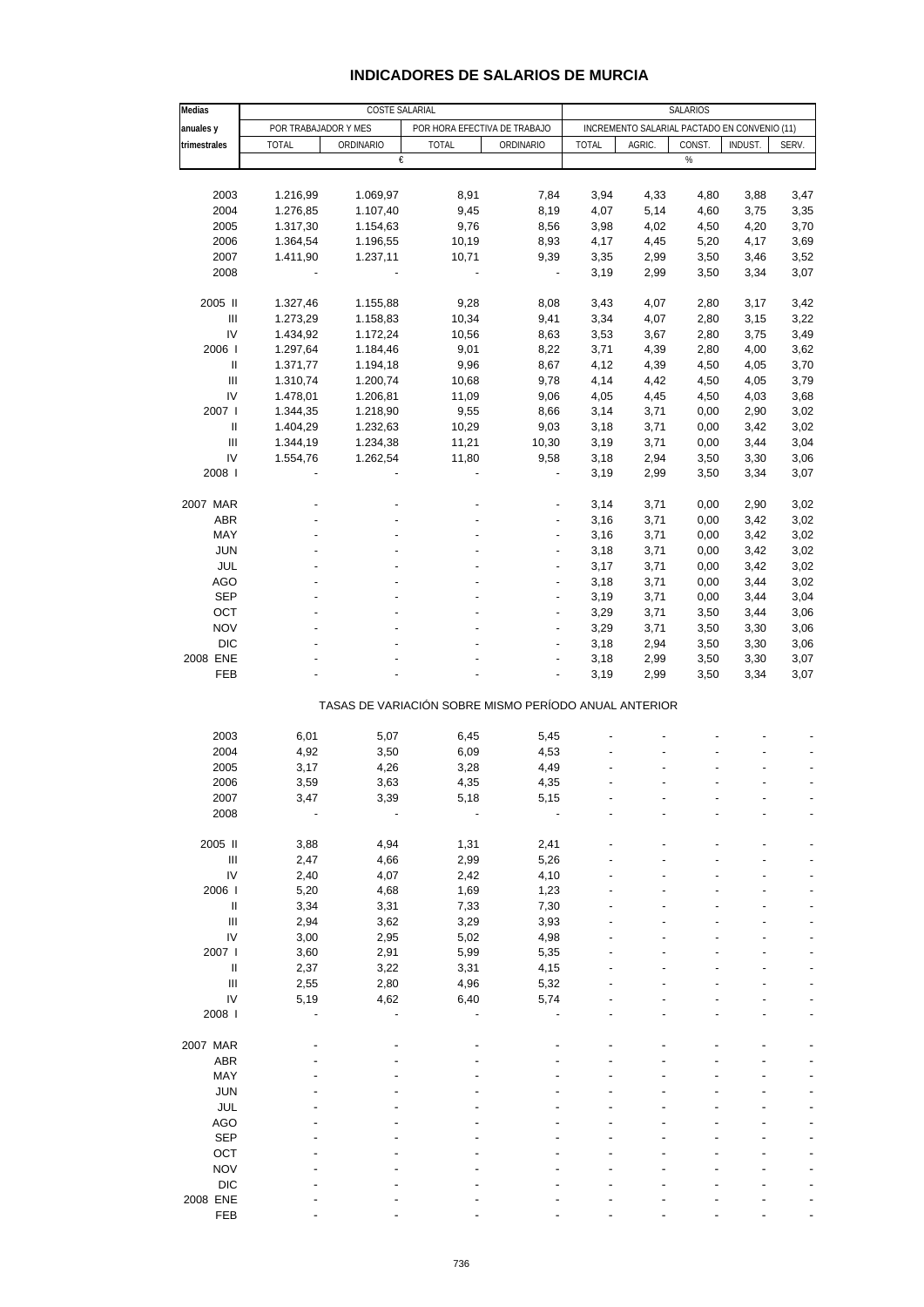| Medias       |           | CRÉDITOS Y DEPÓSITOS DEL SISTEMA BANCARIO | HIPOTECAS INMOBILIARIAS                               |           |                           |                |  |
|--------------|-----------|-------------------------------------------|-------------------------------------------------------|-----------|---------------------------|----------------|--|
| anuales y    | CRÉDITOS  |                                           | <b>DEPÓSITOS</b>                                      |           | FINCAS RÚSTICAS Y URBANAS |                |  |
| trimestrales | S.PRIVADO | S.PÚBLICO                                 | S.PRIVADO                                             | S.PÚBLICO | NÚMERO                    | <b>IMPORTE</b> |  |
|              |           |                                           | Millones de €                                         |           | Unidades                  | Miles de €     |  |
|              |           |                                           |                                                       |           |                           |                |  |
| 2003         | 17.157,35 | 673,75                                    | 13.024,16                                             | 341,52    | 4.013                     | 318.806        |  |
| 2004         | 20.943,79 | 675,64                                    | 14.898,24                                             | 385,68    | 5.104                     | 480.405        |  |
| 2005         | 27.682,69 | 651,56                                    | 16.506,91                                             | 652,34    | 5.892                     | 695.930        |  |
| 2006         | 36.747,42 | 667,49                                    | 18.898,06                                             | 1.029,24  | 6.348                     | 824.434        |  |
| 2007         | 45.234,86 | 669,34                                    | 21.392,77                                             | 1.477,54  | 6.149                     | 1.006.468      |  |
| 2008         |           |                                           |                                                       |           | 9.649                     | 1.135.659      |  |
|              |           |                                           |                                                       |           |                           |                |  |
| 2005 II      | 27.062,19 | 646,49                                    | 16.317,69                                             | 524,21    | 6.606                     | 790.011        |  |
| Ш            | 28.869,88 | 681,81                                    | 16.432,38                                             | 771,03    | 6.026                     | 726.495        |  |
| IV           | 31.140,71 | 677,96                                    | 16.979,79                                             | 891,00    | 5.238                     | 632.054        |  |
| 2006         | 33.191,40 | 689,45                                    | 17.624,92                                             | 815,90    | 6.999                     | 810.964        |  |
| Ш            | 35.687,55 | 665,01                                    | 18.744,20                                             | 845,55    | 5.969                     | 752.367        |  |
| Ш            | 37.745,78 | 654,67                                    | 19.156,16                                             | 1.128,44  | 6.414                     | 925.553        |  |
| IV           | 40.364,95 | 660,83                                    | 20.066,96                                             | 1.327,10  | 6.009                     | 808.853        |  |
| 2007 l       | 42.429,70 |                                           |                                                       |           | 6.363                     | 1.066.913      |  |
|              |           | 667,16                                    | 20.656,30                                             | 1.297,99  |                           | 1.125.593      |  |
| Ш            | 44.949,37 | 675,97                                    | 21.525,95                                             | 1.400,22  | 6.780                     |                |  |
| Ш            | 46.098,76 | 658,64                                    | 21.566,04                                             | 1.697,18  | 5.977                     | 931.185        |  |
| IV           | 47.461,60 | 675,60                                    | 21.822,79                                             | 1.514,78  | 5.475                     | 902.181        |  |
| 2008         |           |                                           |                                                       |           | 9.649                     | 1.135.659      |  |
| 2007 FEB     |           |                                           |                                                       |           |                           |                |  |
| <b>MAR</b>   |           |                                           |                                                       |           | 6.181                     | 1.370.431      |  |
|              |           |                                           |                                                       |           | 5.480                     | 833.780        |  |
| <b>ABR</b>   |           |                                           |                                                       |           | 6.605                     | 1.262.530      |  |
| MAY          |           |                                           |                                                       |           | 6.857                     | 1.089.439      |  |
| <b>JUN</b>   |           |                                           |                                                       |           | 6.877                     | 1.024.811      |  |
| JUL          |           |                                           |                                                       |           | 5.992                     | 1.221.568      |  |
| AGO          |           |                                           |                                                       |           | 4.494                     | 588.257        |  |
| <b>SEP</b>   |           |                                           |                                                       |           | 7.444                     | 983.730        |  |
| OCT          |           |                                           |                                                       |           | 5.109                     | 886.473        |  |
| <b>NOV</b>   |           |                                           |                                                       |           | 5.703                     | 974.567        |  |
| <b>DIC</b>   |           |                                           |                                                       |           | 5.614                     | 845.504        |  |
| 2008 ENE     |           |                                           |                                                       |           | 9.649                     | 1.135.659      |  |
|              |           |                                           | TASAS DE VARIACIÓN SOBRE MISMO PERÍODO ANUAL ANTERIOR |           |                           |                |  |
|              |           |                                           |                                                       |           |                           |                |  |
| 2003         | 16,38     | 14,22                                     | 9,93                                                  | $-2,01$   | $-51,61$                  | $-50,75$       |  |
| 2004         | 22,07     | 0,28                                      | 14,39                                                 | 12,93     | 27,19                     | 50,69          |  |
| 2005         | 32,18     | $-3,56$                                   | 10,80                                                 | 69,14     | 15,44                     | 44,86          |  |
| 2006         | 32,75     | 2,45                                      | 14,49                                                 | 57,78     | 7,74                      | 18,47          |  |
| 2007         | 23,10     | 0,28                                      | 13,20                                                 | 43,56     | $-3,13$                   | 22,08          |  |
| 2008         |           |                                           |                                                       |           | 29,88                     | 13,96          |  |
|              |           |                                           |                                                       |           |                           |                |  |
| 2005 II      | 32,84     | $-5,18$                                   | 9,99                                                  | 66,49     | 24,86                     | 65,28          |  |
| Ш            | 35,05     | 4,29                                      | 9,08                                                  | 103,84    | 21,42                     | 52,68          |  |
| IV           | 36,53     | 5,24                                      | 8,04                                                  | 63,67     | 15,81                     | 35,72          |  |
| 2006         | 40,30     | 14,91                                     | 8,14                                                  | 92,82     | 22,83                     | 27,68          |  |
| Ш            | 31,87     | 2,87                                      | 14,87                                                 | 61,30     | $-9,64$                   | $-4,76$        |  |
| Ш            | 30,74     | $-3,98$                                   | 16,58                                                 | 46,35     | 6,43                      | 27,40          |  |
| I٧           | 29,62     | $-2,53$                                   | 18,18                                                 | 48,94     | 14,73                     | 27,97          |  |
| 2007 l       | 27,83     | $-3,23$                                   | 17,20                                                 | 59,09     | $-9,08$                   | 31,56          |  |
| Ш            | 25,95     | 1,65                                      | 14,84                                                 | 65,60     | 13,58                     | 49,61          |  |
| Ш            | 22,13     | 0,61                                      | 12,58                                                 | 50,40     | $-6,82$                   | 0,61           |  |
| IV           | 17,58     | 2,24                                      | 8,75                                                  | 14,14     | $-8,89$                   | 11,54          |  |
| 2008 l       |           |                                           |                                                       |           | 29,88                     | 13,96          |  |
|              |           |                                           |                                                       |           |                           |                |  |
| 2007 FEB     |           |                                           |                                                       |           | $-9,20$                   | 77,34          |  |
| <b>MAR</b>   |           |                                           |                                                       |           | $-25,99$                  | 0,11           |  |
| <b>ABR</b>   |           |                                           |                                                       |           | 48,39                     | 116,82         |  |
| MAY          |           |                                           |                                                       |           | $-1,10$                   | 24,26          |  |
| JUN          |           |                                           |                                                       |           | 5,43                      | 28,42          |  |
| JUL          |           |                                           |                                                       |           | 5,20                      | 50,41          |  |
| AGO          |           |                                           |                                                       |           | $-27,91$                  | $-28,18$       |  |
| <b>SEP</b>   |           |                                           |                                                       |           | 1,81                      | $-14,12$       |  |
| OCT          |           |                                           |                                                       |           | $-23,43$                  | $-6,87$        |  |

### **INDICADORES MONETARIOS Y FINANCIEROS DE MURCIA**

 NOV - - - - -6,19 22,77 DIC - - - - 6,39 24,18 2008 ENE ---- 29,88 13,96